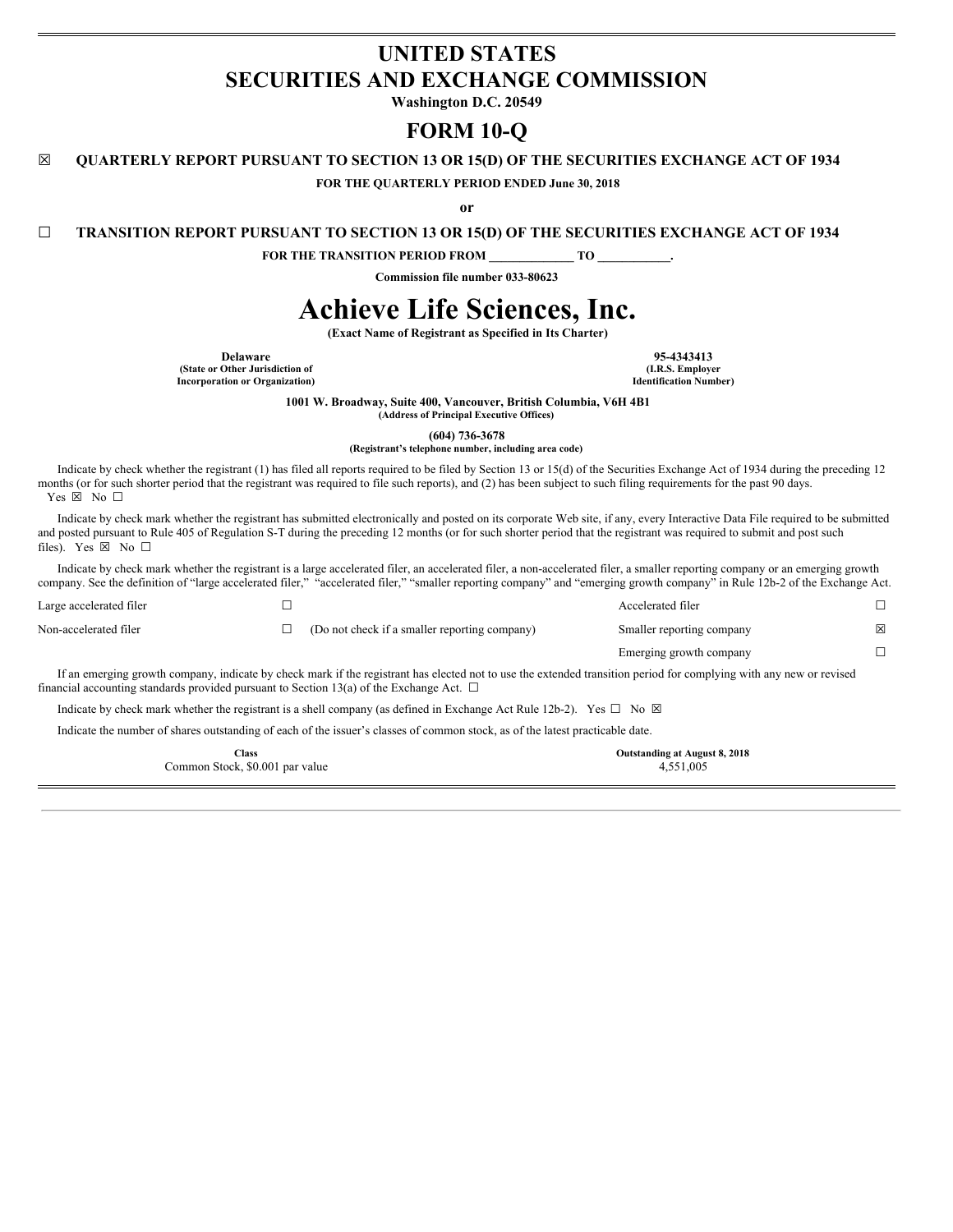# **Achieve Life Sciences, Inc.**

# **Index to Form 10-Q**

|                   |                                                                                                                                       | Page<br>Number |
|-------------------|---------------------------------------------------------------------------------------------------------------------------------------|----------------|
|                   | <b>Part I. Financial Information</b>                                                                                                  | 3              |
| Item 1            | <b>Consolidated Financial Statements (unaudited)</b>                                                                                  | 3              |
|                   | Consolidated Balance Sheets as of June 30, 2018 (unaudited) and December 31, 2017                                                     | 3              |
|                   | Consolidated Statements of Loss and Comprehensive Loss (unaudited) for the three and six months ended June 30, 2018 and June 30, 2017 | 4              |
|                   | Consolidated Statements of Cash Flows (unaudited) for the six months ended June 30, 2018 and June 30, 2017                            | 5              |
|                   | Notes to Consolidated Financial Statements (unaudited)                                                                                | 6              |
| Item 2.           | Management's Discussion and Analysis of Financial Condition and Results of Operations                                                 | 20             |
| Item 4.           | <b>Controls and Procedures</b>                                                                                                        | 27             |
|                   | <b>Part II. Other Information</b>                                                                                                     | 29             |
| Item 1A.          | <b>Risk Factors</b>                                                                                                                   | 29             |
| Item 6.           | <b>Exhibits</b>                                                                                                                       | 50             |
|                   | Items 2, 3 and 4 are not applicable and therefore have been omitted.                                                                  |                |
| <b>Signatures</b> |                                                                                                                                       | 51             |
|                   | $\overline{2}$                                                                                                                        |                |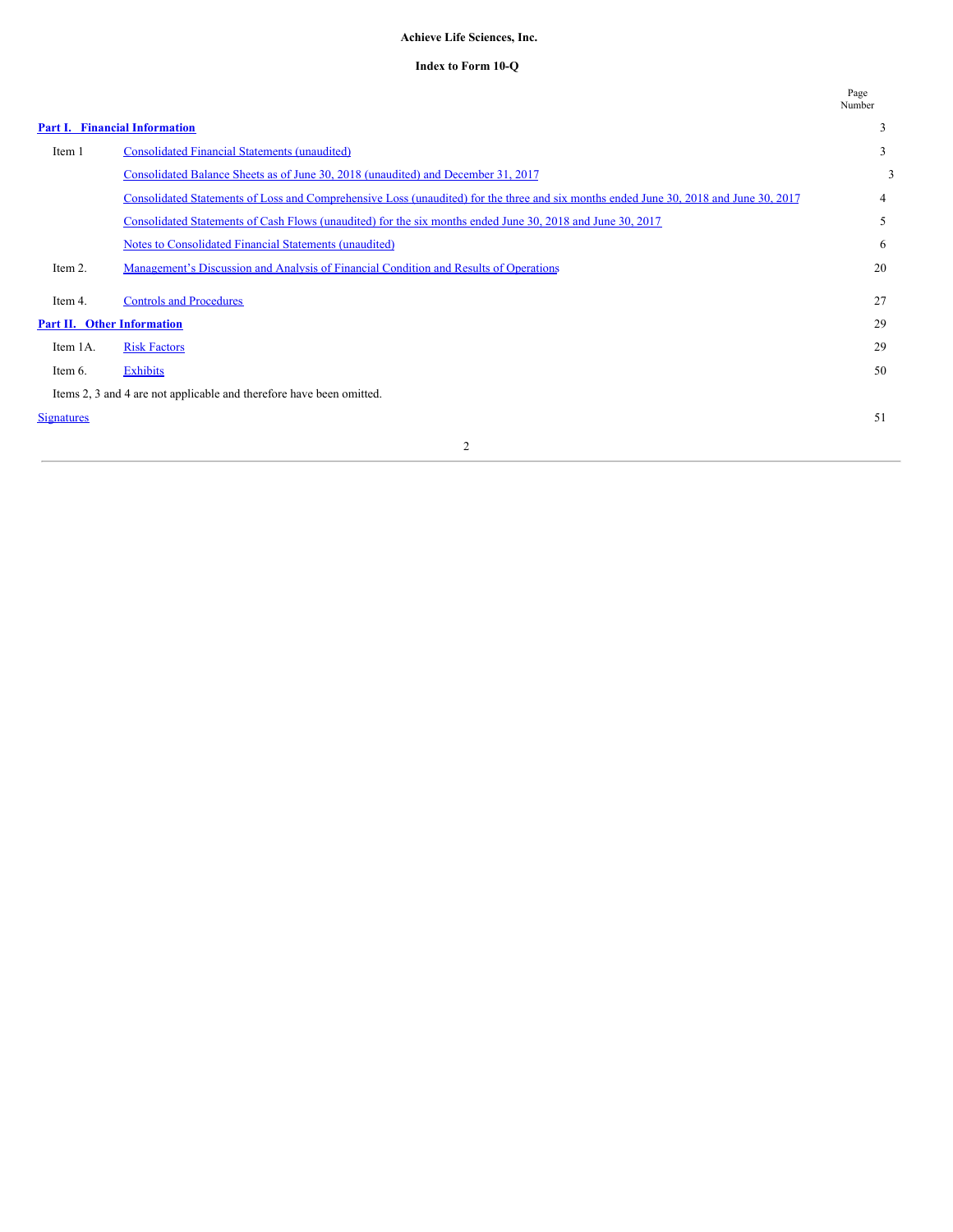<span id="page-2-1"></span><span id="page-2-0"></span>**Item 1. Consolidated Financial Statements**

# **Achieve Life Sciences, Inc.**

# <span id="page-2-2"></span>**Consolidated Balance Sheets**

# **(Unaudited)**

# (In thousands, except per share and share amounts)

|                                                                                                                                                                                              |              | June 30,<br>2018 | December 31,<br>2017 |          |  |
|----------------------------------------------------------------------------------------------------------------------------------------------------------------------------------------------|--------------|------------------|----------------------|----------|--|
|                                                                                                                                                                                              |              |                  |                      |          |  |
| <b>ASSETS</b>                                                                                                                                                                                |              |                  |                      |          |  |
| Current assets:                                                                                                                                                                              |              |                  |                      |          |  |
| Cash and cash equivalents [note 6]                                                                                                                                                           | $\mathbb{S}$ | 15,280           | \$                   | 5,284    |  |
| Restricted cash [note 6 and note 9]                                                                                                                                                          |              |                  |                      | 222      |  |
| Amounts receivable                                                                                                                                                                           |              | 124              |                      | 9        |  |
| Prepaid expenses                                                                                                                                                                             |              | 168              |                      | 393      |  |
| Total current assets                                                                                                                                                                         |              | 15,572           |                      | 5,908    |  |
| Restricted cash [note 6]                                                                                                                                                                     |              | 50               |                      | 50       |  |
| Property and equipment, net                                                                                                                                                                  |              | 42               |                      | 59       |  |
| Other assets                                                                                                                                                                                 |              | 101              |                      | 309      |  |
| License agreement [note 2, 4 and 5]                                                                                                                                                          |              | 2,421            |                      | 2,532    |  |
| Goodwill [note 2 and 5]                                                                                                                                                                      |              | 1,034            |                      | 1,034    |  |
| <b>Total assets</b>                                                                                                                                                                          | $\mathbf{s}$ | 19,220           | $\mathbb S$          | 9,892    |  |
| <b>LIABILITIES AND STOCKHOLDERS' EQUITY</b>                                                                                                                                                  |              |                  |                      |          |  |
| Current liabilities:                                                                                                                                                                         |              |                  |                      |          |  |
| Accounts payable                                                                                                                                                                             | \$           | 251              | \$                   | 213      |  |
| Accrued liabilities other                                                                                                                                                                    |              | 966              |                      | 438      |  |
| Accrued clinical liabilities                                                                                                                                                                 |              | 782              |                      | 877      |  |
| Accrued compensation                                                                                                                                                                         |              | 750              |                      | 458      |  |
| Current portion of long-term obligations [note 9]                                                                                                                                            |              | 11               |                      | 27       |  |
| Total current liabilities                                                                                                                                                                    |              | 2,760            |                      | 2,013    |  |
| Long-term obligations, less current portion [note 9]                                                                                                                                         |              | 18               |                      |          |  |
| <b>Total liabilities</b>                                                                                                                                                                     |              | 2,778            |                      | 2,013    |  |
| Commitments and contingencies [note 9]                                                                                                                                                       |              |                  |                      |          |  |
| Stockholders' equity:                                                                                                                                                                        |              |                  |                      |          |  |
| Series A convertible preferred stock, \$0.001 par value, 5,000,000 shares authorized, 3,283 issued and outstanding<br>at June 30, 2018 and zero issued and outstanding at December 31, 2017. |              |                  |                      |          |  |
| Common stock, \$0.001 par value, 150,000,000 shares authorized, 4,238,526 and<br>1,195,675 issued at June 30, 2018 and December 31, 2017, respectively, and                                  |              |                  |                      |          |  |
| 4,238,526 and 1,194,793 outstanding at June 30, 2018 and December 31, 2017, respectively.                                                                                                    |              | 15               |                      | 12       |  |
| Additional paid-in capital                                                                                                                                                                   |              | 34,926           |                      | 20,556   |  |
| Accumulated deficit                                                                                                                                                                          |              | (18, 504)        |                      | (12,694) |  |
| Accumulated other comprehensive income                                                                                                                                                       |              | 5                |                      | 5        |  |
| Total stockholders' equity                                                                                                                                                                   |              | 16,442           |                      | 7,879    |  |
| Total liabilities and stockholders' equity                                                                                                                                                   |              | 19,220           |                      | 9,892    |  |
| Going concern [note 1]                                                                                                                                                                       |              |                  |                      |          |  |

See accompanying notes.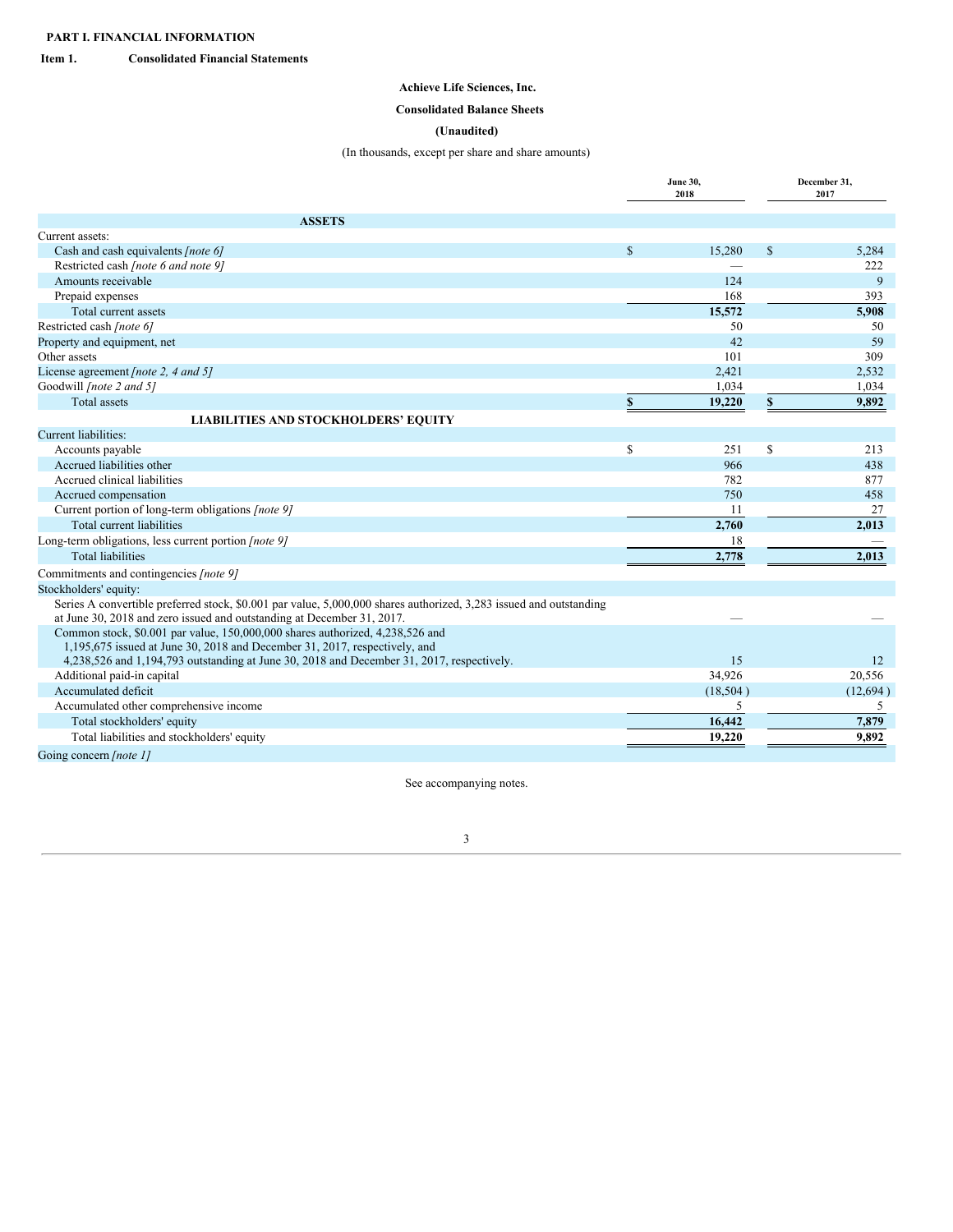# **Achieve Life Sciences, Inc.**

# <span id="page-3-0"></span>**Consolidated Statements of Loss and Comprehensive Loss**

# **(Unaudited)**

(In thousands, except per share and share amounts)

|                                                              | <b>Three Months Ended</b><br><b>June 30,</b> |         | <b>Six Months Ended</b><br><b>June 30,</b> |          |  |  |
|--------------------------------------------------------------|----------------------------------------------|---------|--------------------------------------------|----------|--|--|
|                                                              | 2018                                         | 2017    | 2018                                       | 2017     |  |  |
| <b>EXPENSES</b>                                              |                                              |         |                                            |          |  |  |
| Research and development                                     | 1,045                                        | 62      | 2,246                                      | 123      |  |  |
| General and administrative                                   | 1,751                                        | 93      | 3,564                                      | 352      |  |  |
| Total operating expenses                                     | 2,796                                        | 155     | 5,810                                      | 475      |  |  |
| <b>OTHER INCOME (EXPENSE)</b>                                |                                              |         |                                            |          |  |  |
| Interest income                                              | 17                                           |         | 27                                         |          |  |  |
| Other expenses                                               | (9)                                          | (11)    | (27)                                       | (20)     |  |  |
| Total other income (expense)                                 |                                              | (11)    |                                            | (20)     |  |  |
| Net loss before income taxes                                 | (2,788)                                      | (166)   | (5,810)                                    | (495)    |  |  |
| Recovery of deferred income taxes [note 4]                   |                                              |         |                                            | 124      |  |  |
| <b>Net loss</b>                                              | (2,788)                                      | (166)   | (5,810)                                    | (371)    |  |  |
| <b>OTHER COMPREHENSIVE LOSS</b>                              |                                              |         |                                            |          |  |  |
| Net unrealized gain (loss) on foreign exchange               |                                              | (1)     |                                            | (1)      |  |  |
| Total other comprehensive income                             |                                              | (1)     |                                            | (1)      |  |  |
| <b>Comprehensive loss</b>                                    | (2,788)                                      | (167    | (5,810)                                    | (372)    |  |  |
| Basic and diluted net loss per common share                  | (1.82)                                       | (78.66) | (4.18)                                     | (175.22) |  |  |
| Shares used in computation of basic and diluted net loss per |                                              |         |                                            |          |  |  |
| common share                                                 | 1,529,532                                    | 2,123   | 1,389,209                                  | 2,123    |  |  |

See accompanying notes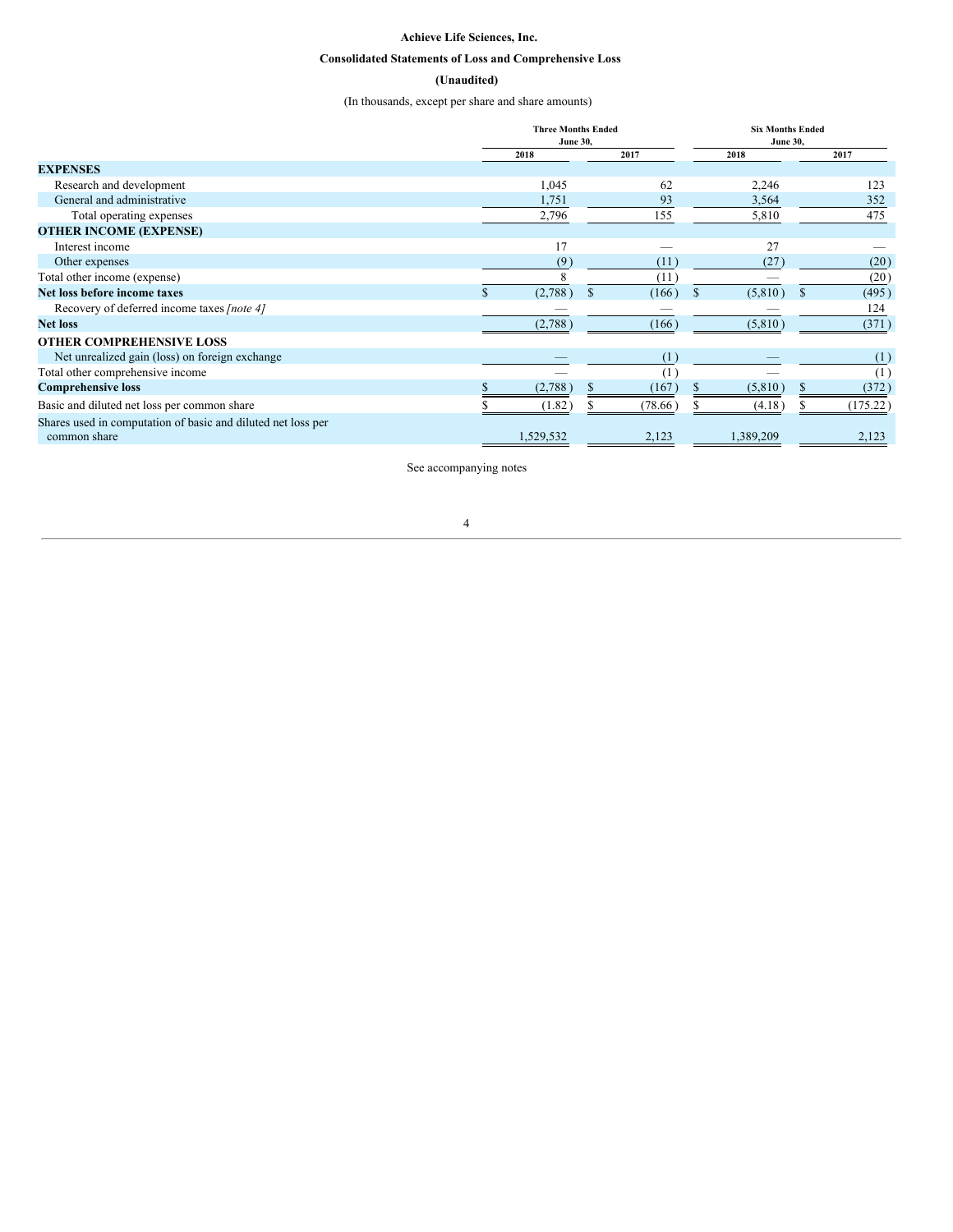# <span id="page-4-0"></span>**Achieve Life Sciences, Inc. Consolidated Statements of Cash Flows (Unaudited)** (In thousands)

|                                                                                             | <b>Six Months Ended</b><br>June 30. |                |              |       |  |
|---------------------------------------------------------------------------------------------|-------------------------------------|----------------|--------------|-------|--|
|                                                                                             | 2018                                |                |              | 2017  |  |
| <b>Operating Activities:</b>                                                                |                                     |                |              |       |  |
| Net loss                                                                                    | S                                   | (5,810)        | -S           | (371) |  |
| Adjustments to reconcile net loss to net cash used in operating activities:                 |                                     |                |              |       |  |
| Depreciation and amortization [note 4]                                                      |                                     | 154            |              | 111   |  |
| Deferred income tax (recovery) [note 2 and note 4]                                          |                                     |                |              | (124) |  |
| Stock-based compensation [note 7 [c] and note 7 [d]]                                        |                                     | 378            |              |       |  |
| Changes in operating assets and liabilities:                                                |                                     |                |              |       |  |
| Amounts receivable                                                                          |                                     | (21)           |              |       |  |
| Prepaid expenses and other assets                                                           |                                     | 433            |              | 2     |  |
| Accounts payable                                                                            |                                     | 38             |              | 417   |  |
| Accrued liabilities other                                                                   |                                     | 528            |              | (64)  |  |
| Accrued clinical liabilities                                                                |                                     | (95)           |              |       |  |
| Accrued compensation                                                                        |                                     | 292            |              |       |  |
| Lease obligation                                                                            |                                     | $\overline{2}$ |              |       |  |
| Net cash used in operating activities                                                       |                                     | (4,101)        |              | (29)  |  |
| <b>Financing Activities:</b>                                                                |                                     |                |              |       |  |
| Proceeds from the sale of preferred stock, common stock and warrants, net of issuance costs |                                     | 12.193         |              |       |  |
| Proceeds from exercise of warrants, net of issuance costs                                   |                                     | 428            |              |       |  |
| Stockholder loans                                                                           |                                     |                |              | 20    |  |
| Proceeds from purchase agreement with Lincoln Park Capital, net of issuance costs           |                                     | 1,280          |              |       |  |
| Net cash provided by financing activities                                                   |                                     | 13,901         |              | 20    |  |
| <b>Investing Activities:</b>                                                                |                                     |                |              |       |  |
| Purchase of property and equipment                                                          |                                     | (36)           |              |       |  |
| Proceeds on disposal of assets                                                              |                                     | 10             |              |       |  |
| Net cash provided by investing activities                                                   |                                     | (26)           |              |       |  |
| Net increase (decrease) in cash, cash equivalents and restricted cash                       |                                     | 9,774          |              | (9)   |  |
| Cash, cash equivalents and restricted cash at beginning of the period                       |                                     | 5,556          |              | 15    |  |
| Cash, cash equivalents and restricted cash at end of the period                             | \$                                  | 15,330         |              | 6     |  |
| Supplemental Disclosure of Cash Flow Information:                                           |                                     |                |              |       |  |
| Non cash financing activities                                                               |                                     |                |              |       |  |
| Interest expense accrued but not yet paid                                                   | $\mathbf S$                         |                | $\mathbb{S}$ | 14    |  |

See accompanying notes.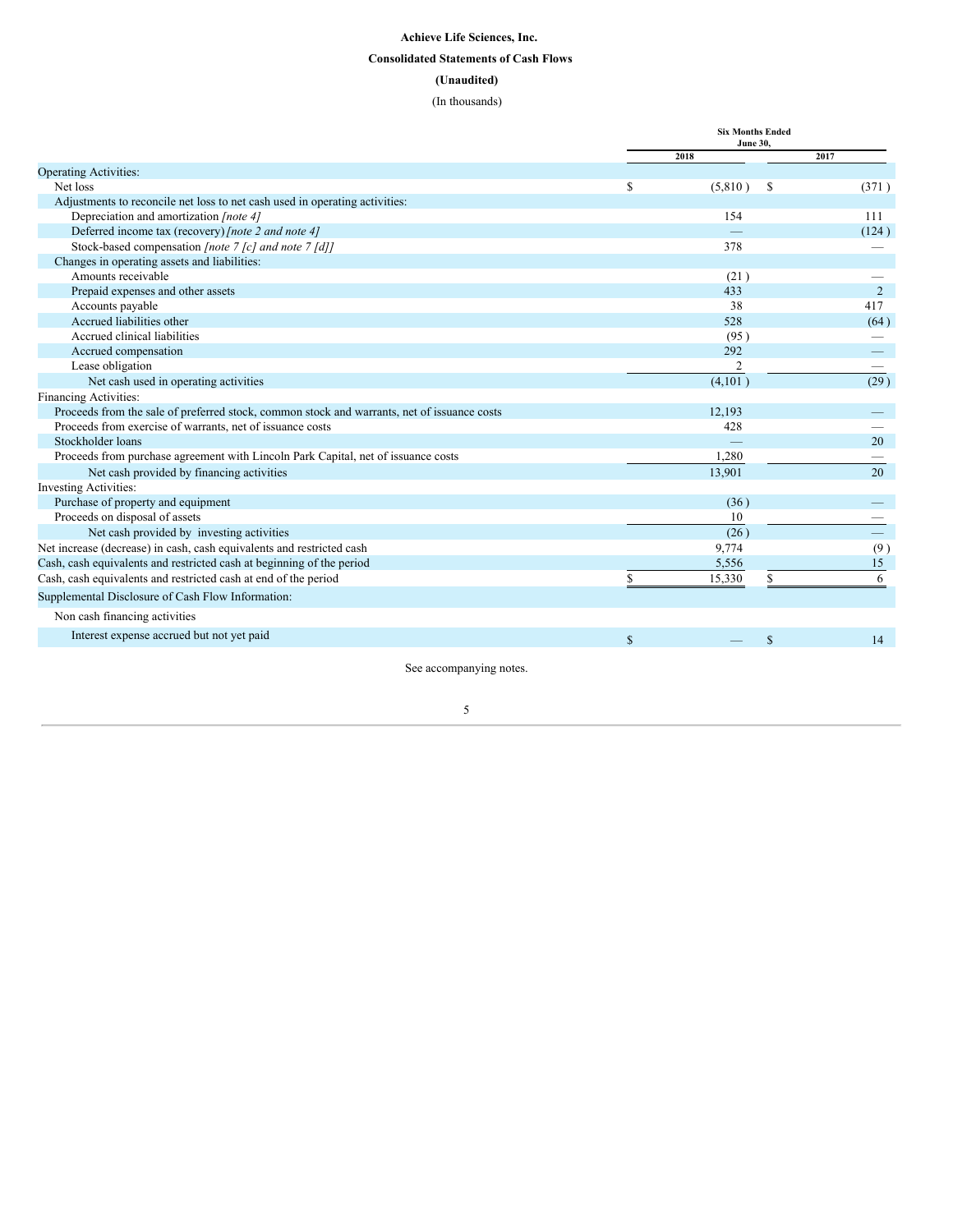#### **Achieve Life Sciences, Inc.**

# <span id="page-5-0"></span>**Notes to Consolidated Financial Statements**

#### **(Unaudited)**

# **1. NATURE OF BUSINESS AND BASIS OF PRESENTATION**

Achieve Life Sciences, Inc. (referred to as "Achieve," "we," "us," or "our") is a clinical-stage pharmaceutical company committed to the global development and commercialization of cytisine for smoking cessation. We were incorporated in the state of Delaware, and operate out of Vancouver, British Columbia and Seattle, Washington.

On May 23, 2018, we effected a one-for-ten reverse stock split on our shares of common stock. Unless otherwise noted, impacted amounts and share information included in the financial statements and notes thereto have been retroactively adjusted for the stock split as if such stock split occurred on the first day of the first period presented. Certain amounts in the notes to the financial statements may be slightly different than previously reported due to rounding of fractional shares as a result of the reverse stock split.

On August 1, 2017, OncoGenex Pharmaceuticals, Inc., or OncoGenex, completed a transaction, or the Arrangement, with Achieve Life Science, Inc., or ALS, as contemplated by the Merger Agreement between ALS and OncoGenex dated January 5, 2017, or the Merger Agreement. Under the terms of the Merger Agreement, OncoGenex changed its name to Achieve Life Sciences, Inc., instituted an one-for-eleven reverse stock split, issued shares of its common stock (after accounting for the elimination of resulting fractional shares) in exchange for all of the outstanding preferred shares, common shares and convertible debentures of ALS, and as a result ALS became a wholly-owned subsidiary of OncoGenex, and is listed on the Nasdaq Capital Market under the ticker symbol ACHV. These consolidated financial statements account for the Arrangement between OncoGenex and ALS as a reverse merger, whereby ALS is deemed to be the acquiring entity from an accounting perspective. The consolidated results of operations for the three and six month periods ended June 30, 2018 include the results of operations of the combined company. The consolidated results of operations for the three and six month periods ended June 30, 2017 include only our consolidated results of operations and do not include historical results of OncoGenex.

The unaudited consolidated financial statements have been prepared in accordance with generally accepted accounting principles in the United States for interim financial information and with the instructions to Form 10-Q. Accordingly, they do not include all of the information and footnotes required to be presented for complete financial statements. The accompanying unaudited consolidated financial statements reflect all adjustments (consisting only of normal recurring items) which are, in the opinion of management, necessary for a fair presentation of the results for the interim periods presented. The accompanying consolidated Balance Sheet at December 31, 2017 has been derived from the audited consolidated financial statements included in our Annual Report on Form 10-K for the year then ended. The unaudited consolidated financial statements and related disclosures have been prepared with the assumption that users of the interim financial information have read or have access to the audited consolidated financial statements for the preceding fiscal year. Accordingly, these financial statements should be read in conjunction with the audited consolidated financial statements and the related notes thereto included in the Annual Report on Form 10-K for the year ended December 31, 2017 and filed with the United States Securities and Exchange Commission, or the SEC, on March 1, 2018.

The consolidated financial statements include the accounts of Achieve and our wholly owned subsidiaries, Achieve Life Sciences Technologies Inc., Achieve Life Science, Inc., Extab Corporation, and Achieve Pharma UK Limited. All intercompany balances and transactions have been eliminated.

# **Liquidity and Going Concern Uncertainty**

We have historically experienced recurring losses from operations that have generated an accumulated deficit of \$18.5 million through June 30, 2018. During the three and six months ended June 30, 2018, we incurred a net loss of \$2.8 million and \$5.8 million, respectively. As of June 30, 2018, we had a cash and cash equivalents balance of \$15.3 million and a positive working capital balance of \$12.8 million.

The accompanying financial statements have been prepared assuming we will continue to operate as a going concern, which contemplates the realization of assets and liabilities and commitments in the normal course of business.

Substantial doubt exists as to our ability to continue as a going concern. Our ability to continue as a going concern is uncertain and dependent on our ability to obtain additional financing. There is no assurance that we will obtain financing from other sources. We have, thus far, financed our operations through the closing of the Arrangement (Note 2– Reverse Merger), debt and equity financing (Note 7—Common Stock). Without additional funds, we may be forced to delay, scale back or eliminate some of our research and development activities or other operations and potentially delay product development in an effort to provide sufficient funds to continue our operations. If any of these events occurs, our ability to achieve our development and commercialization goals would be adversely affected.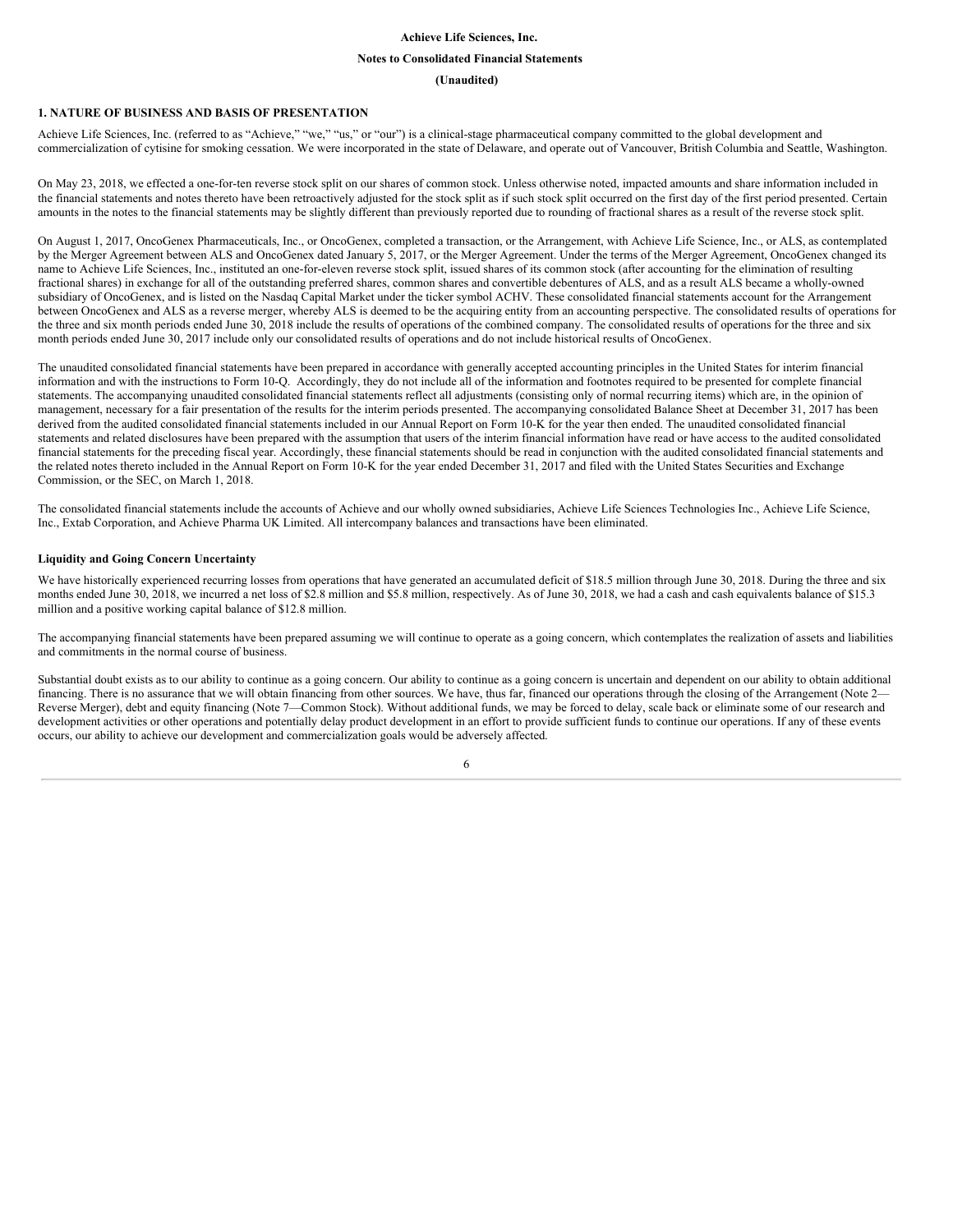Our current resources are insufficient to fund our planned operations for the next 12 months. We will continue to require substantial additional capital to continue our clinical development activities. Accordingly, we will need to raise substantial additional capital to continue to fund our operations from the sale of our securities, partnering arrangements or other financing transactions in order to finance the commercialization of our product candidate. The amount and timing of our future funding requirements will depend on many factors, including the pace and results of our clinical development efforts. Failure to raise capital as and when needed, on favorable terms or at all, will have a negative impact on our financial condition and our ability to develop our product candidate. We expect our research and development expenses to substantially increase in connection with our ongoing activities, particularly as we advance our product candidate in clinical development.

The consolidated financial statements do not include any adjustments to the amounts and classification of assets and liabilities that might be necessary should we be unable to continue as a going concern. Such adjustments could be material.

# **2. REVERSE MERGER**

The consolidated financial statements account for the Arrangement between us and OncoGenex, whereby OncoGenex acquired all of our outstanding common shares, as a reverse merger wherein we are deemed to be the acquiring entity from an accounting perspective. The consolidated results of operations include the results of operations of the combined company for the three and six months period ended June 30, 2018. The consolidated results of operations for the three and six months ended June 30, 2017 include only our consolidated results of operations and do not include historical results of OncoGenex.

On August 1, 2017, our stockholders approved the Arrangement described above and on the same date, OncoGenex stockholders approved the Arrangement and a one-foreleven reverse stock split of its common stock. The reverse stock split occurred immediately prior to the closing of the Arrangement. Resulting fractional shares were eliminated.

Under the purchase method of accounting, OncoGenex's outstanding shares of common stock were valued using the closing price on The Nasdaq Capital Market of \$46.20 as at August 1, 2017. There were 273,670 shares of common stock outstanding on August 1, 2017, immediately prior to closing. The fair value of the OncoGenex outstanding stock options was determined using the Black-Scholes pricing model with the following assumptions: stock price of \$46.20, volatility of 97.23% to 106.63%, risk-free interest rate of 1.31% to 1.54%, and expected lives ranging from 1.82 to 3.31 years. The fair value of the OncoGenex outstanding warrants was determined using the Black-Scholes pricing model with the following assumptions: stock price of \$46.20, volatility of 90.33% to 106.08%, risk-free interest rate of 1.32% to 1.53%, and expected lives ranging from 1.91 to 3.24 years.

The final purchase price is summarized as follows (dollars in thousands, except per share amounts):

| Shares of the combined company to be owned by OncoGenex equity holders    | 273,671 |
|---------------------------------------------------------------------------|---------|
| Multiplied by the price per share of OncoGenex stock                      | 46.20   |
| Value of shares of the combined company owned by OncoGenex equity holders | 12.643  |
| Fair value of options and warrants assumed                                | 207     |
| Fair value of contingent value rights assumed                             | 200     |
| Total purchase price                                                      | 13.050  |

Under the purchase method of accounting, the total purchase price as shown in the table above is allocated to the OncoGenex net tangible and identifiable intangible assets acquired and liabilities assumed based on their fair values as of the date of the completion of the Arrangement. The final purchase price allocation is as follows (in thousands):

| Cash, cash equivalents and marketable securities         | 12,376  |
|----------------------------------------------------------|---------|
| Prepaid expenses and other assets                        | 518     |
| Intangible assets license agreements                     | 8,610   |
| Accounts payable, accrued expenses and other liabilities | (4,054) |
| Deferred tax liability                                   | (2,928) |
| Contingent value rights                                  | (200)   |
| Excess negative goodwill                                 | (1,272) |
| Total purchase price                                     | 13,050  |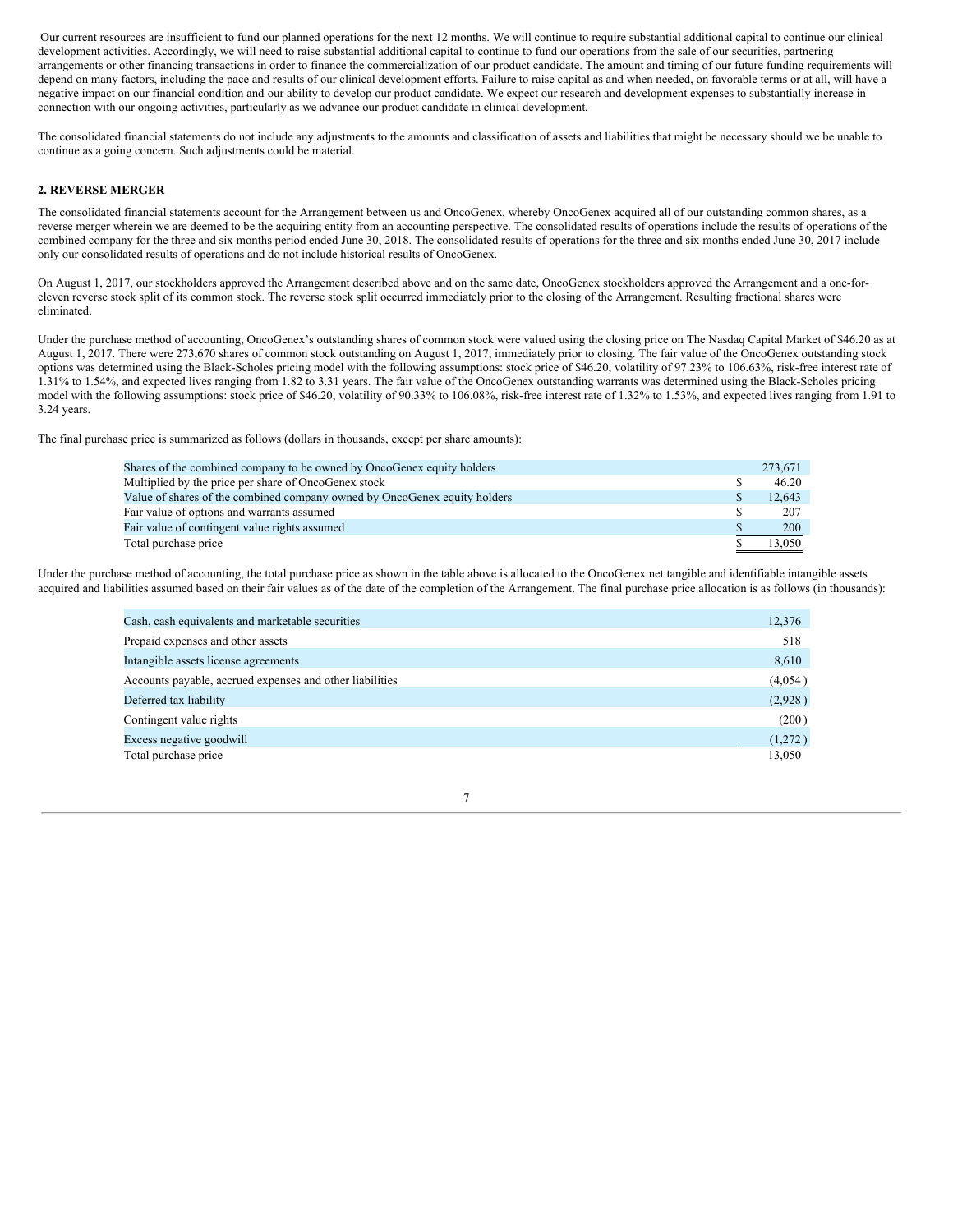In accordance with ASC 805, "Business Combinations," any excess of fair value of acquired net assets over purchase price (negative goodwill) has been recognized as a gain in the period the Arrangement was completed. We have reassessed whether all acquired assets and assumed liabilities have been identified and recognized and performed remeasurements to verify that the consideration paid, assets acquired, and liabilities assumed have been properly valued. The remaining excess has been recognized as a gain. There was no other impact to other comprehensive income.

OncoGenex issued contingent value rights, or each, a CVR and collectively, the CVRs, on July 31, 2017 to their existing stockholders as of July 27, 2017. One CVR was a nontransferable right to potentially receive certain cash, equity or other consideration received by us in the event that we received any such consideration during the five-year period after consummation of the Arrangement as a result of the achievement of certain clinical milestones, regulatory milestones, sales-based milestones and/or up-front payment milestones relating to apatorsen, or the Milestones, upon the terms and subject to the conditions set forth in a contingent value rights agreement to be entered into between us and an as of yet unidentified third party, as rights agent, or the CVR Agreement. The aggregate consideration to be distributed to the holders of the CVRs would have been equal to 80% of the consideration received by us as a result of the achievement of the Milestones less certain agreed to offsets, as determined pursuant to the CVR Agreement.

The contingent value rights expired on August 17, 2017, as we did not enter into any term sheets or agreement with third parties for the development or commercialization of apatorsen. A recovery of \$0.2 million was recognized on our Consolidated Statements of Loss and Comprehensive Loss in 2017.

# *Pro Forma Results of Operations*

The results of operations of OncoGenex are included in our consolidated financial statements from the date of the completion of the transaction on August 1, 2017. The following table presents pro forma results of operations and gives effect to the business combination transaction as if the transaction was consummated at the beginning of the period presented. The unaudited pro forma results of operations are not necessarily indicative of what would have occurred had the business combination been completed at the beginning of the retrospective periods or of the results that may occur in the future.

|                                            | <b>Three Months Ended</b> |      |         |                 |           | <b>Six Months Ended</b> |         |  |  |  |  |
|--------------------------------------------|---------------------------|------|---------|-----------------|-----------|-------------------------|---------|--|--|--|--|
|                                            | <b>June 30.</b>           |      |         | <b>June 30.</b> |           |                         |         |  |  |  |  |
|                                            | 2018                      | 2017 |         | 2018            |           |                         | 2017    |  |  |  |  |
| Net loss applicable to common shareholders | (4,747)                   |      | (3,163) |                 | (7,769)   |                         | (6,637) |  |  |  |  |
| Net loss per share-basic and diluted       | (3.10)                    |      | (11.50) |                 | (5.59)    |                         | (24.08) |  |  |  |  |
| Weighted average shares                    | 1,529,532                 |      | 275,093 |                 | 1,389,209 |                         | 275,612 |  |  |  |  |

# **3. ACCOUNTING POLICIES**

The preparation of financial statements in accordance with U.S. GAAP requires management to make estimates and assumptions that affect reported amounts and related disclosures. We have discussed those estimates that we believe are critical and require the use of complex judgment in their application in our audited financial statements for the year ended December 31, 2017 in our Annual Report on Form 10-K filed with the SEC, on March 1, 2018. Since December 31, 2017, there have been no material changes to our critical accounting policies or the methodologies or assumptions we apply under them.

# **Pending Adoption of Recent Accounting Pronouncements**

On February 2016, the Financial Accounting Standards Board, or FASB, issued its new leases standard, ASU No. 2016-02, Leases (Topic 842), or ASU 2016-02. ASU 2016-02 is aimed at putting most leases on lessees' balance sheets, but it would also change aspects of lessor accounting. ASU 2016-02 is effective for public business entities for annual periods beginning after December 15, 2019 and interim periods within that year. This standard is expected to have a significant impact on our accounting for our lease arrangements, particularly our current operating lease arrangements, as well as our disclosures.

#### **Recently Adopted Accounting Policies**

In May 2014, the FASB issued ASU No. 2014-09, Revenue from Contracts with Customers (Topic 606): Revenue from Contracts with Customers, which guidance in this update will supersede the revenue recognition requirements in Topic 605, Revenue Recognition, and most industry-specific guidance when it becomes effective. ASU No. 2014- 09 affects any entity that enters into contracts with customers to transfer goods or services or enters into contracts for the transfer of nonfinancial assets unless those contracts are within the scope of other standards. The core principal of ASU No. 2014-09 is that a company will recognize revenue when it transfers promised goods or services to customers in an amount that reflects the consideration to which the company expects to be entitled in exchange for those goods or services. In doing so, companies will need to use more judgment and make more estimates than under current guidance. These may include identifying performance obligations in the contract, estimating the amount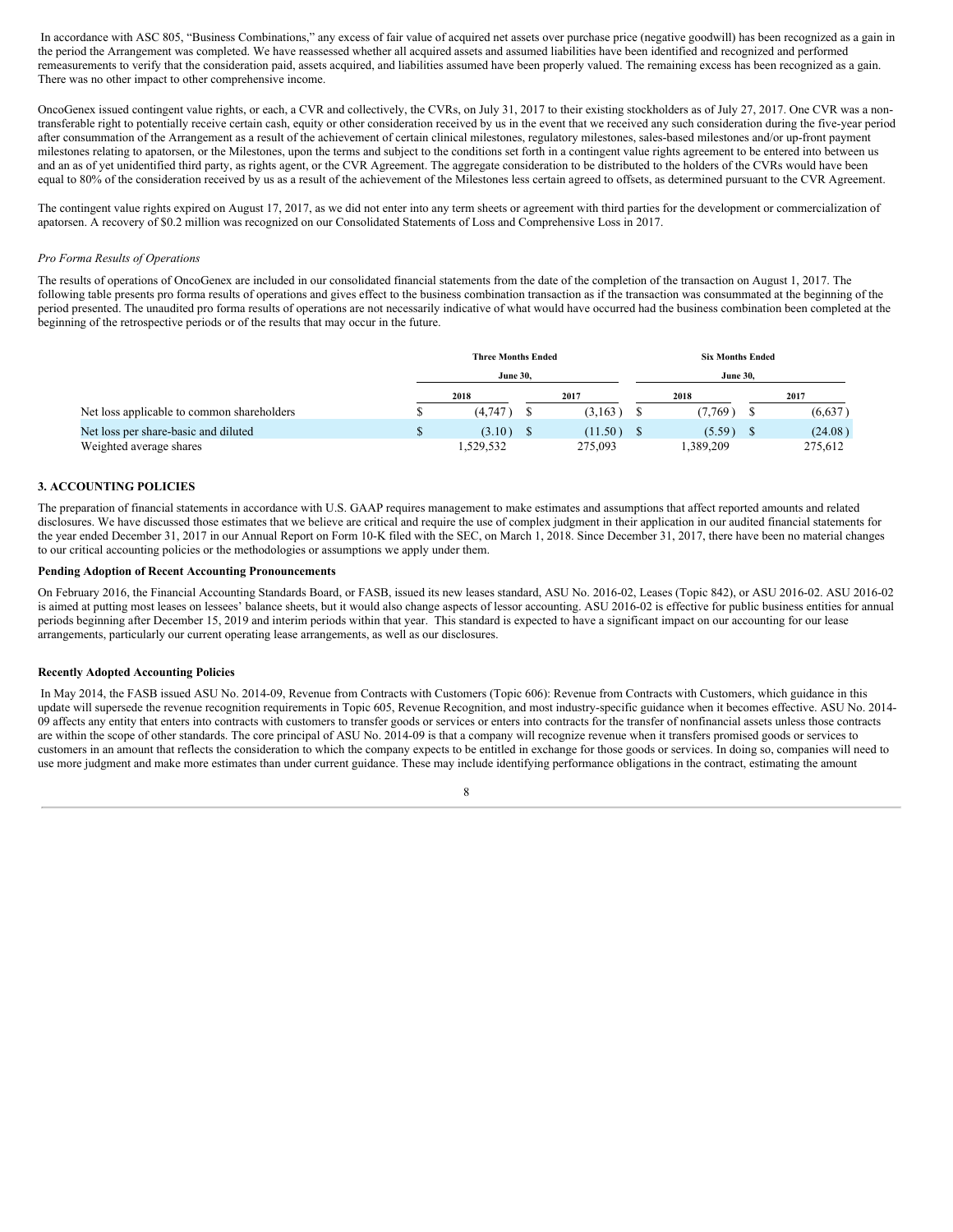of variable consideration to include in the transaction price and allocating the transaction price to each separate performance obligation. ASU No. 2014-09 is efefctive for annual reporting periods beginning after December 15, 2017, including interim periods within that reporting period, which will be our fiscal year 2018 (or December 31, 2018), and entities can transition to the standard either retrospectively or as a cumulative-effect adjustment as of the date of adoption. Early adoption is permitted. We have updated our policies and procedures to reflect the adoption of ASU No. 2014-09. The adoption of this standard did not have an impact on our financial position or results of operations.

In March 2016, the FASB issued ASU 2016-09,*Improvements to Employee Share-Based Payment Accounting*. ASU 2016-09 simplifies several aspects of the accounting for share-based payment transactions, including the income tax consequences, classification of awards as either equity or liabilities, and classification on the statement of cash flows. Some of the areas for simplification apply only to nonpublic entities. For public business entities, the amendments in this Update are effective for annual periods beginning after 15 December 2016, and interim periods within those annual periods. For all other entities, the amendments are effective for annual periods beginning after 15 December 2017, and interim periods within annual periods beginning after 15 December 2018. The adoption of this standard did not have a significant impact on our financial position or results of operations.

# **4. INTANGIBLES**

All of our intangible assets are subject to amortization and are amortized using the straight-line method over their estimated useful life.

We acquired license agreements, related to OncoGenex's product candidate apatorsen, upon the acquisition of OncoGenex on August 1, 2017. As at the date of the acquisition, the agreements were determined to have a fair value of \$8.6 million with an estimated useful life of 6 years. (Note 2—Reverse Merger)

In August 2017, we discontinued further development of apatorsen. We provided a notice of discontinuance to our former development partners for apatorsen, Ionis Pharmaceuticals, Inc., or Ionis, and a letter of termination to the University of British Columbia, or UBC, notifying them that we have discontinued development of apatorsen resulting in termination of all licensing agreements related to this product candidate. We believe that all financial obligations, other than continuing mutual indemnification obligations and our requirement to pay for out-of-pocket patent expenses incurred up to the date of termination and for abandoning the apatorsen patents and patent applications, under all apatorsen related agreements with Ionis and UBC, are no longer owed and no further payments are due. We recognized a loss on disposition of apatorsen of \$8.6 million and a deferred income tax recovery of \$2.9 million as a result of discontinuing the development program and providing a notice of discontinuance of the license agreements with Ionis.

We acquired license and supply agreements, in relation to cytisine upon the acquisition of Extab Corporation, or Extab, on May 18, 2015. The agreements were determined to have a fair value of \$3.1 million with an estimated useful life of 14 years.

The components of intangible assets were as follows:

|                    | June 30, 2018              |  |                             |  | December 31, 2017            |  |                                   |  |                             |  |                              |  |
|--------------------|----------------------------|--|-----------------------------|--|------------------------------|--|-----------------------------------|--|-----------------------------|--|------------------------------|--|
|                    | Gross<br>Carrving<br>Value |  | Accumulated<br>Amortization |  | <b>Net Carrying</b><br>Value |  | <b>Gross</b><br>Carrying<br>Value |  | Accumulated<br>Amortization |  | <b>Net Carrying</b><br>Value |  |
| License Agreements | 3.117                      |  | (696)                       |  | 2,421                        |  | J, 111                            |  | (585)                       |  | 2,532                        |  |

For the three and six months endedJune 30, 2018 we recorded license agreement amortization expense of \$0.1 million and \$0.1 million. For the three and six months endedJune 30, 2017 we recorded license agreement amortization expense of \$0.1 million and \$0.1 million. The following table outlines the estimated future amortization expense related to intangible assets held as of June 30, 2018:

| Year Ending December 31, |       |
|--------------------------|-------|
| 2018                     | 111   |
| 2019                     | 223   |
| 2020                     | 223   |
| 2021                     | 223   |
| 2022                     | 223   |
| Thereafter               | 1,418 |
| <b>Total</b>             | 2,421 |
|                          |       |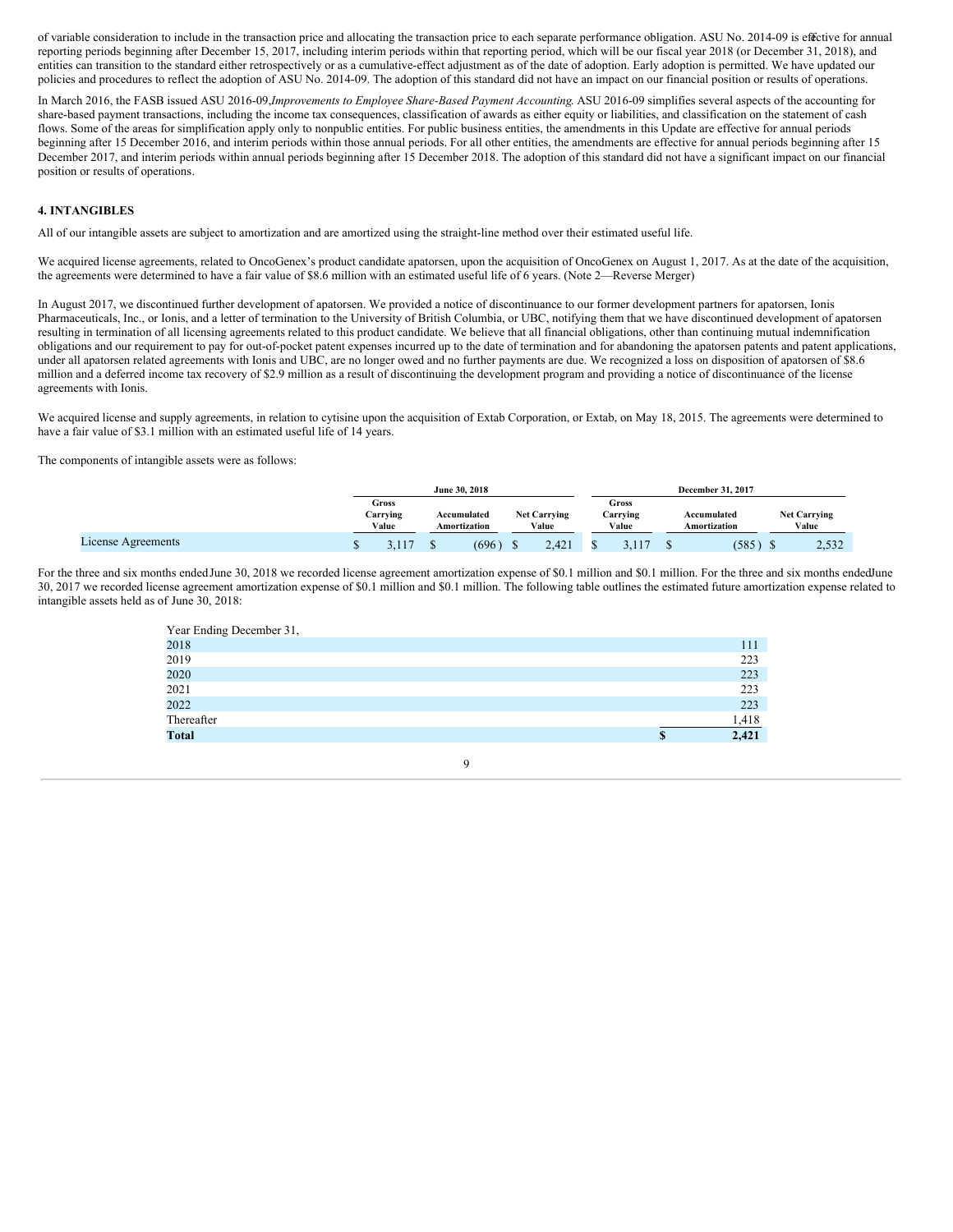We evaluate the carrying amount of intangible assets periodically by taking into account events or circumstances that may warrant revised estimates of useful life or that indicate the asset may be impaired. We conducted an impairment analysis for long lived assets, including the license and supply agreements for the active pharmaceutical ingredient cytisine, and concluded no impairment has occurred as of June 30, 2018.

# **5. LICENSE AGREEMENTS**

#### *Sopharma License and Supply Agreements*

In 2009 and 2010, we entered into a license agreement, or the Sopharma License Agreement, and a supply agreement, or the Sopharma Supply Agreement, with Sopharma, AD, or Sopharma. Pursuant to the Sopharma License Agreement, we were granted access to all available manufacturing, efficacy and safety data related to cytisine, as well as a granted patent in several European countries including Germany, France and Italy related to new oral dosage forms of cytisine providing enhanced stability. Additional rights granted under the Sopharma License Agreement include the exclusive use of, and the right to sublicense, the trademark Tabex in all territories—other than certain countries in Central and Eastern Europe, Scandinavia, North Africa, the Middle East and Central Asia, as well as Vietnam, where Sopharma or its affiliates and agents already market Tabex —in connection with the marketing, distribution and sale of products. Under the Sopharma License Agreement, we agreed to pay a nonrefundable license fee. In addition, we agreed to make certain royalty payments equal to a mid-teens percentage of all net sales of Tabex branded products in our territory during the term of the Sopharma License Agreement, including those sold by a third party pursuant to any sublicense which may be granted by us. We have agreed to cooperate with Sopharma in the defense against any actual or threatened infringement claims with respect to Tabex. Sopharma has the right to terminate the Sopharma License Agreement upon the termination or expiration of the Sopharma Supply Agreement. The Sopharma License Agreement will also terminate under customary termination provisions including bankruptcy or insolvency and material breach. To date, we have paid Sopharma \$10 pursuant to the Sopharma License Agreement.

A cross-license exists between us and Sopharma whereby we grant to Sopharma rights to any patents or patent applications or other intellectual property rights filed by us in Sopharma territories.

On May 14, 2015, we and Sopharma entered into an amendment to the Sopharma License Agreement. Among other things, the amendment to the Sopharma License Agreement reduced the royalty payments payable by us to Sopharma from a percentage in the mid-teens to a percentage in the mid-single digits and extended the term of the Sopharma License Agreement until May 26, 2029.

On July 28, 2017, we and Sopharma entered into the amended and restated Sopharma Supply Agreement. Pursuant to the amended and restated Sopharma Supply Agreement, for territories as detailed in the licensing agreement, we will exclusively purchase all of our cytisine from Sopharma, and Sopharma agrees to exclusively supply all such cytisine requested by us, and we extended the term to 2037. In addition, Achieve will have full access to the cytisine supply chain and Sopharma will manufacture sufficient cytisine to meet a forecast for a specified demand of cytisine for the five years commencing shortly after the commencement of the agreement, with the forecast to be updated regularly thereafter. Each of us and Sopharma may terminate the Sopharma Supply Agreement in the event of the other party's material breach or bankruptcy or insolvency.

#### *University of Bristol License Agreement*

In July 2016, we entered into a license agreement with the University of Bristol, or the University of Bristol License Agreement. Under the University of Bristol License Agreement, we received exclusive and nonexclusive licenses from the University of Bristol to certain patent and technology rights resulting from research activities into cytisine and its derivatives for use in smoking cessation, including a number of patent applications related to novel approaches to cytisine binding at the nicotinic receptor level. Any patents issued in connection with these applications would be scheduled to expire on February 5, 2036 at the earliest.

In consideration of rights granted by the University of Bristol, we agreed to pay amounts of up to \$3.2 million, in the aggregate, tied to a financing milestone and to specific clinical development and commercialization milestones resulting from activities covered by the University of Bristol License Agreement. Additionally, if we successfully commercialize product candidates subject to the University of Bristol License Agreement, we are responsible for royalty payments in the low-single digits and payments up to a percentage in the mid-teens of any sublicense income, subject to specified exceptions, based upon net sales of such licensed products.

On January 22, 2018, we and the University of Bristol entered into an amendment to the University of Bristol License Agreement. Pursuant to the amended University of Bristol License Agreement, we received exclusive rights for all human medicinal uses of cytisine across all therapeutic categories from the University of Bristol from research activities into cytisine and its derivatives. In consideration of rights granted by the amended University of Bristol License Agreement, we agreed to pay an initial amount of \$37,500 upon the execution of the amended University of Bristol License Agreement, and additional amounts of up to \$1.7 million, in

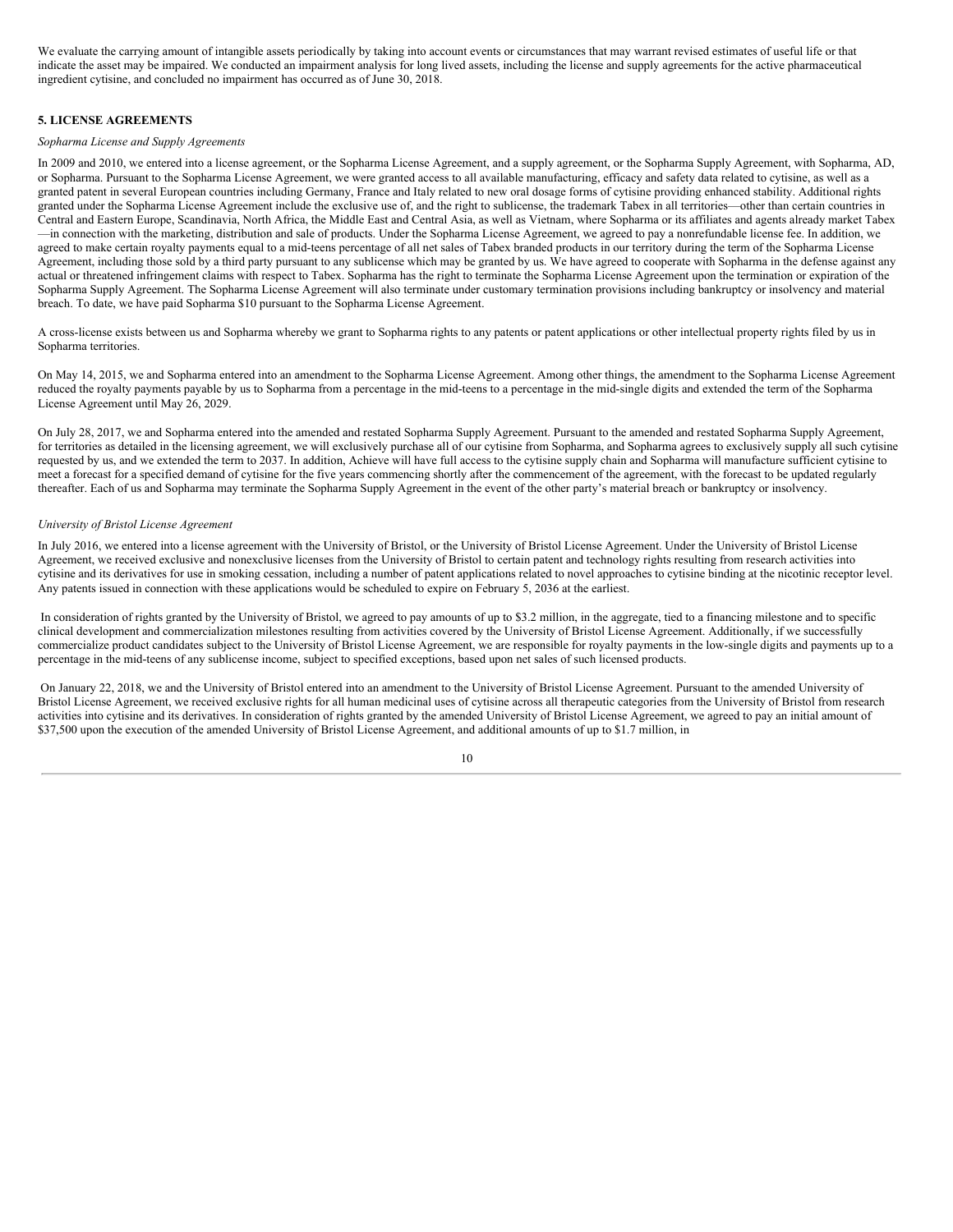the aggregate, tied to a financing milestone and to specific clinical development and commercialization milestonesresulting from activities covered by the amended University of Bristol License Agreement, in addition to amounts under the original University of Bristol License Agreement of up to \$3.2 million in the aggregate, tied to specific financing, development and commercialization milestones. Additionally, if we successfully commercialize any product candidate subject to the amended University of Bristol License Agreement or to the original University of Bristol License Agreement, we will be responsible, as provided in the original University of Bristol License Agreement, for royalty payments in the low-single digits and payments up to a percentage in the mid-teens of any sublicense income, subject to specified exceptions, based upon net sales of such licensed products. Up to June 30, 2018, we have paid the University of Bristol \$50,000 pursuant to the University of Bristol License Agreement.

Unless otherwise terminated, the University of Bristol License Agreement will continue until the earlier of July 2036 or the expiration of the last patent claim subject to the University of Bristol License Agreement. We may terminate the University of Bristol License Agreement for convenience upon a specified number of days' prior notice to the University of Bristol. The University of Bristol License Agreement will terminate under customary termination provisions including bankruptcy or insolvency or its material breach of the agreement. Under the terms of the University of Bristol License Agreement, we had provided 100 grams of cytisine to the University of Bristol as an initial contribution.

# *Ionis and UBC License Agreements*

In August 2017, we discontinued further development of apatorsen. We provided a notice of discontinuance to our former development partners for apatorsen, Ionis Pharmaceuticals, Inc., or Ionis, and a letter of termination to the University of British Columbia, or UBC, notifying them that we have discontinued development of apatorsen resulting in termination of all licensing agreements related to this product candidate. We believe that all financial obligations, other than continuing mutual indemnification obligations and our requirement to pay for out-of-pocket patent expenses incurred up to the date of termination and for abandoning the apatorsen patents and patent applications, under all apatorsen related agreements with Ionis and UBC, are no longer owed and no further payments are due.

## **6. FAIR VALUE MEASUREMENTS**

Assets and liabilities recorded at fair value in the balance sheets are categorized based upon the level of judgment associated with the inputs used to measure their fair value. For certain of our financial instruments including amounts receivable and accounts payable the carrying values approximate fair value due to their short-term nature.

ASC 820 "Fair Value Measurements and Disclosures" specifies a hierarchy of valuation techniques based on whether the inputs to those valuation techniques are observable or unobservable. In accordance with ASC 820, these inputs are summarized in the three broad levels listed below:

- Level  $1 -$ Quoted prices in active markets for identical securities.
- Level 2 Other significant inputs that are observable through corroboration with market data (including quoted prices in active markets for similar securities).
- Level 3 Significant unobservable inputs that reflect management's best estimate of what market participants would use in pricing the asset or liability.

As quoted prices in active markets are not readily available for certain financial instruments, we obtain estimates for the fair value of financial instruments through third-party pricing service providers.

In determining the appropriate levels, we performed a detailed analysis of the assets and liabilities that are subject to ASC 820.

We invest our excess cash in accordance with investment guidelines that limit the credit exposure to any one financial institution other than securities issued by the U.S. Government. These securities are not collateralized and mature within one year.

A description of the valuation techniques applied to our financial instruments measured at fair value on a recurring basis follows.

#### *Financial Instruments*

*Cash*

Significant amounts of cash are held on deposit with large well-established U.S. and Canadian financial institutions.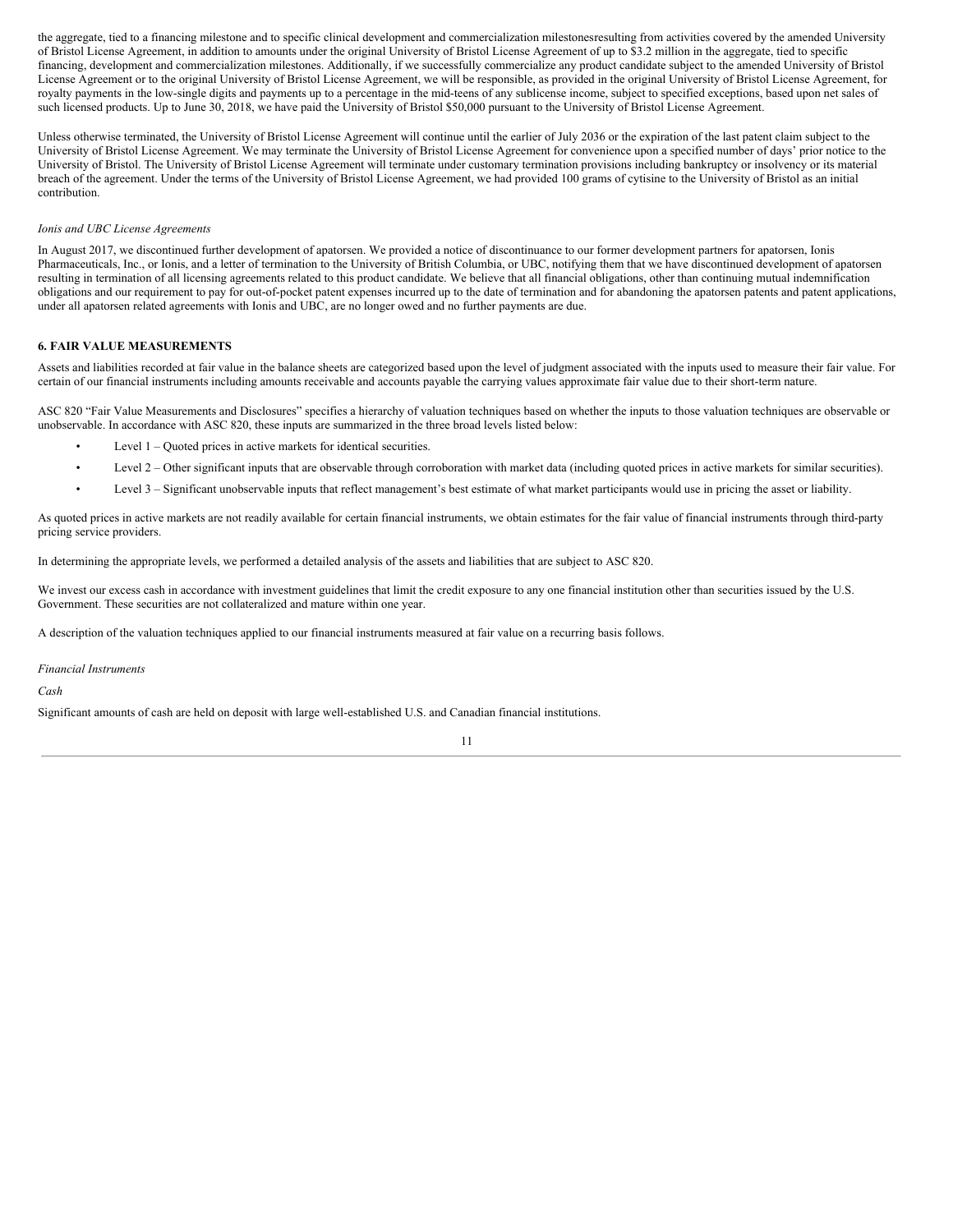### *Money Market Securities*

Money market securities are classified within Level I of the fair value hierarchy and are valued based on quoted prices in active markets for identical securities.

#### *U.S. Government and Agency Securities*

U.S. Government Securities U.S. government securities are valued using quoted market prices. Valuation adjustments are not applied. Accordingly, U.S. government securities are categorized in Level 1 of the fair value hierarchy.

U.S. Agency Securities U.S. agency securities are comprised of two main categories consisting of callable and non-callable agency issued debt securities. Non-callable agency issued debt securities are generally valued using quoted market prices. Callable agency issued debt securities are valued by benchmarking model-derived prices to quoted market prices and trade data for identical or comparable securities. Actively traded non-callable agency issued debt securities are categorized in Level 1 of the fair value hierarchy. Callable agency issued debt securities are categorized in Level 2 of the fair value hierarchy.

#### *Corporate and Other Debt*

Corporate Bonds and Commercial Paper The fair value of corporate bonds and commercial paper is estimated using recently executed transactions, market price quotations (where observable), bond spreads or credit default swap spreads adjusted for any basis difference between cash and derivative instruments. The spread data used are for the same maturity as the bond. If the spread data does not reference the issuer, then data that reference a comparable issuer are used. When observable price quotations are not available, fair value is determined based on cash flow models with yield curves, bond or single name credit default swap spreads and recovery rates based on collateral values as significant inputs. Corporate bonds and commercial paper are generally categorized in Level 2 of the fair value hierarchy; in instances where prices, spreads or any of the other aforementioned key inputs are unobservable, they are categorized in Level 3 of the hierarchy.

#### *Warrants*

As of June 30, 2018, the fair value of the warrant liability was insignificant. We reassess the fair value of the common stock warrants classified as liabilities at each reporting date utilizing a Black-Scholes pricing model. Inputs used in the pricing model include estimates of stock price volatility, expected warrant life and risk-free interest rate. The computation of expected volatility was based on the historical volatility of comparable companies from a representative peer group selected based on industry and market capitalization for a period that coincides with the expected life of the warrants that are classified as liabilities. Warrants that are classified as liabilities are categorized in Level 3 of the fair value hierarchy. A small change in the estimates used may have a relatively large change in the estimated valuation. Warrants that are classified as equity are not considered liabilities and therefore are not reassessed for their fair values at each reporting date.

The following table presents information about our assets and liabilities that are measured at fair value on a recurring basis, and indicates the fair value hierarchy of the valuation techniques we utilized to determine such fair value (in thousands):

| June 30, 2018                              | Level 1 |        | Level 2 |                          | <b>Level 3</b> |                                 | Total  |
|--------------------------------------------|---------|--------|---------|--------------------------|----------------|---------------------------------|--------|
| <b>Assets</b>                              |         |        |         |                          |                |                                 |        |
| Cash                                       |         | 1.083  |         |                          |                | $\overbrace{\qquad \qquad }^{}$ | .083   |
| Money market securities (cash equivalents) |         | 14,197 |         | $\overline{\phantom{a}}$ |                | $\overline{\phantom{a}}$        | 14.197 |
| Restricted cash (Note 6)                   |         | 50     |         | $\overline{\phantom{a}}$ |                | -                               | 50     |
| <b>Total assets</b>                        |         | 15,330 |         | _                        |                |                                 | 15,330 |

Cash, cash equivalents and short-term investments consist of the following (in thousands):

|                                           |           |  | Gross                    |  | Gross             |                   |                  |
|-------------------------------------------|-----------|--|--------------------------|--|-------------------|-------------------|------------------|
|                                           | Amortized |  | <b>Unrealized</b>        |  | <b>Unrealized</b> |                   | <b>Estimated</b> |
| June 30, 2018                             | Cost      |  | Gains                    |  | Losses            | <b>Fair Value</b> |                  |
| Cash                                      | 1,083     |  | $\overline{\phantom{a}}$ |  | $-$               |                   | 1,083            |
| Money market securities                   | 14,197    |  | $\overline{\phantom{a}}$ |  |                   |                   | 14,197           |
| Total cash and cash equivalents           | 15.280    |  |                          |  | $-$               |                   | 15,280           |
| Money market securities (restricted cash) | 50        |  | $\overline{\phantom{a}}$ |  | _                 |                   | 50               |
| <b>Total restricted cash</b>              | 50        |  |                          |  |                   |                   | 50               |

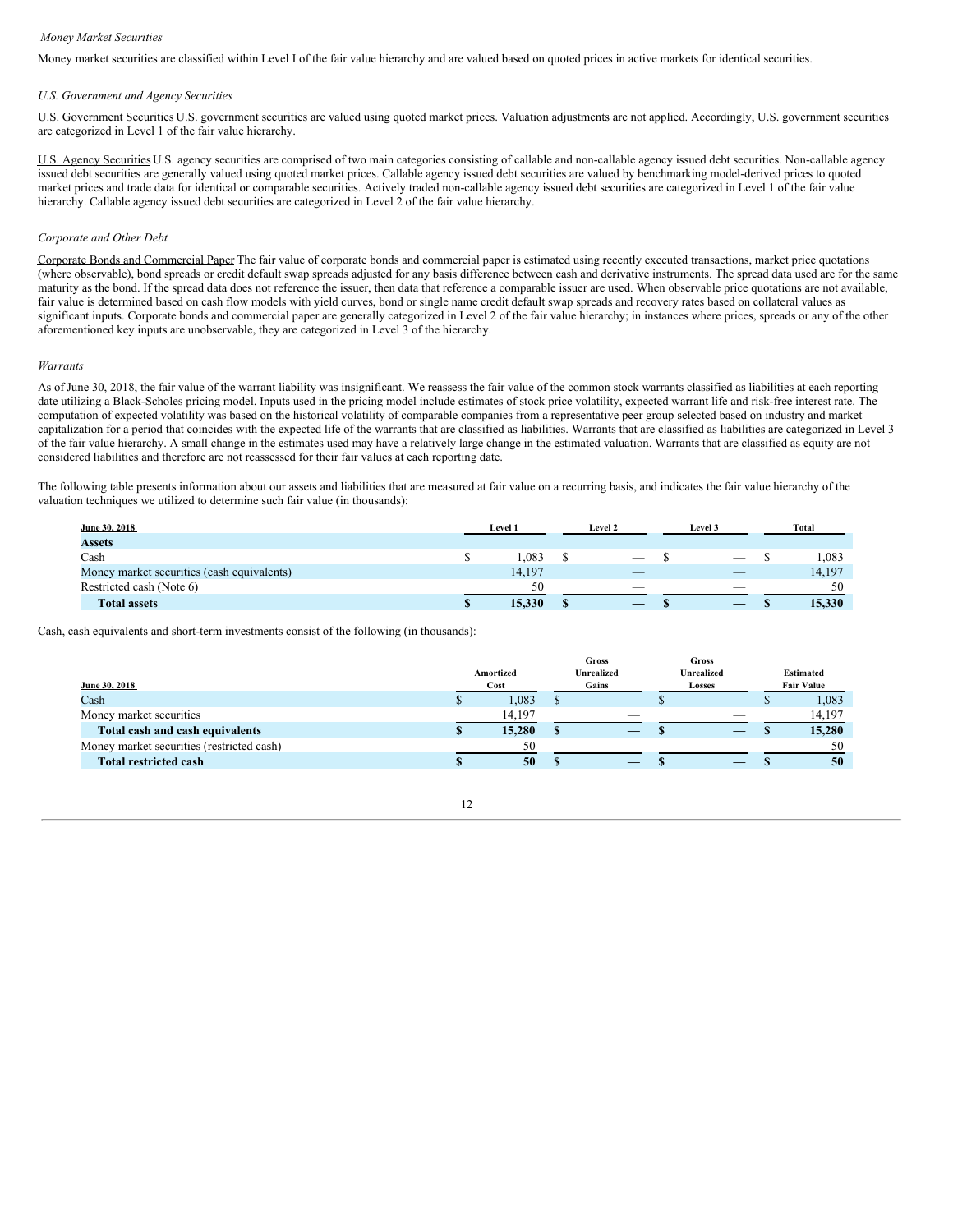Our gross realized gains and losses on sales of available-for-sale securities were not material for the three and six months endedJune 30, 2018 and 2017.

We only invest in A (or equivalent) rated securities. All securities included in cash and cash equivalents had maturities of 90 days or less at the time of purchase. All securities included in short-term investments have maturities of within one year of the balance sheet date. The cost of securities sold is based on the specific identification method.

# **7. COMMON STOCK**

# **[a] Authorized**

150,000,000 authorized common shares, par value of \$0.001, and 5,000,000 preferred shares, par value of \$0.001.

On May 22, 2018, the Company filed an amendment to its Articles of Incorporation and effected as of May 23, 2018 a one-for-ten reverse stock split of its issued and outstanding shares of common stock, \$0.001 par value and a certificate of amendment to its Second Amended and Restated Certificate of Incorporation to increase the number of authorized shares of common stock from 75,000,000 to 150,000,000.

# **[b] Issued and outstanding shares**

#### *Purchase Agreement and Financing with Lincoln Park Capital*

On September 14, 2017 we and Lincoln Park Capital Fund, LLC, or LPC, entered into a share and unit purchase agreement, or Purchase Agreement, pursuant to which we have the right to sell to LPC up to \$11.0 million in shares of our common stock, par value \$0.001 per share, subject to certain limitations and conditions set forth in the Purchase Agreement. On May 22, 2018 we obtained the requisite stockholder authorization to sell shares of our common stock to LPC in excess of 20% of our outstanding shares of common stock (as of the date we entered into the purchase agreement) in order to be able to sell to LPC the full amount remaining under the purchase agreement.

Pursuant to the Purchase Agreement, LPC initially purchased 32,895 of our units, or the Units, at a purchase price of \$30.40 per unit, with each Unit consisting of (a) one share of our Common Stock and (b) one warrant to purchase one-quarter of a share of Common Stock at an exercise price of \$34.96 per share, or Warrant. Each Warrant is exercisable six months following the issuance date until the date that is five years and six months after the issuance date and is subject to customary adjustments. The Warrants were issued only as part of the Units in the initial purchase of \$1.0 million and no warrants shall be issued in connection with any other purchases of common stock under the Purchase Agreement.

After the initial purchase, if our stock price is above \$1.00, as often as every other business day over the 30-month term of the Purchase Agreement, and up to an aggregate amount of an additional \$10.0 million (subject to certain limitations) of shares of common stock, we have the right, from time to time, in our sole discretion and subject to certain conditions to direct LPC to purchase up to 8,000 shares of common stock with such amounts increasing as the closing sale price of our common stock as reported on The Nasdaq Capital Market increases. The purchase price of shares of common stock pursuant to the Purchase Agreement will be based on prevailing market prices of common stock at the time of sales without any fixed discount, and we will control the timing and amount of any sales of common stock to LPC. In addition, we may direct LPC to purchase additional amounts as accelerated purchases if on the date of a regular purchase the closing sale price of the common stock is not below \$20.00 per share. As consideration for entering into the Purchase Agreement, we issued to LPC 12,352 shares of common stock; no cash proceeds were received from the issuance of these shares.

From September 14, 2017 through June 30, 2018, we offered and sold 183,378 shares of our common stock pursuant to our Purchase Agreement with LPC, including the 32,895 shares that were part of the initial purchase of Units. These sales resulted in gross proceeds to us of approximately \$3.6 million and offering expenses of \$0.5 million. As of June 30, 2018 shares of our common stock having an aggregate value of approximately \$7.4 million remained available for sale under this offering program.

#### *June 2018 Public Of ering*

On June 19, 2018, we completed an underwritten registered public offering, pursuant to which we sold 710,500 Class A Units at a price per unit of \$4.00 and 9,158 Class B Units at a price per unit of \$1,000.

Each Class A Unit consisted of one share of our common stock and a warrant to purchase one share of common stock.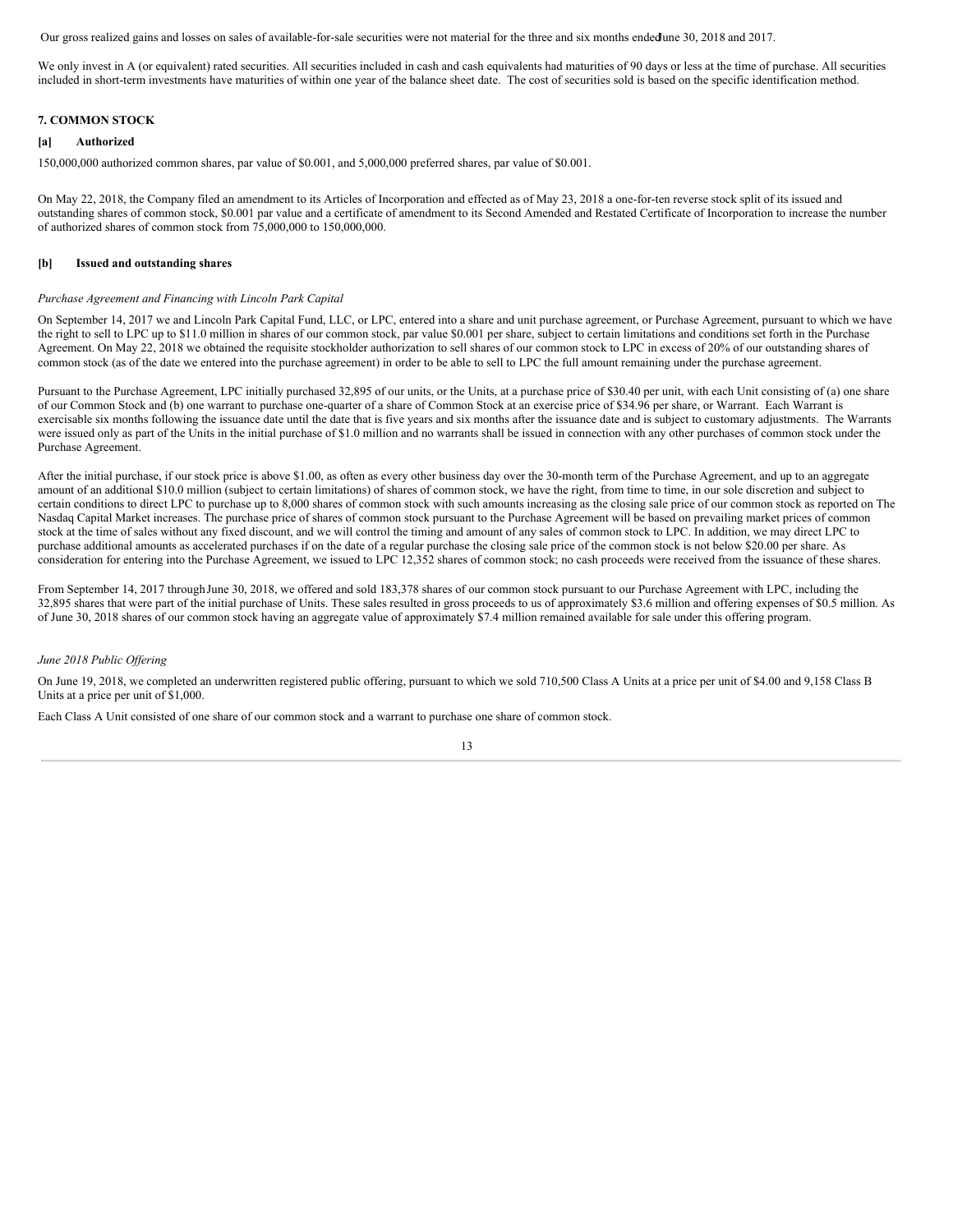Each Class B Unit consisted of one share of Series A Convertible Preferred Stock par value \$0.001 per share convertible into 250 shares of common stock and warrants to purchase 250 shares of common stock.

Each Warrant was immediately exercisable, expires on the five year anniversary of the date of issuance and is exercisable at a price per share of common stock of \$4.00. Additionally, subject to certain exceptions, if, after the June 19, 2018, (i) the volume weighted average price of our common stock for each of 30 consecutive trading days, or the Measurement Period, which Measurement Period commences on June 19, 2018, exceeds 300% of the exercise price (subject to adjustments for stock splits, recapitalizations, stock dividends and similar transactions), (ii) the average daily trading volume for such Measurement Period exceeds \$500,000 per trading day and (iii) certain other equity conditions are met, and subject to a beneficial ownership limitation, then we may call for cancellation of all or any portion of the Warrants then outstanding.

The Class A Units and Class B Units were not certificated and the shares of common stock, Series A Convertible Preferred Stock and warrants comprising such Units were immediately separable and were issued separately in the public offering. The Class A and B Units were offered by us pursuant to (i) the registration statement on Form S-1 (File No. 333-224840), and each amendment thereto, which was initially filed with the SEC, on May 10, 2018 and declared effective by the SEC on June 14, 2018 and the registration statement on Form S-1 (File No. 333- 225649) filed by the us with the SEC pursuant to Rule 462(b) of the Securities Act of 1933 on June 14, 2018.

In addition, pursuant to the Underwriting Agreement we entered into with Ladenburg Thalmann & Co. Inc., or the Underwriter, on June 15, 2018, we granted the Underwriter a 45 day option, or the Overallotment Option, to purchase up to 450,000 additional shares of common stock and/or warrants to purchase up to 450,000 shares of Common Stock solely to cover over-allotments. The Overallotment Option was exercised in full on June 18, 2018.

The public offering raised total gross proceeds of \$13.8 million and after deducting \$1.6 million in underwriting discounts and commissions and offering expenses, we received net proceeds of \$12.2 million

The underwriting discounts and commissions and offering expenses have been charged against the gross proceeds.

As of June 30, 2018, 6,627 shares of the Series A Convertible Preferred Stock had been converted into 1,656,750 shares of common stock, and 2,531 shares of the Series A Convertible Preferred Stock remained outstanding.

# *Equity Award Issuances and Settlements*

During the three and six months ended June 30, 2018 and 2017, we issued no shares of common stock to satisfy stock options exercises and no shares of common stock to satisfy restricted stock unit settlements.

## **[c] Stock options**

#### *2017 Equity Incentive Plan*

As of June 30, 2018, we had reserved, pursuant to the 2017 Equity Incentive Plan, or the 2017 Plan, 104,910 common shares for issuance upon exercise of stock options, currently outstanding, by employees, directors and officers of ours.

Under the 2017 Plan, we may grant options to purchase common shares or restricted stock units to our employees, directors, officers and consultants. The exercise price of the options is determined by our board of directors but will be at least equal to the fair value of the common shares at the grant date. The options vest in accordance with terms as determined by our board of directors, typically over three to four years for options issued to employees and consultants, and over one to three years for members of our board of directors. The expiry date for each option is set by our board of directors with a maximum expiry date of ten years from the date of grant. In addition, the 2017 Plan allows for accelerated vesting of outstanding equity awards in the event of a change in control. The terms for accelerated vesting, in the event of a change in control, is determined at our discretion and defined under the employment agreements for our officers and certain of our employees.

#### *2010 Performance Incentive Plan*

As of June 30, 2018, we had reserved, pursuant to the 2010 Performance Incentive Plan, or the 2010 Plan, 26,317 common shares for issuance upon exercise of stock options and settlement of restricted stock units by employees, directors, officers and consultants of ours, of which 5,923 were reserved for options currently outstanding and 20,394 were reserved for restricted stock units currently outstanding.

Under the 2010 Plan we granted options to purchase common shares and restricted stock units to our employees, directors, officers and consultants. The exercise price of the options was determined by our board of directors and was at least equal to the fair value of the common shares at the grant date. The options vest in accordance with terms as determined by our board of directors, typically over three to four years for options issued to employees and consultants, and over one to three years for members of our board of directors.

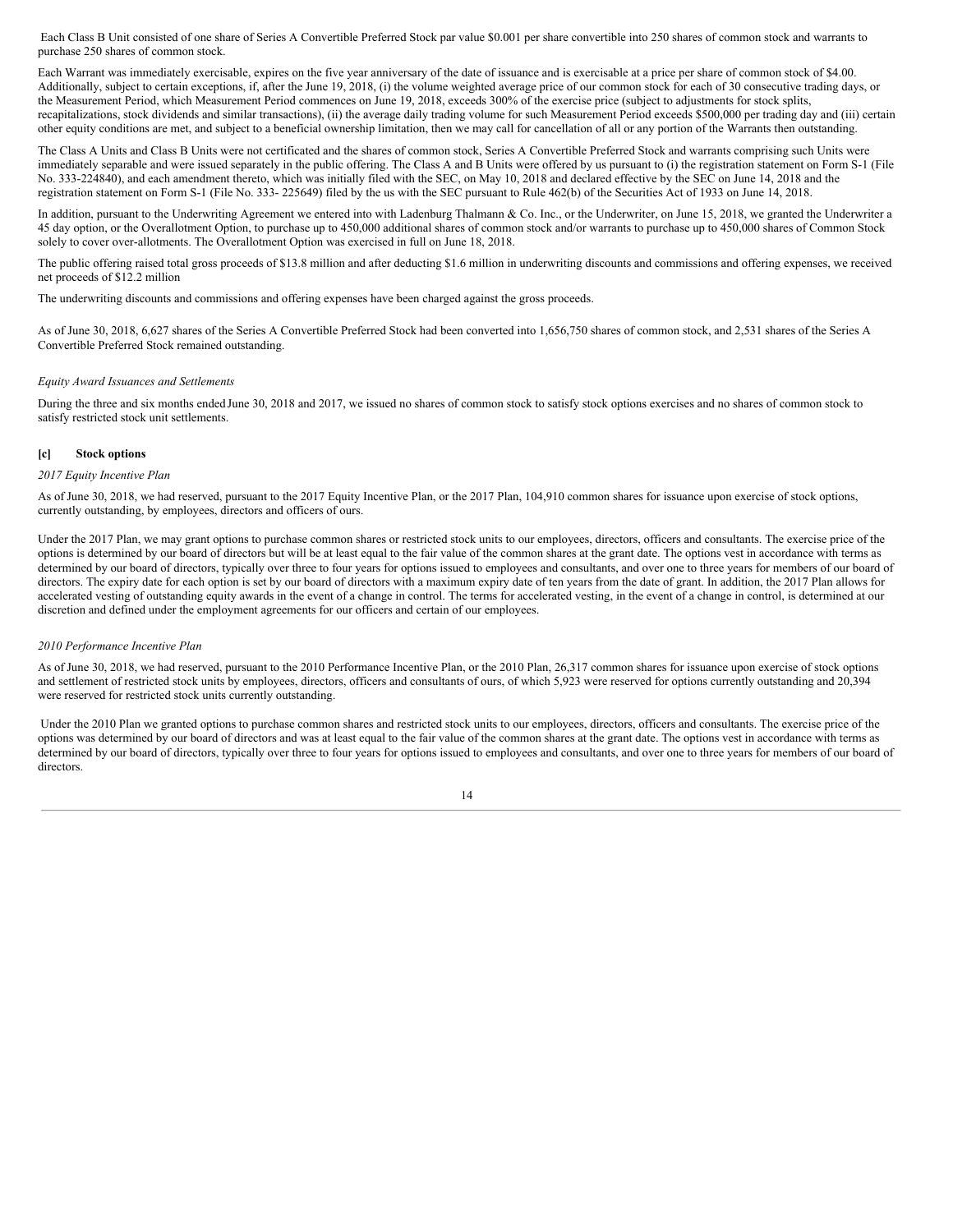The expiry date for each option is set by our board of directors with a maximum expiry date of ten years from the date of grant. In additin, the 2010 Plan allows for accelerated vesting of outstanding equity awards in the event of a change in control. The terms for accelerated vesting, in the event of a change in control, is determined at our discretion and defined under the employment agreements for our officers and certain of our employees.

#### *Stock Option Summary*

We grant stock options that vest over time in accordance with terms as determined by our Board of Directors, or the Board, which terms are typically four years for employee and consultant grants and one to three years for Board option grants. We also grant stock option awards that vest in conjunction with certain performance conditions to executive officers, employees and consultants. At each reporting date, we are required to evaluate whether achievement of the performance conditions is probable. Compensation expense is recorded over the appropriate service period based upon our assessment of accomplishing each performance condition. The expiry date for each option is set by the Board, which is typically seven to ten years. The exercise price of the options is determined by the Board.

Stock option transactions and the number of stock options outstanding are summarized below:

|                                   | Number of     |   | Weighted        |
|-----------------------------------|---------------|---|-----------------|
|                                   | Optioned      |   | Average         |
|                                   | Common        |   | <b>Exercise</b> |
|                                   | <b>Shares</b> |   | Price           |
| <b>Balance, December 31, 2017</b> | 111,578       | S | 80.01           |
| Forfeited                         | (393)         |   | 160.79          |
| <b>Balance, June 30, 2018</b>     | 111,185       | S | 79.73           |

The fair value of each stock award for employees and directors is estimated on the grant date and for consultants at each reporting period, using the Black-Scholes optionpricing model based on the weighted-average assumptions. No stock options were granted for the three and six months ended June 30, 2018 and 2017.

The expected life was calculated based on the simplified method as permitted by the SEC's Staff Accounting Bulletin 110,*Share-Based Payment*. We consider the use of the simplified method appropriate because of the lack of sufficient historical exercise data following the Arrangement. The computation of expected volatility was based on the historical volatility of comparable companies from a representative peer group selected based on industry and market capitalization. The risk-free interest rate is based on a U.S. Treasury instrument whose term is consistent with the expected life of the stock options. In addition to the assumptions above, as required under ASC 718, management made an estimate of expected forfeitures and is recognizing compensation costs only for those equity awards expected to vest. Forfeiture rates are estimated using historical actual forfeiture rates. These rates are adjusted on a quarterly basis and any change in compensation expense is recognized in the period of the change. We have never paid or declared cash dividends on our common stock and do not expect to pay cash dividends in the foreseeable future.

The results for the periods set forth below included share-based compensation expense for stock options and restricted stock units in the following expense categories of the consolidated statements of loss (in thousands):

|                                       | <b>Three Months Ended</b><br><b>June 30.</b> |      |  |                          | <b>Six Months Ended</b><br><b>June 30.</b> |      |  |                          |
|---------------------------------------|----------------------------------------------|------|--|--------------------------|--------------------------------------------|------|--|--------------------------|
|                                       |                                              | 2018 |  | 2017                     |                                            | 2018 |  | 2017                     |
| Research and development              |                                              | 63   |  | $\overline{\phantom{a}}$ |                                            | 120  |  |                          |
| General and administrative            |                                              | 134  |  |                          |                                            | 258  |  | $\overline{\phantom{a}}$ |
| <b>Total stock-based compensation</b> |                                              | 197  |  | $\overline{\phantom{a}}$ |                                            | 378  |  | $\overline{\phantom{a}}$ |

As of June 30, 2018 and December 31, 2017, the total unrecognized compensation expense related to stock options granted was \$1.6 million and \$2.0 million, respectively, which is expected to be recognized as expense over a period of approximately 3.0 years from June 30, 2018.

For the three and six months endedJune 30, 2018, a total of 3.4 million shares, consisting of 3.3 million warrants, 0.1 million options and 20,394 restricted stock units, have not been included in the loss per share computation, as their effect on diluted per share amounts would have been anti-dilutive. For the same period in 2017, we had no shares underlying options, restricted stock units or warrants.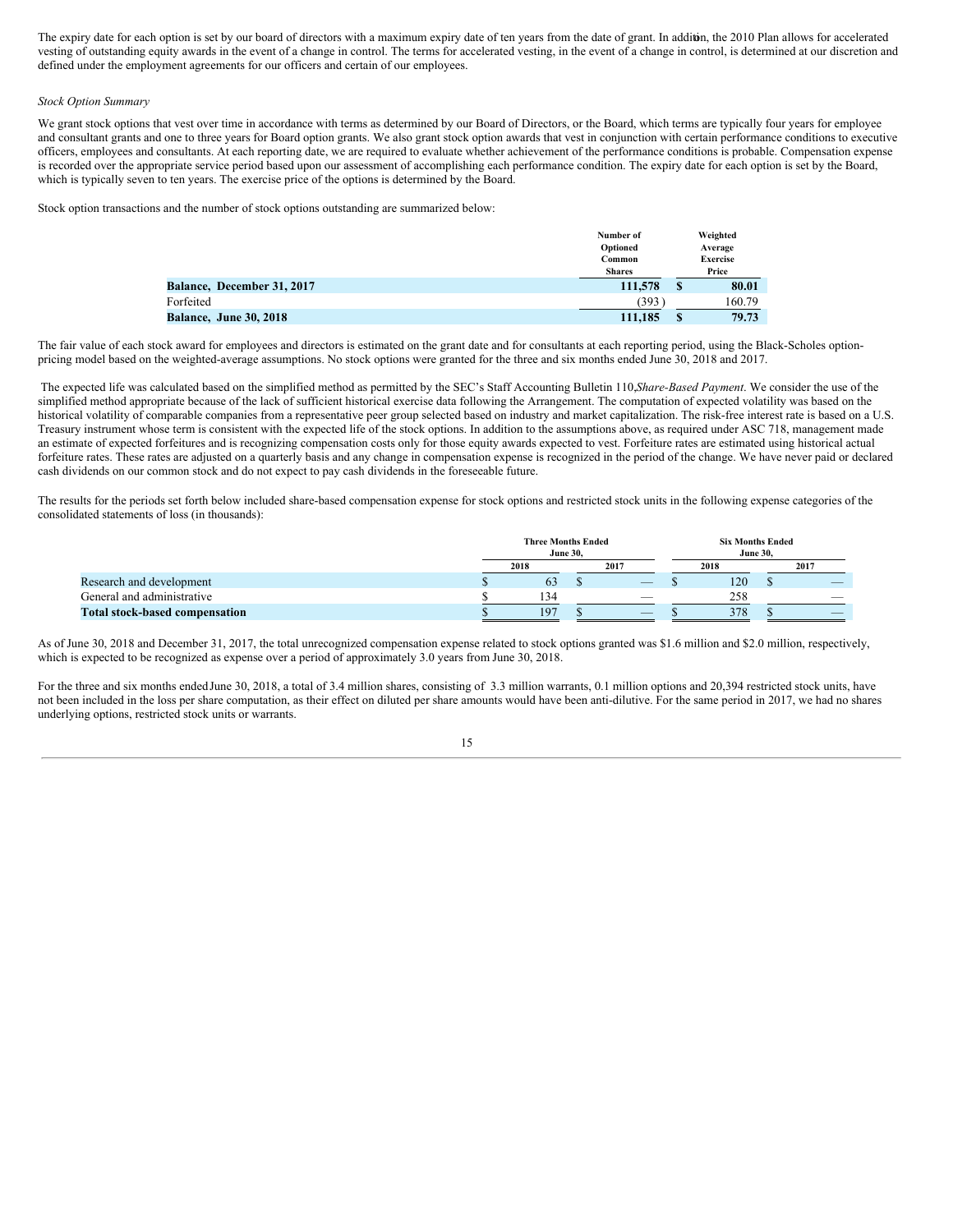## **[d] Restricted Stock Unit Awards**

We grant restricted stock unit awards that generally vest and are expensed over a four year period. We also grant restricted stock unit awards that vest in conjunction with certain performance conditions to certain executive officers, key employees and consultants. At each reporting date, we are required to evaluate whether achievement of the performance conditions is probable. Compensation expense is recorded over the appropriate service period based upon our assessment of accomplishing each performance condition. For the three and six months ended June 30, 2018, we recorded a compensation expense of \$37,000, related to these awards. We did not have any restricted stock units outstanding during the three and six months ended June 30, 2017.

The following table summarizes our restricted stock unit award activity during the six months endedJune 30, 2018:

|                                   |               |    | weignted          |
|-----------------------------------|---------------|----|-------------------|
|                                   | <b>Number</b> |    | Average           |
|                                   | -of           |    | <b>Grant Date</b> |
|                                   | <b>Shares</b> |    | <b>Fair Value</b> |
| <b>Balance, December 31, 2017</b> | 21,066        | S  | 38.87             |
| Forfeited or expired              | (672)         |    | 141.57            |
| <b>Balance, June 30, 2018</b>     | 20,394        | \$ | 35.48             |

**Weighted**

As of June 30, 2018, we had approximately \$0.5 million in total unrecognized compensation expense related to our restricted stock unit awards that is to be recognized over a weighted-average period of approximately 3.0 years.

#### **[e] Non-employee options and restricted stock units**

We recognize non-employee stock-based compensation expense over the period of expected service by the non-employee. As the service is performed, we are required to update our valuation assumptions, re-measure unvested options and restricted stock units and record the stock-based compensation using the valuation as of the vesting date. This differs from the accounting for employee awards where the fair value is determined at the grant date and is not subsequently adjusted. This re-measurement may result in higher or lower stock-based compensation expense in the Consolidated Statements of Loss and Comprehensive Loss. As such, changes in the market price of our stock could materially change the value of an option or restricted stock unit and the resulting stock-based compensation expense.

#### **[f] Common Stock Warrants**

The following is a summary of outstanding warrants to purchase common stock atJune 30, 2018:

|                                                        | Total              |                              |                        |
|--------------------------------------------------------|--------------------|------------------------------|------------------------|
|                                                        | Outstanding<br>and | <b>Exercise</b><br>price per |                        |
|                                                        | Exercisable        | Share                        | <b>Expiration Date</b> |
| (1) Series A Warrants issued in July 2014 financing    | 25,272             | 440.00                       | July 2019              |
| (2) Series B Warrants issued in July 2014 financing    | 6.093              | 440.00                       | July 2019              |
| (3) Series A-1 Warrants issued in April 2015 financing | 2.175              | 264.00                       | October 2020           |
| (4) Warrants issued in September 2017 financing        | 8.224              | 34.96                        | March 2023             |
| (5) Warrants issued in June 2018 financing             | 3.287.500          | 4.00                         | June 2023              |

For the three and six months ended June 30, 2018, 130,500 of the warrants issued in the June 2018 financing were exercised at a per unit price of \$4.00, for proceeds of \$0.5 million of which \$0.1 million was receivable as at June 30, 2018. No warrants were exercised during the three and six months ended June 30, 2017. The Series A-1 Warrants assumed by us as part of the Arrangement, the warrants issued in the September 2017 financing and the warrants issued in the June 2018 financing, are classified as equity. The Series A and Series B warrants assumed by us as part of the Arrangement are classified as liabilities. The estimated fair value of warrants classified as liabilities is reassessed at each reporting date using the Black-Scholes pricing model. As at June 30, 2018 and Dec 31, 2017, the fair value of the warrants was insignificant.

# **8. RELATED PARTY TRANSACTION**

We entered into a consulting agreement with Ricanto, Ltd., or Ricanto, on September 17, 2015 to provide strategic consulting and advice concerning clinical development, regulatory matters and business planning. Richard Stewart and Anthony Clarke together own 100% of Ricanto. Richard Stewart is our Chief Executive Officer, or CEO, Chairman of the Board, and a principal stockholder. Anthony Clarke is our Chief Scientific Officer, President, a board director, and a principal stockholder. We incurred consulting fees from Ricanto of \$0.1 million during the nine months ended September 30, 2016. The consulting agreement with Ricanto was terminated on August 1, 2017, immediately prior to the closing of the Arrangement. We did not incur any consulting fees from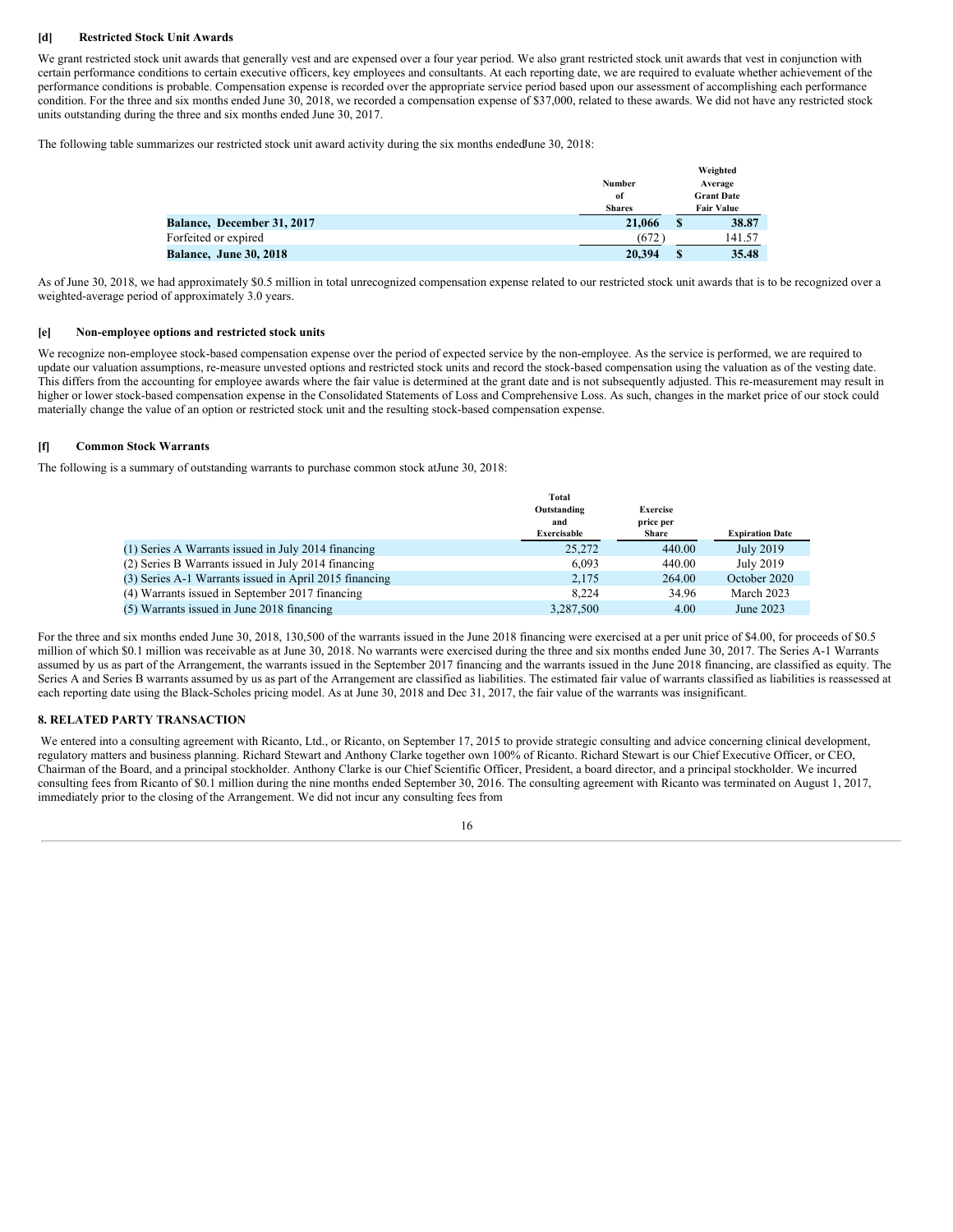Ricanto in 2017. As of December 31, 2016, we recorded amounts payable to Ricanto of \$0.6 million in accrued liabilities on our balance sheetOn July 18, 2017, Ricanto converted all amounts owed to it, totaling \$0.6 million, into 475 shares of our common stock, prior to the closing of the Arrangement, par value \$0.01. Pursuant to the terms of the Arrangement, each share was converted into, approximately 17,067 shares of common stock post-conversion. As ofJune 30, 2018 we had no outstanding amounts payable to Ricanto.

During 2016 we borrowed \$0.2 million in total principal amount through two notes payable dated April 20, 2016 and December 8, 2016 from Richard Stewart. The notes mature and are payable upon demand one year from the date of issuance. Interest accrues at an annual rate of 3.5%. As of December 31, 2016 the outstanding principal, included in shareholder loans with related parties, was \$0.2 million and accrued interest payable was \$3,000. On July 24, 2017, Richard Stewart converted the \$0.2 million, representing the entire amounts of principal and accrued interest owed, into 146 shares of our common stock, prior to the closing of the Arrangement , par value \$0.01. Pursuant to the terms of the Arrangement, each share was converted into, approximately, 5,246 shares of common stock post-conversion As of June 30, 2018 we had no outstanding principal or accrued interest with the related party.

We borrowed \$2.7 million on May 18, 2015, through a convertible promissory note payable to a Lender of ours. The note matures and is payable upon demand one year from the date of the note. Interest accrues at an annual rate of 3.5%. On September 30, 2015 the Lender converted \$2.0 million in principal into 4,500 shares of our common stock, prior to the closing of the Arrangement, par value \$0.01, and became a principal stockholder. On March 7, 2017 we borrowed \$20,000 through a note payable to the Lender. The note matures and is payable upon demand one year from the date of issuance. Interest accrues at an annual rate of 3.5%. As of December 31, 2016, the outstanding principal balance, included in shareholder loans with related parties, was \$0.7 million and had accrued interest payable of \$35,000. On July 24, 2017, the Lender converted the remaining amounts in principal and accrued interest, totaling \$0.8 million, into 586 shares of our common stock, prior to the closing of the Arrangement, par value \$0.01. Pursuant to the terms of the Arrangement, each share was converted into, approximately, 182,743 shares of common stock post-conversion. As of June 30, 2018 we had no outstanding principal or accrued interest with the related party.

We entered into an employment agreement on May 11, 2015 with one of our principal stockholders to serve as our CEO. We terminated the employment agreement on December 31, 2016. From May 11, 2015 to December 31, 2016, we had not paid any salary specified in the employment agreement. Salary otherwise payable as at December 31, 2016 was \$0.7 million and was accrued on our balance sheet as Accrued compensation. On July 19, 2017 we entered into a separation agreement with our former CEO. Pursuant to the separation agreement, for settlement of all salaries owed, we paid 238 shares of our common stock, prior to the closing of the Arrangement, representing 50% of the total amounts owed as accrued compensation and paid \$0.4 million for the remaining 50%, subsequent to the closing of the Arrangement. Pursuant to the terms of the Arrangement, each share was converted into, approximately, 8,551 shares of common stock post-conversion. As of June 30, 2018 we had no outstanding principal or accrued interest with the related party.

We entered into an employment agreement on August 17, 2015 with one of our principal stockholders to serve as our Chief Financial Officer, or CFO. We terminated the employment agreement on December 31, 2016. From August 17, 2015 to December 31, 2016, we had not paid any salary specified in the employment agreement. Salary otherwise payable as at December 31, 2016 was \$0.3 million and was accrued on our balance sheet as Accrued compensation. On July 20, 2017 we entered into a separation agreement with our former CFO. Pursuant to the separation agreement, for settlement of all salaries owed and as a separation payment, we paid 127 shares of our common stock, prior to the closing of the Arrangement, representing 50% of the total amounts owed as accrued compensation and paid \$0.2 million for the remaining 50%, subsequent to the closing of the Arrangement. Pursuant to the terms of the Arrangement, each share was converted into, approximately, 4,563 shares of common stock post-conversion. As of June 30, 2018 we had no outstanding principal or accrued interest with the related party.

Michelle Griffin, the spouse of Scott Cormack, OncoGenex's former CEO and a current member of our board of directors, entered into a consulting agreement in 2013 with OncoGenex, which was amended thereafter. Immediately prior to the closing of the Arrangement, the consulting agreement was terminated. Pursuant to the consulting agreement, OncoGenex was obligated to pay to the consultant a termination fee of \$0.6 million, which was accrued in OncoGenex's accrued liabilities immediately prior to the closing of the Arrangement. Subsequent to the closing of the Arrangement, we paid the full amount of the termination fees and no amounts were accrued on our balance sheet as at June 30, 2018.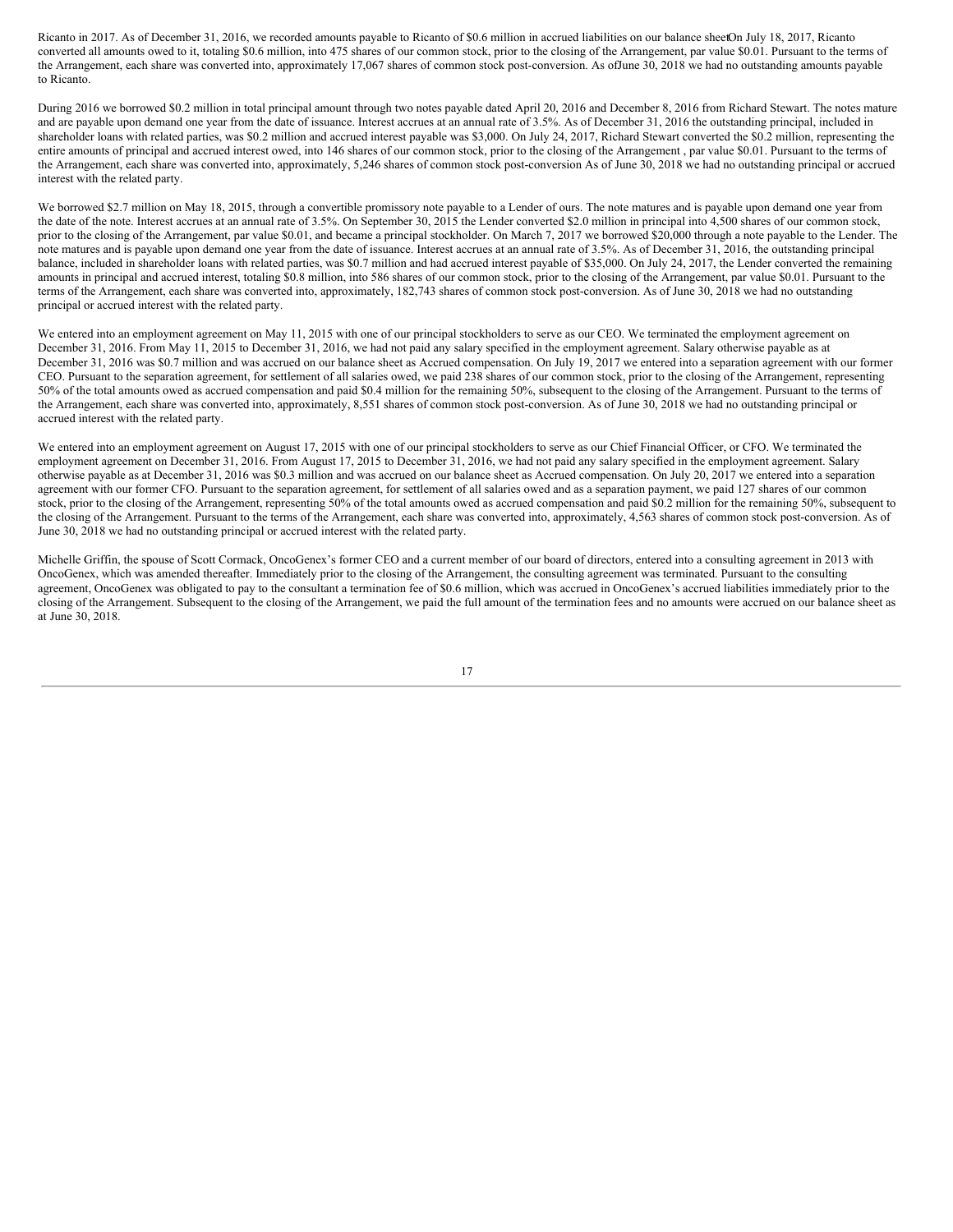# **9. COMMITMENTS AND CONTINGENCIES**

The following table summarizes our contractual obligations as of June 30, 2018 (in thousands):

|                                  | <b>Total</b> |                    | Less than 1 vear |                           | 1-3 vears |                          | 3-5 years |                          | More than 5 years |                          |
|----------------------------------|--------------|--------------------|------------------|---------------------------|-----------|--------------------------|-----------|--------------------------|-------------------|--------------------------|
| Vancouver office operating lease |              | $\mathbf{a}$<br>ر_ |                  | $\sim$ $\sim$<br><u>_</u> |           | $\overline{\phantom{a}}$ |           | $\overline{\phantom{a}}$ |                   | $\overline{\phantom{a}}$ |
| Seattle office operating lease   | 387          |                    |                  | 106                       |           | 28                       |           | $\overline{\phantom{a}}$ |                   | $\overline{\phantom{a}}$ |
| <b>Total</b>                     | 410          |                    |                  | 129                       |           | 281                      |           |                          |                   | _                        |

#### *Lease Arrangements*

We have an operating lease agreement for office space being used in Vancouver, Canada, which expires in September 2018. Pursuant to the operating lease agreement, we have the option to terminate the lease early without penalty at any time after January 1, 2018 so long as we provide three months prior written notice to the landlord.

Future minimum lease payments under the Vancouver lease are as follows (in thousands):

| $\bullet \bullet \bullet \bullet$<br>2010 | $\sim$ $\sim$ |
|-------------------------------------------|---------------|
| n to<br><b>CONTRACTOR</b>                 | - -<br>. .    |

In July 2018, we entered into an amendment of our operating lease agreement for office space in Vancouver, Canada, on the same financial terms, to extend the lease through the end of January 2019.

In February 2015, we entered into an office lease with Grosvenor International (Atlantic Freeholds) Limited, or Landlord, pursuant to which we leased approximately 11,526 square feet located at 19820 North Creek Parkway, Bothell, Washington, 98011, which commenced on February 15, 2015. The initial term of this lease was set to expire on April 30, 2018, with an option to extend the term for one approximately three-year period. Our monthly base rent for the premises started at approximately \$18,000 which commenced on May 1, 2015 and increased on an annual basis up to approximately \$20,000. We received a construction allowance, for leasehold improvements that we made, of approximately \$0.1 million. We were responsible for 17% of taxes levied upon the building during each calendar year of the term. We delivered to the Landlord a letter of credit in the amount of \$0.2 million, in accordance with the terms of the lease, which the Landlord may draw upon for base rent or other damages in the event of our default under this lease. In August 2015 we exercised our expansion option for an additional 2,245 square feet of office space, which commenced on August 1, 2015. We did not exercise our renewal option under the lease agreement. We negotiated an early termination and the lease expired on March 31, 2018.

On December 11, 2017, we entered into a lease, or the Seattle Lease, with 520 Pike Street, Inc., or Pike, pursuant to which we leased approximately 3,187 square feet located at Suite 2250 at 520 Pike Tower, Seattle, Washington, 98101, which commenced on March 1, 2018. The initial term of the Seattle Lease will expire at the end of the month on the third anniversary of the Seattle Lease.

Our monthly base rent for the premises started at approximately \$11,685 which commenced on March 1, 2018 and will increase on an annual basis up to approximately \$12,397. In addition, we paid a security deposit to Pike in the amount of \$37,192, subject to periodic reductions in the amount of \$12,397 after each of the first and second anniversaries of the Seattle Lease, which Pike may retain for base rent or other damages, in the event of our default under the Seattle Lease.

We may not assign or sublet all or any portion of the premises without the consent of Pike, and Pike shall be entitled to 50% of any profit which we may receive above and beyond the rental price of the Seattle Lease. Upon receipt of notice of our intent to assign or sublease any portion of the leased premises, Pike may terminate that portion of the premises within 30 days, and provided, that if such portion constitutes 50% or more of the total square footage of the premises, Pike may terminate the Seattle Lease in its entirety.

The future minimum annual lease payments under the Seattle Lease are as follows (in thousands):

| 2018         |   | 70  |
|--------------|---|-----|
| 2019         |   | 144 |
| 2020         |   | 148 |
| 2021         |   | 25  |
| <b>Total</b> | ъ | 387 |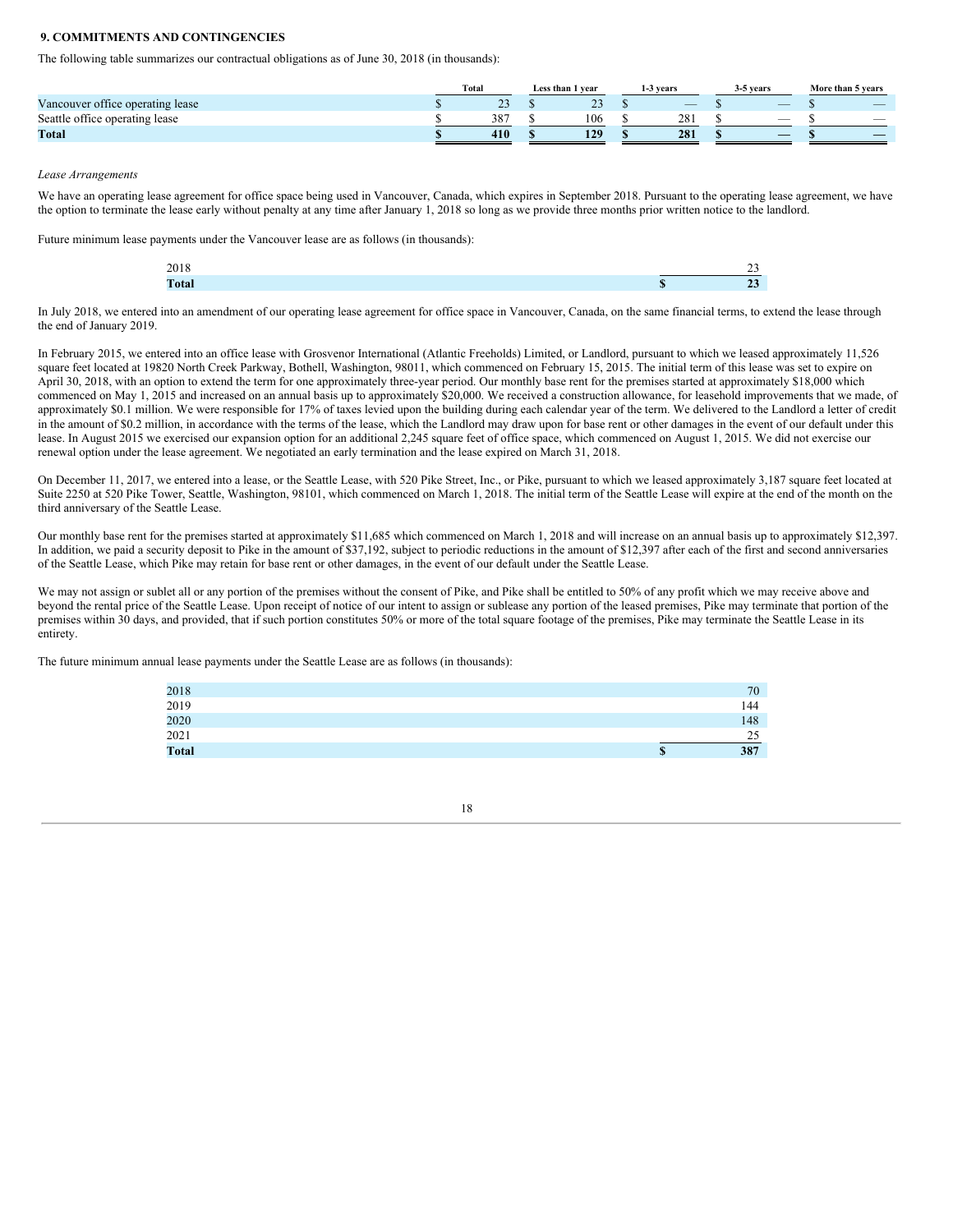Consolidated rent and operating expense relating to the Vancouver, Canada, Bothell, Washington and Seattle, Washington offices for the three and six months endedJune 30, 2018 was \$0.1 million and \$0.2 million, respectively. There was no rent related expense in the three and six months ended June 30, 2017.

#### *Guarantees and Indemnifications*

We indemnify our officers, directors and certain consultants for certain events or occurrences, subject to certain limits, while the officer or director is or was serving at its request in such capacity. The term of the indemnification period is equal to the officer's or director's lifetime.

The maximum amount of potential future indemnification is unlimited; however, we have obtained director and officer insurance that limits our exposure and may enable us to recover a portion of any future amounts paid. We believe that the fair value of these indemnification obligations is minimal. Accordingly, we have not recognized any liabilities relating to these obligations as of June 30, 2018.

We have certain agreements with certain organizations with which we do business that contain indemnification provisions pursuant to which we typically agrees to indemnify the party against certain types of third-party claims. We accrue for known indemnification issues when a loss is probable and can be reasonably estimated. There were no accruals for or expenses related to indemnification issues for any period presented.

# **10. SEVERANCE CHARGES**

As a requirement for the closing of the Arrangement, OncoGenex terminated the employment of one senior executive. Severance payable at the date of the transaction was \$1.2 million and has been accounted for in accordance with EITF No. 95-3, "Recognition of Liabilities in Connection with a Purchase Business Combination" as part of the purchase price allocation (Note 4—Intangibles). The severance payable was settled following the completion of the Arrangement and no amounts were owing as at June 30, 2018.

# **11. SUBSEQUENT EVENTS**

From July 1, 2018 through August 8, 2018, 500 shares of the Series A Convertible Preferred Stock had been converted into 125,000 shares of common stock, and 3,283 shares of the Series A Convertible Preferred Stock remained outstanding.

From July 1, 2018 through August 8, 2018, 187,500 of the warrants issued in the June 2018 financing were exercised at a per unit price of \$4.00, for proceeds of approximately \$0.8 million.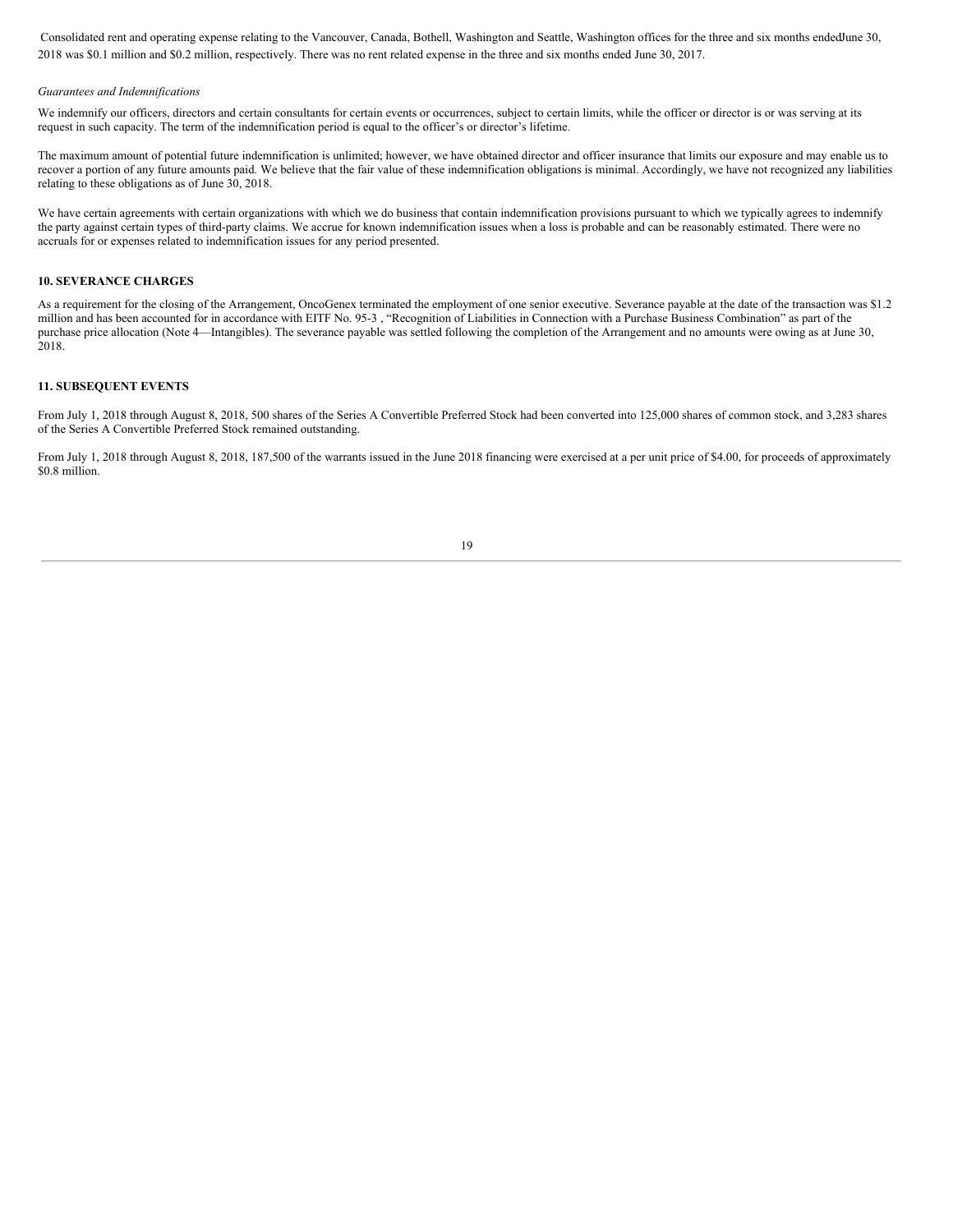#### **INFORMATION REGARDING FORWARD LOOKING STATEMENTS**

<span id="page-19-0"></span>This document contains "forward-looking statements" within the meaning of the Private Securities Litigation Reform Act of 1995. These forward-looking statements involve a number of risks and uncertainties. We caution readers that any forward-looking statement is not a guarantee of future performance and that actual results could differ materially from those contained in the forward-looking statement. These statements are based on current expectations of future events. Such statements include, but are not limited to, statements about future financial and operating results, plans, objectives, expectations and intentions, costs and expenses, interest rates, outcome of contingencies, financial condition, results of operations, liquidity, business strategies, cost savings, objectives of management and other statements that are not historical facts. You can find many of these statements by looking for words like "believes," "expects," "anticipates," "estimates," "may," "should," "will," "could," "plan," "intend" or similar expressions in this document or in documents incorporated by reference into this document. We intend that such forward-looking statements be subject to the safe harbors created thereby. Examples of these forward-looking statements include, but are not limited to:

- progress and preliminary and future results of any clinical trials;
- our anticipated future capital requirements and the terms of any capital financing agreements;
- anticipated regulatory filings, requirements and future clinical trials;
- timing and amount of future contractual payments, product revenue and operating expenses; and
- market acceptance of our products and the estimated potential size of these markets.

These forward-looking statements are based on the current beliefs and expectations of our management and are subject to significant risks and uncertainties. If underlying assumptions prove inaccurate or unknown risks or uncertainties materialize, actual results may differ materially from current expectations and projections. Factors that might cause such a difference include those discussed in Item 1A "Risk Factors," as well as those discussed elsewhere in the Quarterly Report on Form 10-Q. You are cautioned not to place undue reliance on these forward-looking statements, which speak only as of the date of this document or, in the case of documents referred to or incorporated by reference, the date of those documents.

All subsequent written or oral forward-looking statements attributable to us or any person acting on our behalf are expressly qualified in their entirety by the cautionary statements contained or referred to in this section. We do not undertake any obligation to release publicly any revisions to these forward-looking statements to reflect events or circumstances after the date of this document or to reflect the occurrence of unanticipated events, except as may be required under applicable U.S. securities law. If we do update one or more forward-looking statements, no inference should be drawn that we will make additional updates with respect to those or other forward-looking statements.

#### **Reverse Stock Split**

On May 22, 2018, we filed a certificate of amendment to our Second Amended and Restated Certificate of Incorporation and effected as of May 23, 2018 a one-for-ten reverse stock split of our issued and outstanding shares of common stock. We also filed a certificate of amendment to our Second Amended and Restated Certificate of Incorporation to increase the number of authorized shares of common stock from 75,000,000 to 150,000,000.

# **Arrangement Agreement**

As discussed in the notes to the financial statements above, during 2017, we completed the Arrangement with OncoGenex. For more information concerning the Arrangement, see the discussion of the Arrangement in Note 2 to the Notes to Consolidated Financial Statements included elsewhere in this Quarterly Report on Form 10-Q.

#### **Overview**

We are a clinical-stage pharmaceutical company committed to the global (excluding Central & Eastern Europe plus other territories) development and commercialization of cytisine for smoking cessation. Our focus is to address the global smoking health epidemic, which is a leading cause of preventable death and is responsible for approximately seven million deaths annually worldwide.

Cytisine is an established 25-day smoking cessation treatment that has been approved and marketed in Central and Eastern Europe by Sopharma AD for over 20 years under the brand name Tabex™. It is estimated that over 20 million people have used cytisine to help treat nicotine addiction, including over 2,000 patients in investigator-conducted, Phase 3 clinical trials in Europe and New Zealand. Both trials were published in the New England Journal of Medicine in September 2011 and December 2014, respectively.

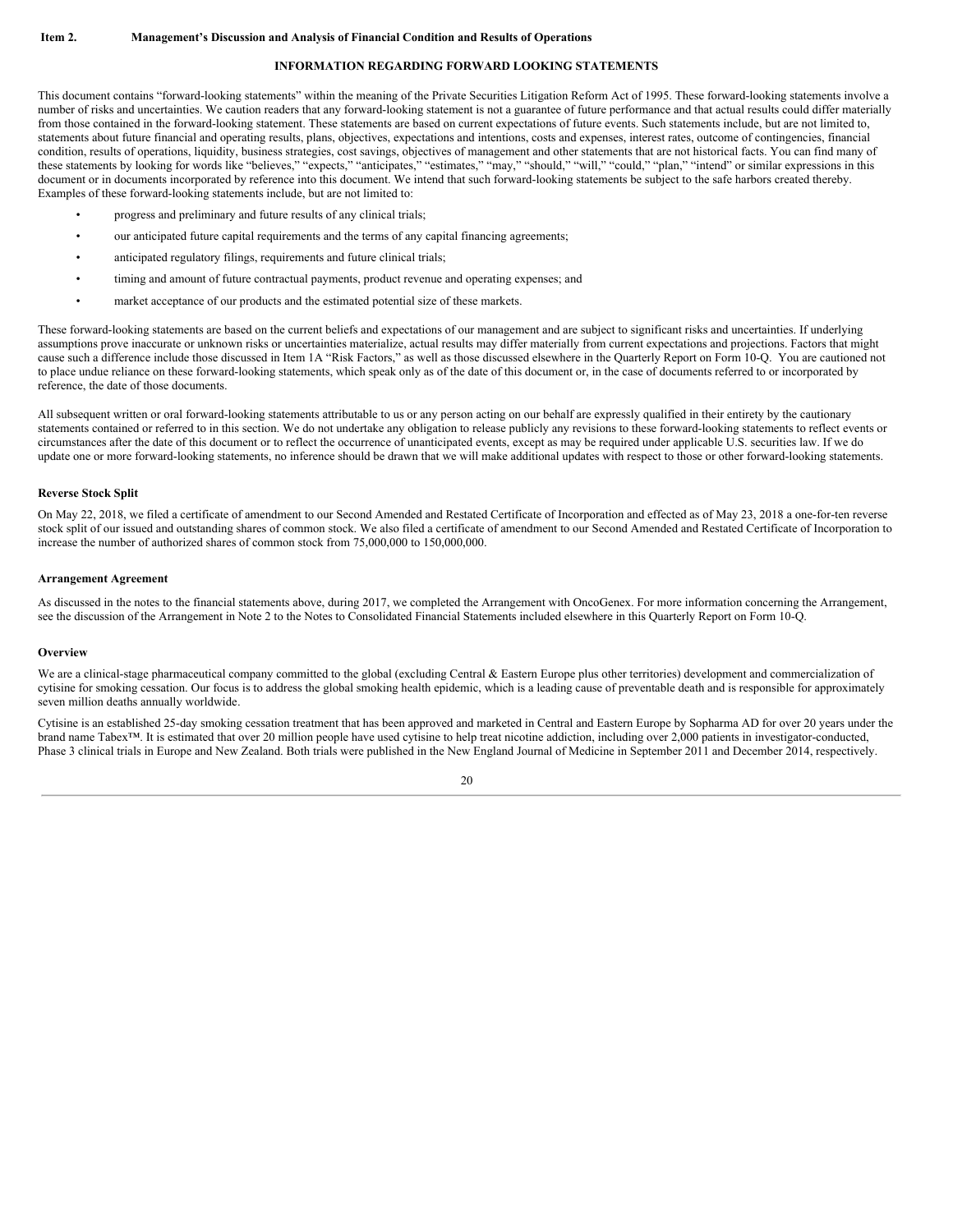Cytisine is a naturally occurring, plant-based alkaloid from the seeds of the Laburnum anagyroides plant. Cytisine is structurally similar to nicotine and has a well-defined, dual-acting mechanism of action that is both agonistic and antagonistic. It is believed to aid in smoking cessation by interacting with nicotine receptors in the brain by reducing the severity of nicotine withdrawal symptoms through agonistic binding to nicotine receptors and by reducing the reward and satisfaction associated with smoking through antagonistic properties. The cytisine dosing schedule reflects that of an anti-addiction medication, with downward dose titration over a period of 25 days

Investigational New Drug, or IND-enabling, non-clinical toxicology studies completed to date have been sponsored by the National Center for Complementary and Integrative Health, or NCCIH, division of the National Institutes of Health, or NIH, in addition to the National Cancer Institute. In June 2017, we filed our IND application for cytisine with the U.S Food and Drug Administration, or FDA, which included NCCIH sponsored non-clinical studies.

In August 2017, we initiated a study evaluating the effect of food on the bioavailability of cytisine in normal healthy volunteers. We completed the food effect study and announced the results in November of 2017 demonstrating similar bioavailability of cytisine in fed and fasted subjects.

In October 2017, we initiated a study assessing the repeat-dose Pharmacokinetics, or PK, and Pharmacodynamics, or PD, effects of 1.5mg and 3mg cytisine in 36 healthy volunteer smokers when administered over the standard 25-day course of treatment. Of the 36 subjects, 24 were to be 18-65 years and 12 were to be greater than 65 years of age. Preliminary results on the 24 smokers (18-65 years) were announced in February 2018. The PK results indicated expected increases in plasma concentration with higher doses of cytisine. Smokers in the study were not required to have a designated or predetermined quit date, however, 58% of the subjects in the trial achieved biochemically verified smoking abstinence by day 26. Subjects who did not achieve abstinence had a significant reduction in number of daily cigarettes smoked by day 26. The adverse events observed were mostly mild with transient headaches as the most commonly reported event. No serious adverse events were observed in the study. The study is ongoing for enrolling subjects greater than 65 years of age. We expect final data results to be available in the first quarter of 2019.

In December 2017, we initiated a series of drug metabolism, drug-to-drug interaction, and transporter studies of cytisine and results from these studies were submitted with the IND in the first quarter of 2018 and announced in June 2018. These studies demonstrated that cytisine has no clinically significant interaction with any of the hepatic enzymes commonly responsible for drug metabolism nor clinically significant interaction with drug transporters. This suggests that cytisine may be administered with other medications without the need to modify the dose of the co-administered drug.

We have met with the FDA and with other national regulatory authorities in Europe to identify the steps required for the approval of cytisine. Our most recent meeting was an end of Phase 2 meeting with the FDA in May of 2018 to review and receive guidance on our Phase 3 clinical program and overall development plans for cytisine to support a New Drug Application, or NDA. This recent review included submitted results from non-clinical studies, standard drug-to-drug interaction and reproductive/teratogenicity studies. Detailed plans for chronic toxicology, carcinogenicity studies, and additional human studies regarding renal impairment, QT interval prolongation, longer term exposure and adequate demonstration of safety and efficacy from our planned randomized, placebo-controlled, Phase 3 clinical trials were also discussed.

We plan to initiate a Phase 2b optimization study in the fourth quarter of 2018 to further evaluate our dosing regimens, efficacy, and safety in approximately 250 smokers in the United States. The study will evaluate the safety, efficacy, and compliance profiles of 1.5mg and 3mg of cytisine dosing versus placebo and will include behavioral support for all subjects. The primary endpoint of the study will be an assessment of reduction in overall cigarettes smoking during the study. Secondary endpoints will include smoking abstinence and quit rates at various time points. The study would be used to further define our pivotal Phase 3 clinical trial plans for dosing, compliance and behavioral support in United States subjects. We expect top line results in the second quarter of 2019.

A new cytisine tablet with improved shelf life has been formulated. In May 2018, we initiated another study to evaluate the effect of food on the bioavailability of cytisine in volunteer smokers using this new formulation. We expect the results of this study to be available in the third quarter of 2018.

We previously were developing apatorsen, of which we discontinued further development in August 2017. We provided a notice of discontinuance to our former development partners for apatorsen, Ionis Pharmaceuticals, Inc., or Ionis, and a letter of termination to the University of British Columbia, or UBC, notifying them that we have discontinued development of apatorsen resulting in termination of all licensing agreements related to this product candidate. We believe that all financial obligations, other than continuing mutual indemnification obligations and our requirement to pay for out-of-pocket patent expenses incurred up to the date of termination and for abandoning the apatorsen patents and patent applications, under all apatorsen related agreements with Ionis and UBC, are no longer owed and no further payments are due.

We have no products approved for commercial sale and have not generated any revenue from product sales to date. We have never been profitable and have incurred operating losses in each year since inception. Our net loss was \$2.8 million and \$5.8 million for the three and six months ended June 30, 2018, respectively. Our net loss was \$0.2 million and \$0.4 million for the three and six months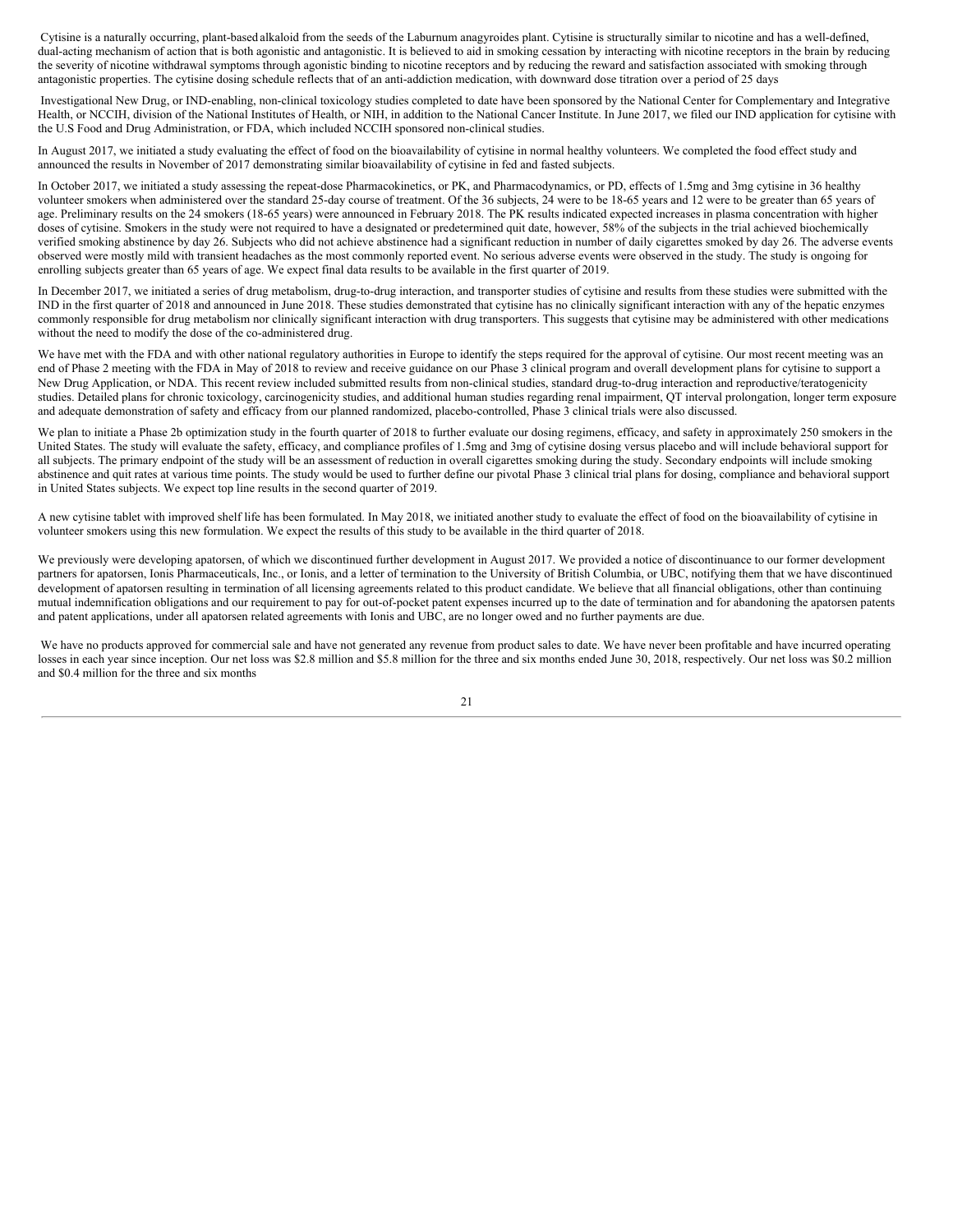ended June 30, 2017, respectively. As of June 30, 2018, we had an accumulated deficit of \$18.5 million, cash and cash equivalentsbalance of \$15.3 million and a positive working capital balance of \$12.8 million. Substantially all of our operating losses resulted from expenses incurred from general and administrative costs associated with our operations and research and development costs from our clinical development programs.

Substantial doubt exists as to our ability to continue as a going concern. Our ability to continue as a going concern is uncertain and dependent on our ability to obtain additional financing. We expect to incur significant expenses and increasing operating losses for at least the next several years as we continue our clinical development of, and seek regulatory approval for, cytisine and add personnel necessary to operate as a public company with an advanced clinical candidate. We expect that our operating losses will fluctuate significantly from quarter to quarter and year to year due to timing of clinical development programs and efforts to achieve regulatory approval. Without additional funds, we may be forced to delay, scale back or eliminate some of our research and development activities or other operations and potentially delay product development in an effort to provide sufficient funds to continue our operations. If any of these events occurs, our ability to achieve our development and commercialization goals would be adversely affected.

Our current resources are insufficient to fund our planned operations for the next 12 months. We will continue to require substantial additional capital to continue our clinical development activities. Accordingly, we will need to raise substantial additional capital to continue to fund our operations from the sale of our securities, partnering arrangements or other financing transactions in order to finance the commercialization of our product candidate. The amount and timing of our future funding requirements will depend on many factors, including the pace and results of our clinical development efforts. Failure to raise capital as and when needed, on favorable terms or at all, will have a negative impact on our financial condition and our ability to develop our product candidate.

The accompanying financial results have been prepared assuming we will continue to operate as a going concern, which contemplates the realization of assets and liabilities and commitments in the normal course of business. The financial results do not include any adjustments to the amounts and classification of assets and liabilities that might be necessary should we be unable to continue as a going concern. Such adjustments could be material.

# *Recent Corporate History*

On August 1, 2017, OncoGenex Pharmaceuticals, Inc., or OncoGenex, completed a transaction, or the Arrangement, with Achieve Life Science, Inc., or ALS, as contemplated by the Merger Agreement between ALS and OncoGenex dated January 5, 2017, or the Merger Agreement. Under the terms of the Merger Agreement, OncoGenex changed its name to Achieve Life Sciences, Inc., instituted an one-for-eleven reverse stock split, issued shares of its common stock (after accounting for the elimination of resulting fractional shares) in exchange for all of the outstanding preferred shares, common shares and convertible debentures of ALS, and as a result ALS became a wholly-owned subsidiary of OncoGenex, and is listed on the Nasdaq Capital Market under the ticker symbol ACHV. More information concerning the Arrangement is contained in our Current Report on Form 8-K filed on August 2, 2017 and our Amendment No. 3 to the Registration Statement on Form S-4/A filed with the SEC on June 6, 2017.

The consolidated financial statements account for the Arrangement between us and OncoGenex, whereby OncoGenex acquired all of our outstanding common shares, as a reverse merger wherein we are deemed to be the acquiring entity from an accounting perspective. The consolidated results of operations include the results of operations of the combined company for the three and six month period ended June 30, 2018. The consolidated results of operations for the three and six month period ended June 30, 2017 include only our consolidated results of operations and do not include historical results of OncoGenex. This treatment and presentation is in accordance with ASC 805, "Business Combinations".

In connection with the Arrangement, OncoGenex issued contingent value rights, or CVRs, on July 31, 2017 to their existing stockholders as of July 27, 2017. One CVR was issued for each share of their common stock outstanding as of the record date for such issuance. The CVRs expired on August 17, 2017. A recovery of \$0.2 million was recognized on our Consolidated Statements of Loss and Comprehensive Loss in 2017.

#### *License Agreements*

# *Sopharma License and Supply Agreements*

We are party to a license agreement, or the Sopharma License Agreement, and a supply agreement, or the Sopharma Supply Agreement, with Sopharma, AD, or Sopharma. Pursuant to the Sopharma License Agreement, we were granted access to all available manufacturing, efficacy and safety data related to cytisine, as well as a granted patent in several European countries related to new oral dosage forms of cytisine providing enhanced stability. Additional rights granted under the Sopharma License Agreement include the exclusive use of, and the right to sublicense, the trademark Tabex in all territories described in the Sopharma License Agreement. Under the Sopharma License Agreement, we agreed to pay a nonrefundable license fee. In addition, we agreed to make certain royalty payments equal to a mid-single digit percentage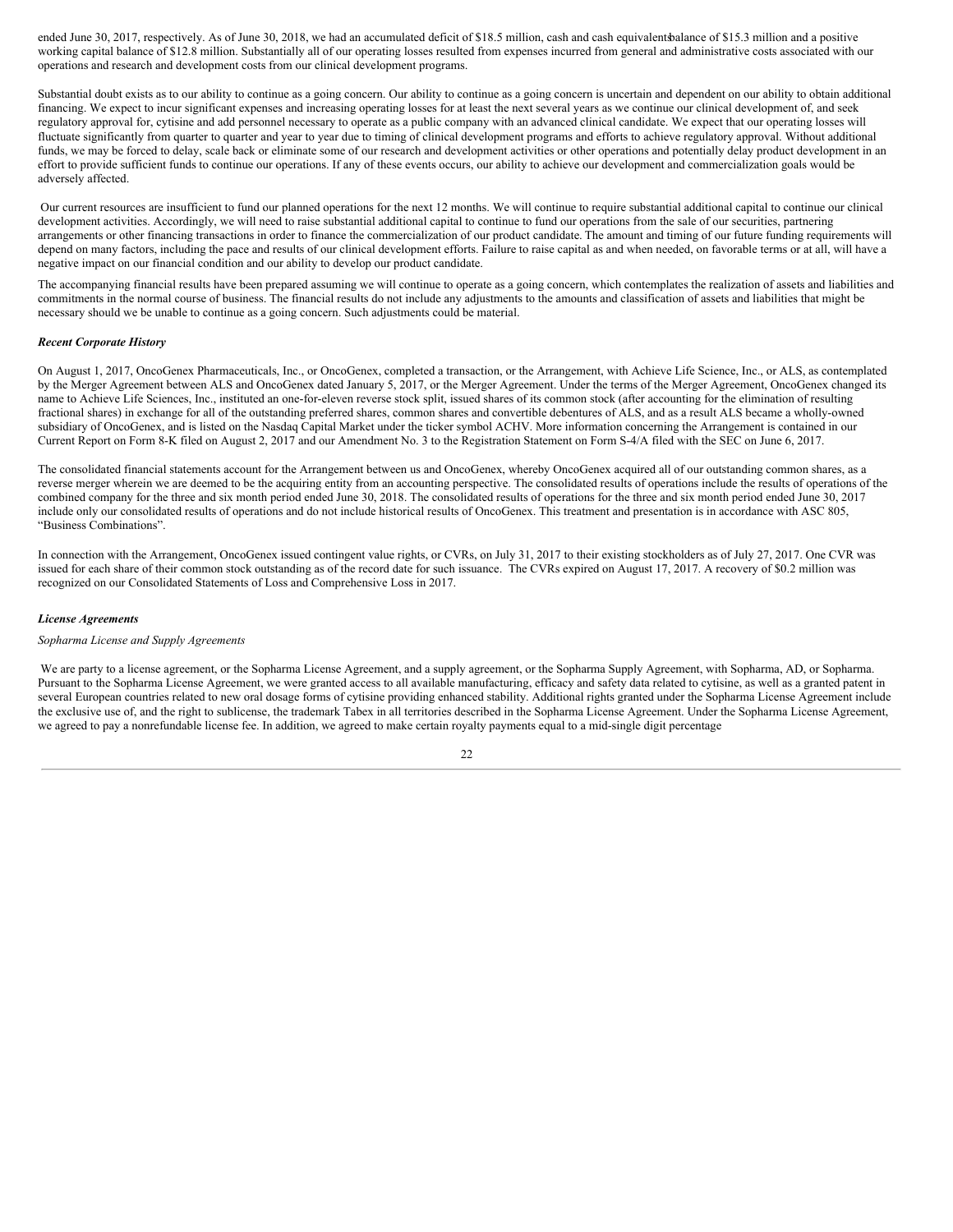of all net sales of Tabex branded products in our territory during the term of the Sopharma License Agreement, including those sold by a third party pursuant to any sublicense which may be granted by us. To date, any amounts paid to Sopharma pursuant to the Sopharma License Agreement have been immaterial.

## *University of Bristol License Agreement*

In July 2016, we entered into a license agreement with the University of Bristol, or the University of Bristol License Agreement. Under the University of Bristol License Agreement, we received exclusive and nonexclusive licenses from the University of Bristol to certain patent and technology rights resulting from research activities into cytisine and its derivatives, including a number of patent applications related to novel approaches to cytisine binding at the nicotinic receptor level.

In consideration of rights granted by the University of Bristol, we paid a nominal license fee and agreed to pay amounts of up to \$3.2 million, in the aggregate, tied to a financing milestone and to specific clinical development and commercialization milestones resulting from activities covered by the University of Bristol License Agreement. Additionally, if we successfully commercialize any product candidates subject to the University of Bristol License Agreement, we are responsible for royalty payments in the low-single digits and payments up to a percentage in the mid-teens of any sublicense income, subject to specified exceptions, based upon net sales of such licensed products.

On January 22, 2018, we and the University of Bristol entered into an amendment to the University of Bristol License Agreement. Pursuant to the amended University of Bristol License Agreement we received exclusive rights for all human medicinal uses of cytisine across all therapeutic categories from the University of Bristol from research activities into cytisine and its derivatives. In consideration of rights granted by the amended University of Bristol License Agreement, we agreed to pay an initial amount of \$37,500 upon the execution of the amended University of Bristol License Agreement, and additional amounts of up to \$1.7 million, in the aggregate, tied to a financing milestone and to specific clinical development and commercialization milestones resulting from activities covered by the amended University of Bristol License Agreement, in addition to amounts under the original University of Bristol License Agreement of up to \$3.2 million in the aggregate, tied to specific financing, development and commercialization milestones. Additionally, if we successfully commercialize any product candidate subject to the amended University of Bristol License Agreement or to the original University of Bristol License Agreement, we will be responsible, as provided in the original University of Bristol License Agreement, for royalty payments in the lowsingle digits and payments up to a percentage in the mid-teens of any sublicense income, subject to specified exceptions, based upon net sales of such licensed products. Up to June 30, 2018, we have paid the University of Bristol \$50,000 pursuant to the University of Bristol License Agreement.

# **Research and Development Expenses**

Research and development, or R&D, expenses consist primarily of costs for clinical trials, contract manufacturing, personnel costs, milestone payments to third parties, facilities, regulatory activities, preclinical studies and allocations of other R&D-related costs. External expenses for clinical trials include fees paid to clinical research organizations, clinical trial site costs and patient treatment costs.

We manage our clinical trials through contract research organizations and independent medical investigators at our sites and at hospitals and expect this practice to continue. Due to our ability to utilize resources across several projects, we do not record or maintain information regarding the indirect operating costs incurred for our research and development programs on a program-specific basis. In addition, we believe that allocating costs on the basis of time incurred by our employees does not accurately reflect the actual costs of a project.

We expect our research and development expenses to increase for the foreseeable future as we continue to conduct our ongoing pre-clinical studies, and initiate new clinical trials and registration-enabling activities. The process of conducting clinical trials and pre-clinical studies necessary to obtain regulatory approval is costly and time consuming and we may never succeed in achieving marketing approval for cytisine. (See "Item 1A. Risk Factors—Risks Related to the Development of Our Product Candidate Cytisine.")

Successful development of cytisine is highly uncertain and may not result in an approved product. We cannot estimate completion dates for development activities or when we might receive material net cash inflows from our R&D projects, if ever. We anticipate we will make determinations as to which markets, and therefore, which regulatory approvals, to pursue and how much funding to direct toward achieving regulatory approval in each market on an ongoing basis in response to our ability to enter into new strategic alliances with respect to each program or potential product candidate, the scientific and clinical success of each future product candidate, and ongoing assessments as to each future product candidate's commercial potential. We will need to raise additional capital and may seek additional strategic alliances in the future in order to advance its various programs.

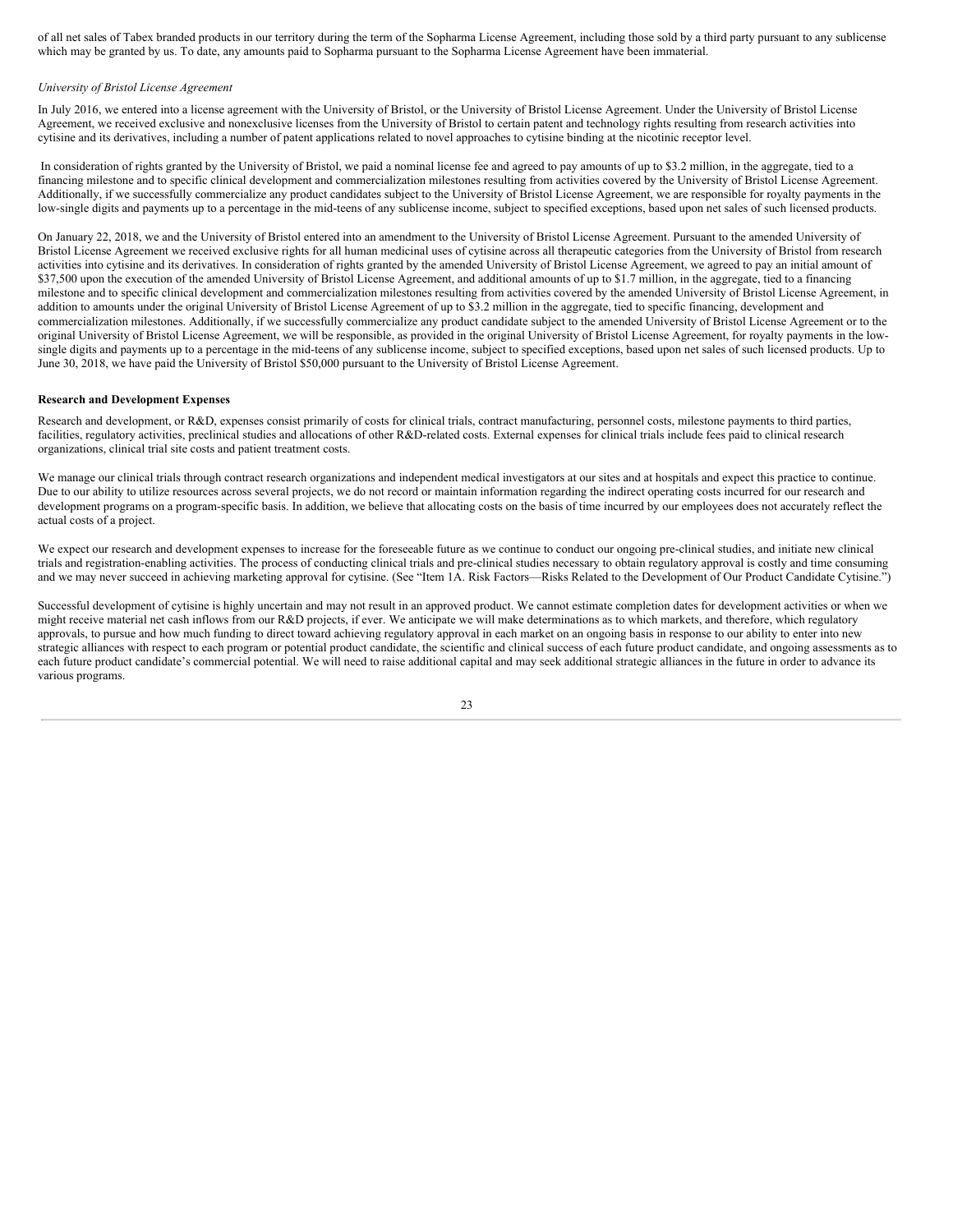Our projects or intended R&D activities may be subject to change from time to time as we evaluate results from completed studies, our R&D priorities and available resources.

# **General and Administrative Expenses**

General and administrative, or G&A, expenses consist primarily of salaries and related costs for our personnel in executive, finance and accounting, corporate communications and other administrative functions, as well as consulting costs, including market research, business consulting, human resources and intellectual property. Other costs include professional fees for legal and auditing services, insurance and facility costs.

# **Warrant Liability**

The following is a summary of outstanding warrants to purchase common stock that are classified as liabilities at June 30, 2018:

|                                                     | <b>Total</b> |                 |                        |
|-----------------------------------------------------|--------------|-----------------|------------------------|
|                                                     | Outstanding  | <b>Exercise</b> |                        |
|                                                     | and          | price per       |                        |
|                                                     | Exercisable  | <b>Share</b>    | <b>Expiration Date</b> |
| (1) Series A Warrants issued in July 2014 financing | 25,272       | 440,000         | July 2019              |
| (2) Series B Warrants issued in July 2014 financing | 6.093        | 440.000         | July 2019              |

No warrants classified as liabilities were exercised during the three and six months ended June 30, 2018 or 2017.

We reassess the fair value of the common stock warrants classified as liabilities at each reporting date utilizing a Black-Scholes pricing model. Inputs used in the pricing model include estimates of stock price volatility, expected warrant life and risk-free interest rate. The computation of expected volatility was based on the historical volatility of comparable companies from a representative peer group selected based on industry and market capitalization.

#### **Results of Operations**

*For the three and six months ended June 30, 2018 and 2017*

# *Research and development expenses*

Our research and development expenses for our clinical development program for the three and six months ended June 30, 2018 and 2017 are as follows (in thousands):

|                                         | Three months ended<br><b>June 30.</b> |  |      | <b>Six Months Ended</b><br><b>June 30.</b> |       |  |      |
|-----------------------------------------|---------------------------------------|--|------|--------------------------------------------|-------|--|------|
|                                         | 2018                                  |  | 2017 |                                            | 2018  |  | 2017 |
| Clinical development programs:          |                                       |  |      |                                            |       |  |      |
| Cytisine                                | .045                                  |  | 62   |                                            | 2.246 |  | 123  |
| Total research and development expenses | 1.045                                 |  | 62   | - 19                                       | 2,246 |  | 123  |

Research and development expenses for the three and months ended June 30, 2018 increased to \$1.0 million and \$2.2 million from \$0.1 million and \$0.1 million for the three and six months ended June 30, 2017, respectively. The increase in 2018 as compared to 2017 was due to increased research and development activity for our cytisine clinical development program, including costs associated with the repeat dose pharmacokinetics trial and toxicology studies and increased employee expenses and facilities costs resulting from the Arrangement.

#### *General and administrative expenses*

General and administrative expenses for the three and six months ended June 30, 2018 increased to \$1.8 million and \$3.6 million from \$0.1 million and \$0.4 million for the three and six months ended June 30, 2017. The increase in 2018 as compared to 2017 was due to increases in employee headcount, consulting fees, legal fees and professional fees as a result of the closing of the Arrangement and the integration of OncoGenex with our operations.

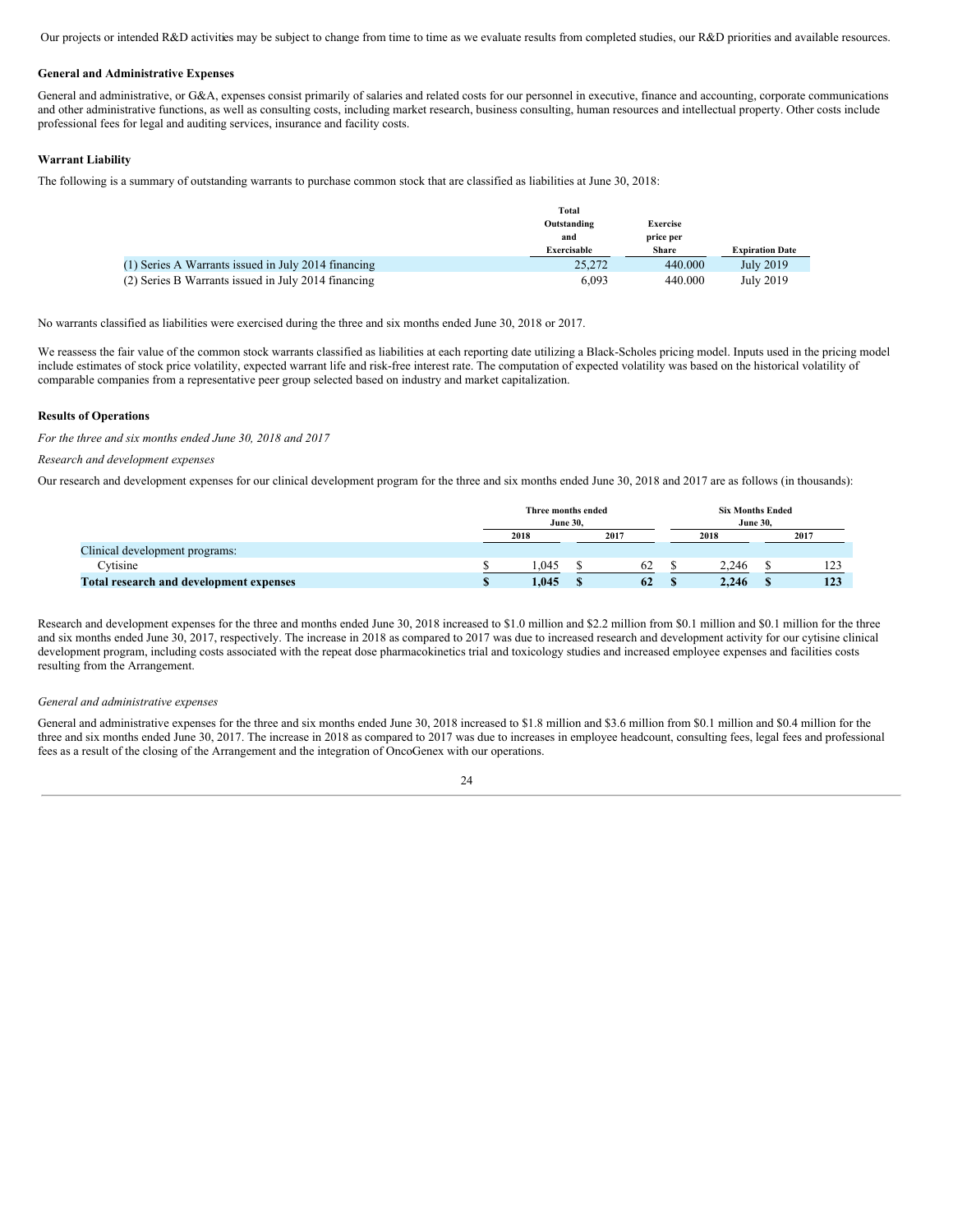#### **Liquidity and Capital Resources**

We have incurred an accumulated deficit of \$18.5 million through June 30, 2018 and we expect to incur substantial additional losses in the future as we operate our business and continue or expand our R&D activities and other operations. We have not generated any revenue from product sales to date, and we may not generate product sales revenue in the near future, if ever. As of June 30, 2018, we had a cash and cash equivalents balance of \$15.3 million and a positive working capital balance of \$12.8 million

The financial results have been prepared assuming we will continue to operate as a going concern, which contemplates the realization of assets and liabilities and commitments in the normal course of business.

Substantial doubt exists as to our ability to continue as a going concern. Our ability to continue as a going concern is uncertain and dependent on our ability to obtain additional financing. There is no assurance that we will obtain financing from other sources. We have, thus far, financed our operations through payments from former collaborators and equity financings. Without additional funds, we may be forced to delay, scale back or eliminate some of our research and development activities or other operations and potentially delay product development in an effort to provide sufficient funds to continue our operations. If any of these events occurs, our ability to achieve our development and commercialization goals would be adversely affected. In addition, we expect to incur significant expenses and increasing operating losses for at least the next several years as we continue our clinical development of, and seek regulatory approval for, cytisine and add personnel necessary to operate as a public company with an advanced clinical candidate. We expect that our operating losses will fluctuate significantly from quarter to quarter and year to year due to timing of clinical development programs and efforts to achieve regulatory approval.

Our current resources are insufficient to fund our planned operations for the next 12 months. We will continue to require substantial additional capital to continue our clinical development activities. Accordingly, we will need to raise substantial additional capital to continue to fund our operations from the sale of our securities, partnering arrangements or other financing transactions in order to finance the commercialization of our product candidate. The amount and timing of our future funding requirements will depend on many factors, including the pace and results of our clinical development efforts. Failure to raise capital as and when needed, on favorable terms or at all, will have a negative impact on our financial condition and our ability to develop our product candidate.

The consolidated financial results do not include any adjustments to the amounts and classification of assets and liabilities that might be necessary should we be unable to continue as a going concern. Such adjustments could be material.

# *Lincoln Park Capital Equity Line*

On September 14, 2017, we and Lincoln Park Capital Fund, LLC, or LPC, entered into a share and unit purchase agreement, or Purchase Agreement, pursuant to which we have the right to sell to LPC up to \$11.0 million in shares of our common stock, par value \$0.001 per share, subject to certain limitations and conditions set forth in the Purchase Agreement. On May 22, 2018 we obtained the requisite stockholder authorization to sell shares of our common stock to LPC in excess of 20% of our outstanding shares of common stock (as of the date we entered into the purchase agreement) in order to be able to sell to LPC the full amount remaining under the purchase agreement.

Pursuant to the Purchase Agreement, LPC initially purchased 32,895 of our units, or the Units, purchase price of \$30.40 per unit, with each Unit consisting of (a) one share of our Common Stock and (b) one warrant to purchase one-quarter of a share of Common Stock at an exercise price of \$34.96 per share, or Warrant. Each Warrant is exercisable six months following the issuance date until the date that is five years and six months after the issuance date and is subject to customary adjustments. The Warrants were issued only as part of the Units in the initial purchase of \$1.0 million and no warrants shall be issued in connection with any other purchases of common stock under the Purchase Agreement.

After the initial purchase, if our stock price is above \$1.00, as often as every other business day over the 30-month term of the Purchase Agreement, and up to an aggregate amount of an additional \$10.0 million (subject to certain limitations) of shares of common stock, we have the right, from time to time, in our sole discretion and subject to certain conditions to direct LPC to purchase up to 8,000 shares of common stock with such amounts increasing as the closing sale price of our common stock as reported on The Nasdaq Capital Market increases. The purchase price of shares of common stock pursuant to the Purchase Agreement will be based on prevailing market prices of common stock at the time of sales without any fixed discount, and we will control the timing and amount of any sales of common stock to LPC. In addition, we may direct LPC to purchase additional amounts as accelerated purchases if on the date of a regular purchase the closing sale price of the common stock is not below \$20.00 per share. As consideration for entering into the Purchase Agreement, we issued to LPC 12,351 shares of common stock; no cash proceeds were received from the issuance of these shares.

From September 14, 2017 through August 8, 2018, we offered and sold 183,378 shares of our common stock pursuant to our Purchase Agreement with LPC, including the 32,895 shares that were part of the initial purchase of Units. These sales resulted in gross proceeds

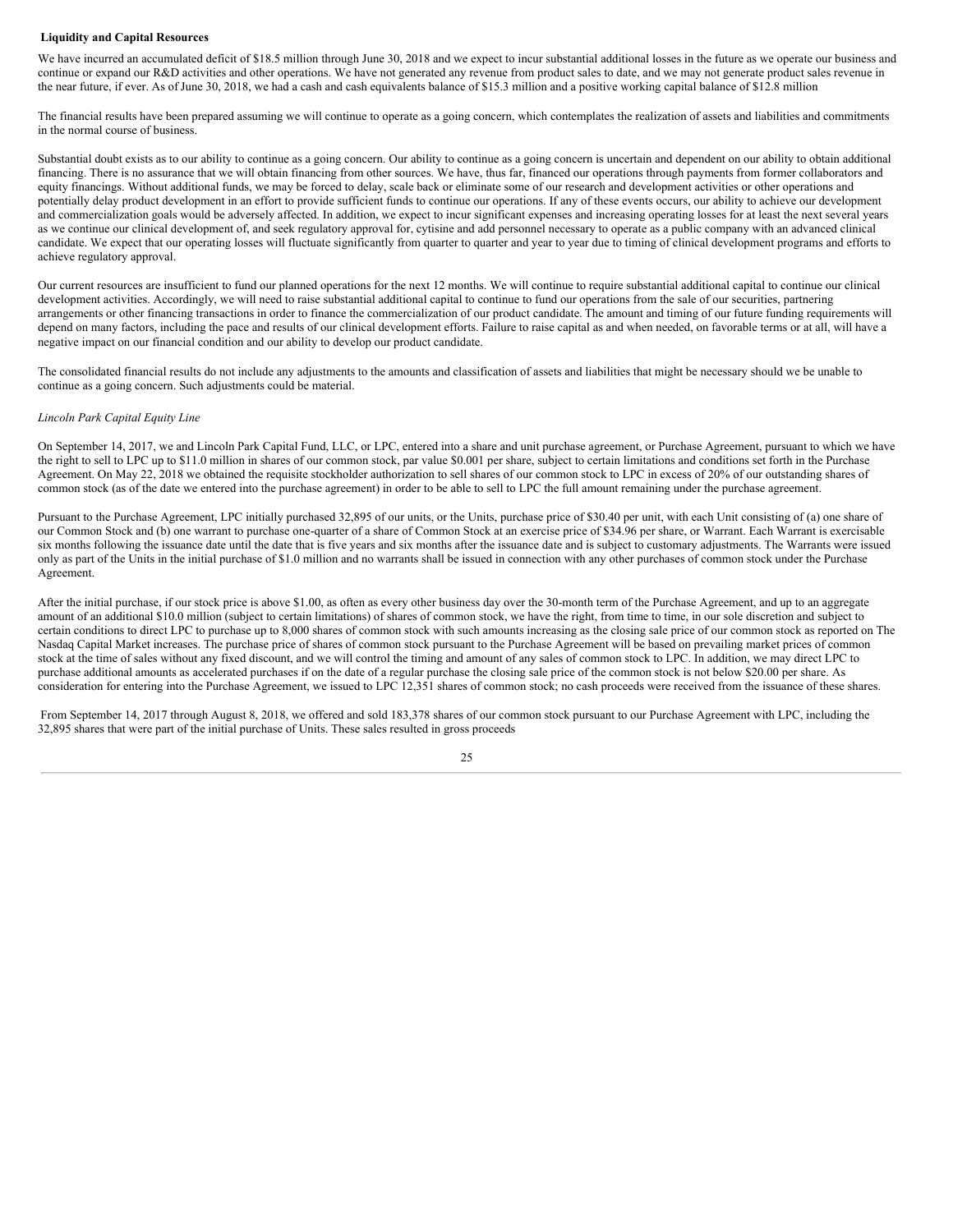to us of approximately \$3.6 million and offering expenses of \$0.5 million. As of August 8, 2018 shares of our common stock having an aggregate value of approximately \$7.4 million remained available for sale under this offering program.

# *June 2018 Public Of ering*

On June 19, 2018, we completed an underwritten registered public offering, pursuant to which we sold 710,500 Class A Units at a price per unit of \$4.00 and 9,158 Class B Units at a price per unit of \$1,000.

Each Class A Unit consisted of one share of our common stock and a warrant to purchase one share of common stock.

Each Class B Unit consisted of one share of Series A Convertible Preferred Stock convertible into 250 shares of common stock and warrants to purchase 250 shares of common stock.

Each Warrant was immediately exercisable, expires on the five year anniversary of the date of issuance and is exercisable at a price per share of common stock of \$4.00. Additionally, subject to certain exceptions, if, after the June 19, 2018, (i) the volume weighted average price of our common stock for each of 30 consecutive trading days, or the Measurement Period, which Measurement Period commences on June 19, 2018, exceeds 300% of the exercise price (subject to adjustments for stock splits, recapitalizations, stock dividends and similar transactions), (ii) the average daily trading volume for such Measurement Period exceeds \$500,000 per trading day and (iii) certain other equity conditions are met, and subject to a beneficial ownership limitation, then we may call for cancellation of all or any portion of the Warrants then outstanding

The Class A Units and Class B Units were not certificated and the shares of common stock, Series A Convertible preferred stock and warrants comprising such Units were immediately separable and were issued separately in the public offering. The Class A and B Units were offered by us pursuant to (i) the registration statement on Form S-1 (File No. 333-224840), and each amendment thereto, which was initially filed with the SEC, on May 10, 2018 and declared effective by the SEC on June 14, 2018, and the registration statement on Form S-1 (File No. 333- 225649) filed by the us with the SEC pursuant to Rule 462(b) of the Securities Act of 1933 on June 14, 2018.

In addition, pursuant to the Underwriting Agreement we entered into with Ladenburg Thalmann & Co. Inc., or the Underwriter, on June 15, 2018, we granted the Underwriter a 45 day option, or the Overallotment Option, to purchase up to 450,000 additional shares of common stock and/or warrants to purchase up to 450,000 shares of Common Stock solely to cover over-allotments. The Overallotment Option was exercised in full on June 18, 2018.

We received net proceeds of approximately \$12.2 million, after deducting underwriting discounts and commissions and offering expenses.

From June 19, 2018 to August 8, 2018, 7,127 shares of the Series A Convertible Preferred Stock had been converted into 1,781,750 shares of common stock, and 2,031 shares of the Series A Convertible Preferred Stock remained outstanding.

From June 19, 2018 through August 8, 2018, 318,000 of the warrants issued in the June 2018 financing were exercised at a per unit price of \$4.00, for proceeds of approximately \$1.3 million. No warrants were exercised during the three and six months ended 2017.

# **Cash Flows**

#### *Cash Used by Operations*

For the six months ended June 30, 2018, net cash used in operating activities was \$4.1 million compared to \$29,000 for the six months ended June 30, 2017. The increase in cash used in operations in 2018 as compared to 2017 was primarily attributable to increased personnel and facilities assumed in the Arrangement and increased research and development expenses for our cytisine program.

# *Cash Provided by Financing Activities*

For the six months ended June 30, 2018, net cash provided by financing activities was \$13.9 million compared to \$20,000 for the six months ended June 30, 2017. Net cash provided by financing activities in the six months ended June 30, 2018 relates to proceeds received from our June 2018 financing and our purchase agreement with LPC. Net cash provided by financing activities in the six months ended June 30, 2017 relates to proceeds from promissory notes payable to a certain shareholder.

# *Cash Used by Investing Activities*

Net cash used by investing activities for the six months ended June 30, 2018 was \$26,000 compared to zero for the six months ended June 30, 2017. Net cash used by investing activities in the six months ended June 30, 2018 relates to the purchase of capital assets. There were no investing activities for the six months ended June 30, 2017.

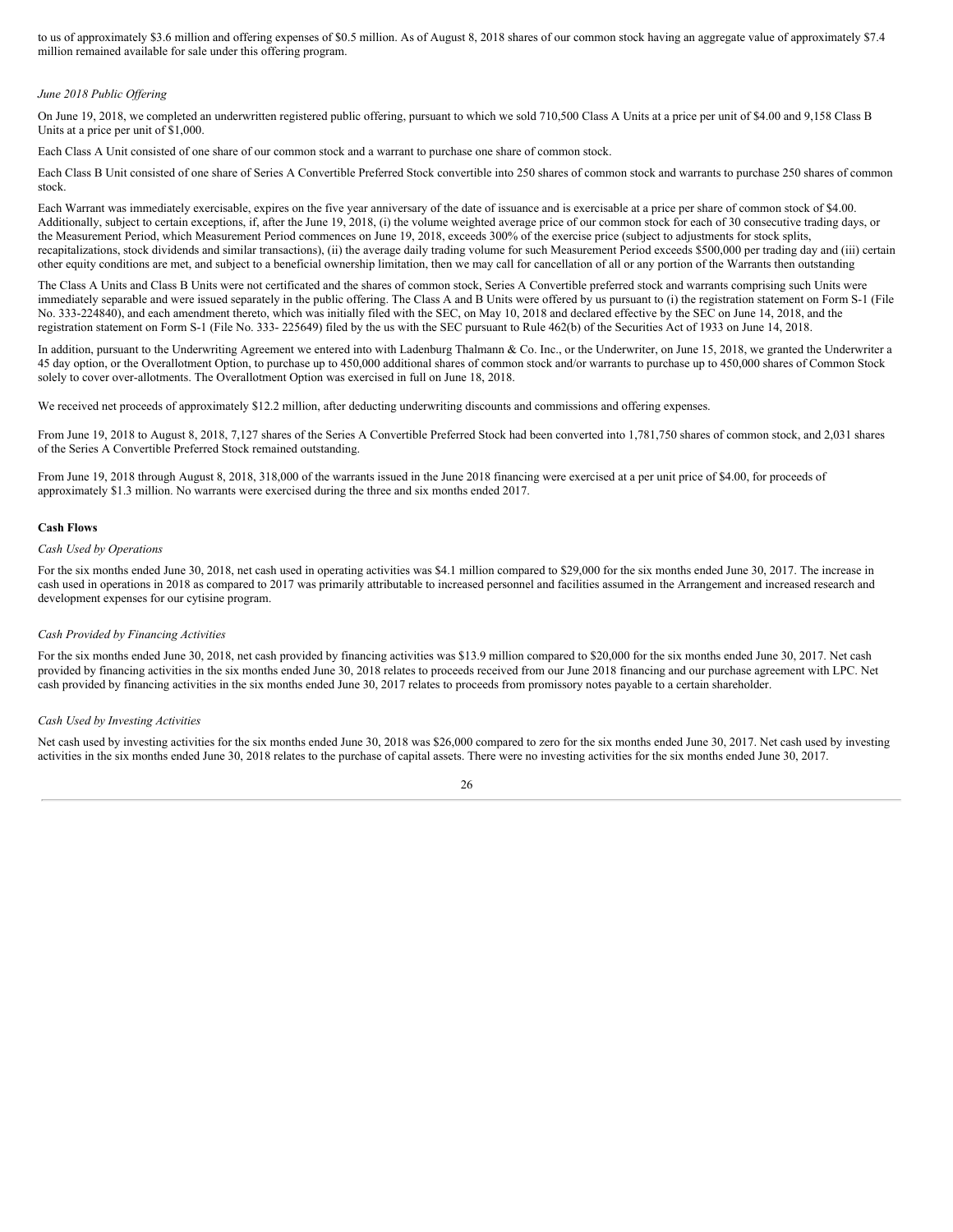#### **Off-Balance Sheet Arrangements**

We did not have any off-balance sheet financing arrangements at June 30, 2018.

# **Commitments and Contingencies**

We previously disclosed certain contractual obligations and contingencies and commitments relevant to us within the financial statements and Management's Discussion and Analysis of Financial Condition and Results of Operations in our Annual Report on Form 10-K for the year ended December 31, 2017, as filed with the SEC on March 1, 2018. There have been no material changes to our "Contractual Obligations" table in Part II, Item 7, "Management's Discussion and Analysis of Financial Condition and Results of Operations" of our 2017 Form 10-K. For more information regarding our current contingencies and commitments, see note 9 to the financial statements included above.

#### **Material Changes in Financial Condition**

|                          | <b>June 30,</b> |      | December 31, |  |
|--------------------------|-----------------|------|--------------|--|
| (in thousands)           | 2018            | 2017 |              |  |
| <b>Total Assets</b>      | \$<br>19.220    | Ф    | 9,892        |  |
| <b>Total Liabilities</b> | 2,778           |      | 2,013        |  |
| <b>Total Equity</b>      | 16.442          |      | 7,879        |  |

The increase in assets at June 30, 2018 compared to December 31, 2017 was due to proceeds received from our June 2018 financing. The increase in liabilities at June 30, 2018 compared to December 31, 2017 was primarily due to higher clinical related trade payables associated with increased cytisine development activity.

# **Critical Accounting Policies and Estimates**

The preparation of financial statements in accordance with U.S. GAAP requires management to make estimates and assumptions that affect reported amounts and related disclosures. We have discussed those estimates that we believe are critical and require the use of complex judgment in their application in our audited financial statements for the year ended December 31, 2017 in our Annual Report on Form 10-K filed with the SEC, on March 1, 2018. Since December 31, 2017, there have been no material changes to our critical accounting policies or the methodologies or assumptions we apply under them.

#### **New Accounting Standards**

See Note 2, "Accounting Policies," of the consolidated financial statements for information related to the adoption of new accounting standards in 2018 and the future adoption of recently issued accounting standards. We expect the adoption of ASU No. 2016-02, Leases, to have a significant impact on our accounting for our lease arrangements, particularly our current operating lease arrangements, as well as our disclosures.

# <span id="page-26-0"></span>**Item 4. Controls and Procedures**

# **Evaluation of Disclosure Controls and Procedures**

We maintain disclosure controls and procedures that are designed to ensure that material information required to be disclosed in our periodic reports filed or submitted under the Securities Exchange Act of 1934, as amended, or the Exchange Act, is recorded, processed, summarized and reported within the time periods specified in the SEC's rules and forms. Our disclosure controls and procedures are also designed to ensure that information required to be disclosed in the reports we file or submit under the Exchange Act are accumulated and communicated to our management, including our principal executive officer and principal financial officer as appropriate, to allow timely decisions regarding required disclosure.

During the quarter ended June 30, 2018, we carried out an evaluation, under the supervision and with the participation of our management, including our principal executive officer and principal financial officer, of the effectiveness of the design and operation of our disclosure controls and procedures, as defined in Rules 13a-15(e) and 15d-15(e) under the Exchange Act. Based upon that evaluation, our principal executive officer and principal financial officer concluded that our disclosure controls and procedures were effective, as of the end of the period covered by this report.

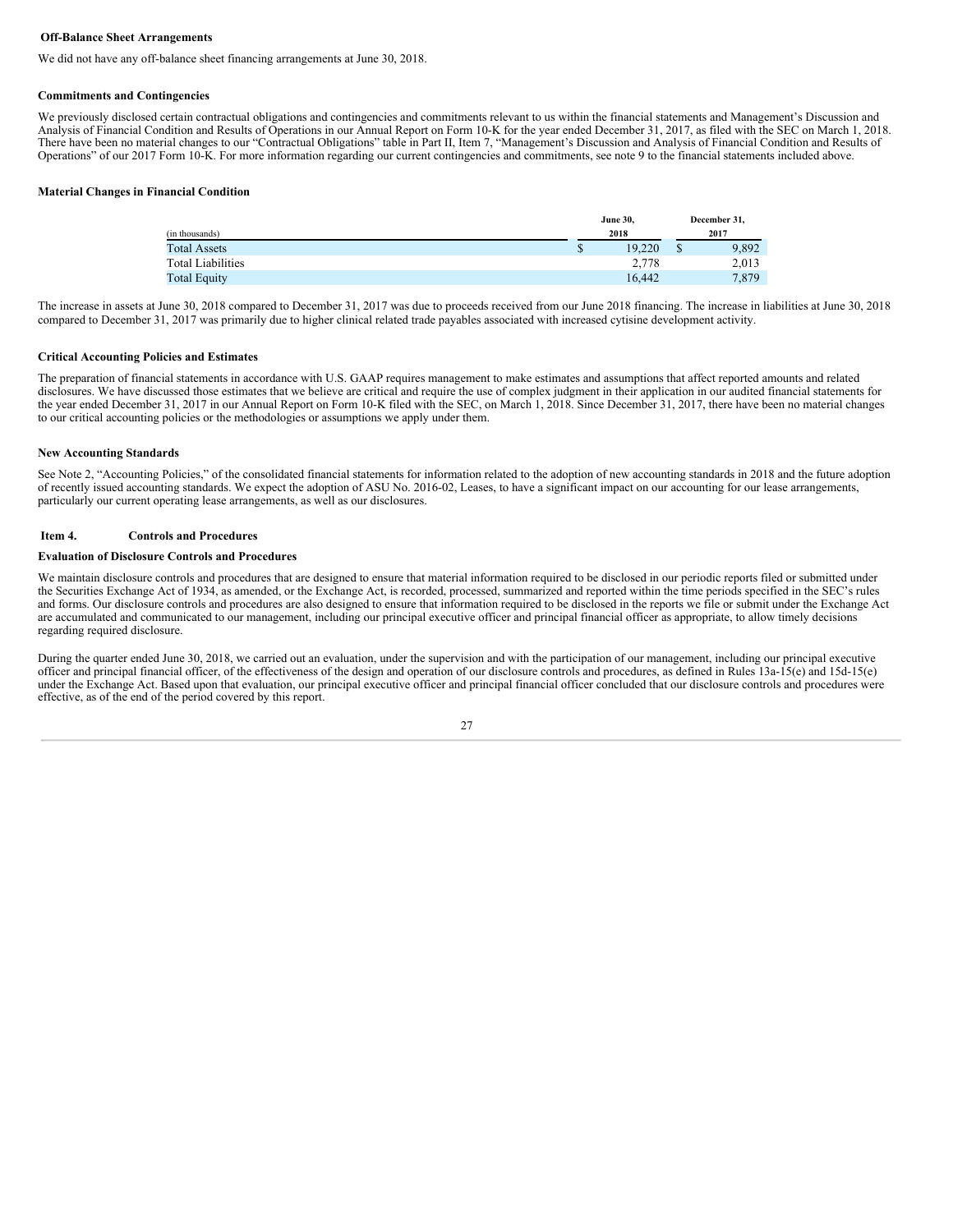## **Changes in Internal Control Over Financial Reporting**

We have not made any changes to our internal control over financial reporting (as defined in Rule 13a-15(f) and 15d-15(f) under the Exchange Act) during the quarter ended June 30, 2018 that have materially affected, or are reasonably likely to materially affect, our internal control over financial reporting.

#### **Limitations on Effectiveness of Controls**

Our management does not expect that our disclosure controls and procedures or our internal controls will prevent all errors and all fraud. A control system, no matter how well conceived and operated, can provide only reasonable, not absolute, assurance that the objectives of the control system are met. Further, the design of a control system must reflect the fact that there are resource constraints, and the benefits of controls must be considered relative to their costs. Because of the inherent limitations in all control systems, no evaluation of controls can provide absolute assurance that all control issues and instances of fraud, if any, within our company have been detected.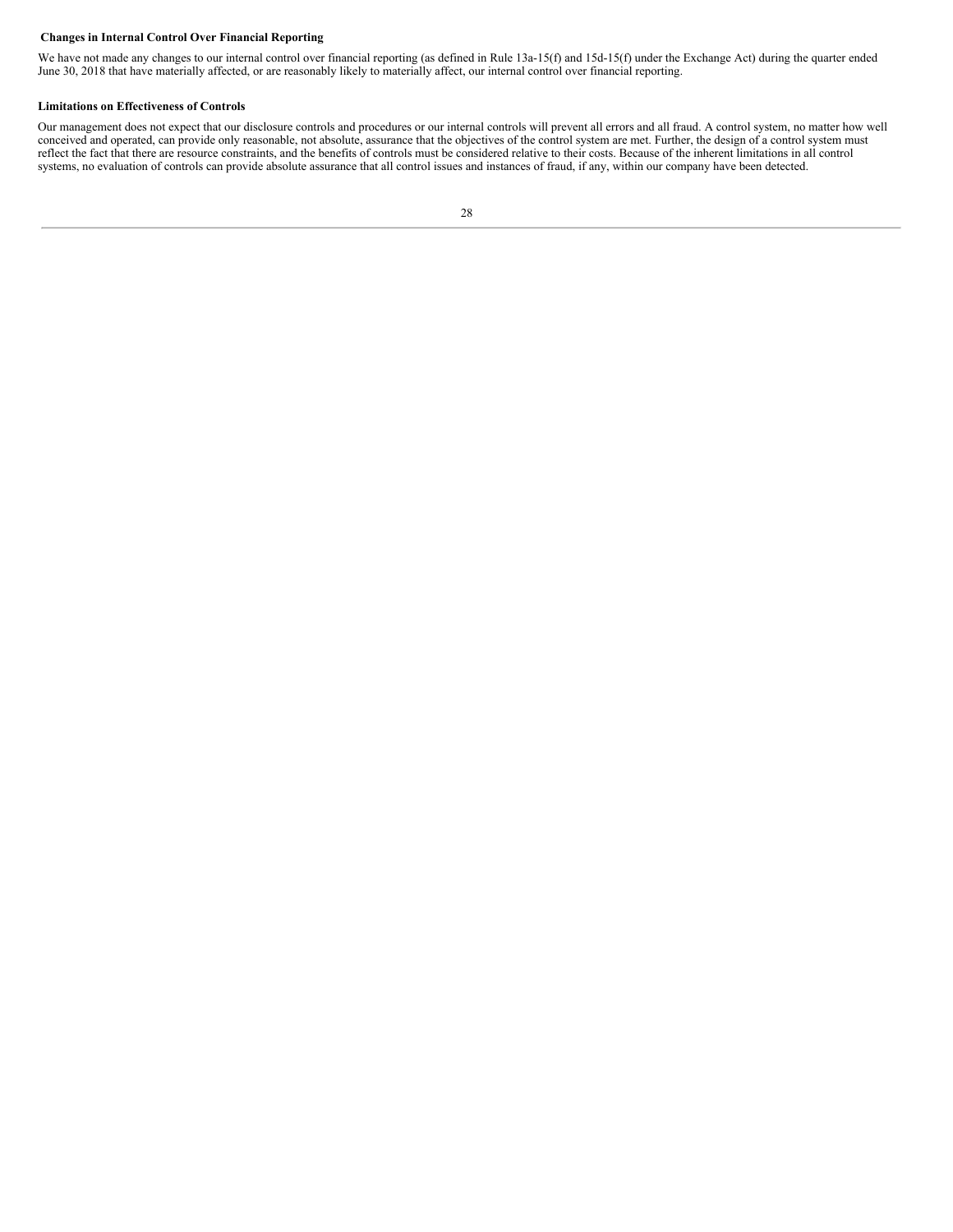# <span id="page-28-0"></span>**PART II. OTHER INFORMATION**

# <span id="page-28-1"></span>**Item 1A. Risk Factors**

## **Risks Related to Our Business**

Investing in our common stock involves a high degree of risk. You should consider carefully the risks and uncertainties described below, together with all of the other information contained in this Quarterly Report on Form 10-Q and in the other periodic and current reports and other documents we file with the Securities and Exchange Commission, before deciding to invest in our common stock. If any of the following risks materialize, our business, financial condition, results of operation and future prospects will likely be materially and adversely affected. In that event, the market price of our common stock could decline and you could lose all or part of your investment. This list is not exhaustive and the order of presentation does not reflect management's determination of priority or likelihood.

#### **Risks Related to Our Financial Condition, Integration and Capital Requirements**

#### We have incurred losses since inception, have a limited operating history on which to assess our business and anticipate that we will continue to incur losses for the foreseeable future. We have never had any products available for commercial sale and we may never achieve or sustain profitability.

We are a clinical development-stage specialty pharmaceutical company with a limited operating history, are not profitable,have incurred losses in each year since our inception and do not expect to become profitable in the foreseeable future. We have never had any products available for commercial sale, and we have not generated any revenue from product sales, nor do we anticipate that we will generate revenue from product sales in the near future.

Pharmaceutical product development is a highly speculative undertaking and involves a substantial degree of risk. We have devoted substantially all of our financial resources to identify, acquire, and develop cytisine, including providing general and administrative support for our operations. To date, we have financed our operations primarily through the sale of equity securities and convertible promissory notes. The amount of our future net losses will depend, in part, on the rate of our future expenditures and our ability to obtain funding through equity or debt financings, strategic collaborations, or grants.

We expect to continue to incur significant expenses and increasing operating losses for the foreseeable future. We further expect that our expenses will increase substantially if and as we:

- continue the clinical development of cytisine;
- advance cytisine development into larger, more expensive clinical trials;
- initiate additional pre-clinical, clinical, or other trials or studies for cytisine;
- seek to attract and retain skilled personnel;
- undertake the manufacturing of cytisine or increase volumes manufactured by third parties;
- seek regulatory and marketing approvals and reimbursement for cytisine;
- make milestone, royalty or other payments under third-party license and/or supply agreements;
- establish a sales, marketing, and distribution infrastructure to commercialize any product for which we may obtain marketing approval and market for ourselves;
- continue efforts to discover new product candidates;
- seek to identify, assess, acquire, and/or develop other product candidates;
- seek to establish, maintain, protect, and expand our intellectual property portfolio; and
- experience any delays or encounter issues with the development and potential for regulatory approval of cytisine such as safety issues, clinical trial accrual delays, longer follow-up for planned studies, additional major studies, or supportive studies necessary to support marketing approval.

Further, the net losses we incur may fluctuate significantly from quarter to quarter and year to year, such that a period-to-period comparison of our results of operations may not be a good indication of our future performance.

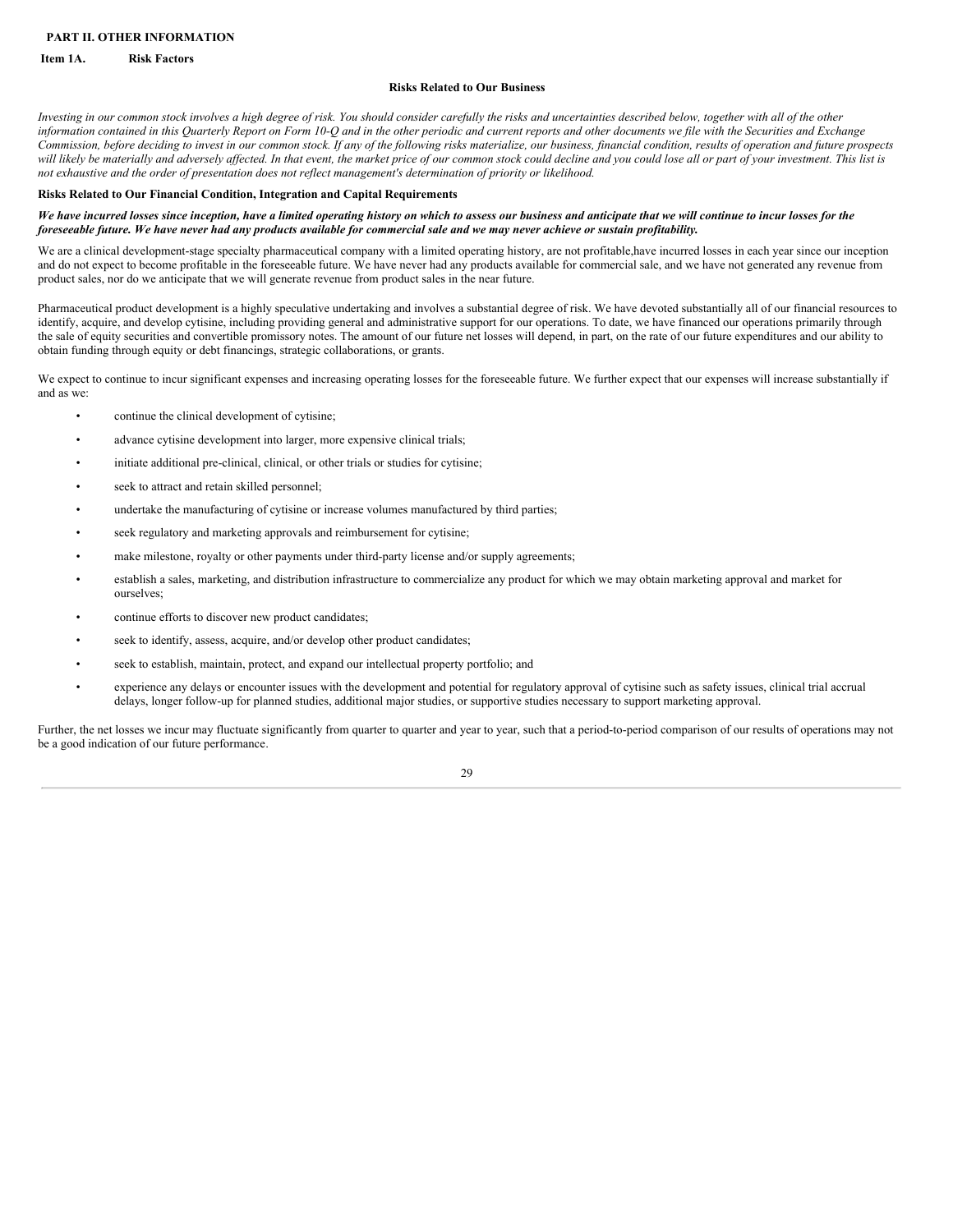# Substantial doubt exists as to our ability to continue as a going concern. Our ability to continue as a going concern is uncertain and dependent on our success at raising additional capital sufficient to meet our obligations on a timely basis. If we fail to obtain additional financing when needed, we may be unable to complete the development, *regulatory approval and commercialization of our product candidate.*

Substantial doubt exists as to our ability to continue as a going concern. Our ability to continue as a going concern is uncertain and dependent on our ability to obtain additional financing. We have expended and continue to expend substantial funds in connection with our product development activities and clinical trials and regulatory approvals.

In addition, we expect to incur significant expenses and increasing operating losses for at least the next several years as we continue our clinical development of, and seek regulatory approval for, cytisine and add personnel necessary to operate as a public company with an advanced clinical candidate. We expect that our operating losses will fluctuate significantly from quarter to quarter and year to year due to timing of clinical development programs and efforts to achieve regulatory approval.

Our current capital resources are insufficient to fund our planned operations for the next 12 months. We will continue to require substantial additional capital to continue our clinical development activities. Accordingly, we will need to raise substantial additional capital to continue to fund our operations from the sale of our securities, partnering arrangements or other financing transactions in order to finance the commercialization of our product candidate. The current financing environment in the United States, particularly for biotechnology companies like us, is exceptionally challenging and we can provide no assurances as to when such environment will improve. For these reasons, among others, we cannot be certain that additional financing will be available when and as needed or, if available, that it will be available on acceptable terms. If financing is available, it may be on terms that adversely affect the interests of our existing stockholders. If adequate financing is not available, we may need to continue to reduce or eliminate our expenditures for research and development of cytisine, and may be required to suspend development of cytisine. Our actual capital requirements will depend on numerous factors, including:

- our commercialization activities and arrangements;
- the progress and results of our research and development programs;
- the progress of our pre-clinical and clinical testing;
- the time and cost involved in obtaining regulatory approvals for our product candidate;
- the cost of filing, prosecuting, defending and enforcing any patent claims and other intellectual property rights with respect to our intellectual property;
- the effect of competing technological and market developments;
- the effect of changes and developments in our existing collaborative, licensing and other relationships; and
- the terms of any new collaborative, licensing and other arrangements that we may establish.

We may not be able to secure sufficient financing on acceptable terms, or at all. Without additional funds, we may be forced to delay, scale back or eliminate some of our research and development activities or other operations and potentially delay product development in an effort to provide sufficient funds to continue our operations. If any of these events occur, our ability to achieve our development and commercialization goals would be adversely affected.

# *We have never generated any revenue from product sales and may never be profitable.*

We have no products approved for commercialization and have never generated any revenue from product sales. Our ability to generate revenue and achieve profitability depends on our ability, alone or with strategic collaborators, to successfully complete the development of, and obtain the regulatory and marketing approvals necessary to commercialize cytisine. We do not anticipate generating revenue from product sales for the foreseeable future. Our ability to generate future revenue from product sales depends heavily on our success in many areas, including but not limited to:

- completing research and development of cytisine;
- obtaining regulatory and marketing approvals for cytisine;
- manufacturing product and establishing and maintaining supply and manufacturing relationships with third parties that are commercially feasible, satisfy regulatory requirements and meet our supply needs in sufficient quantities to satisfy market demand for cytisine, if approved;
- marketing, launching and commercializing any product for which we obtain regulatory and marketing approval, either directly or with a collaborator or distributor;
- obtaining reimbursement or pricing for cytisine that supports profitability;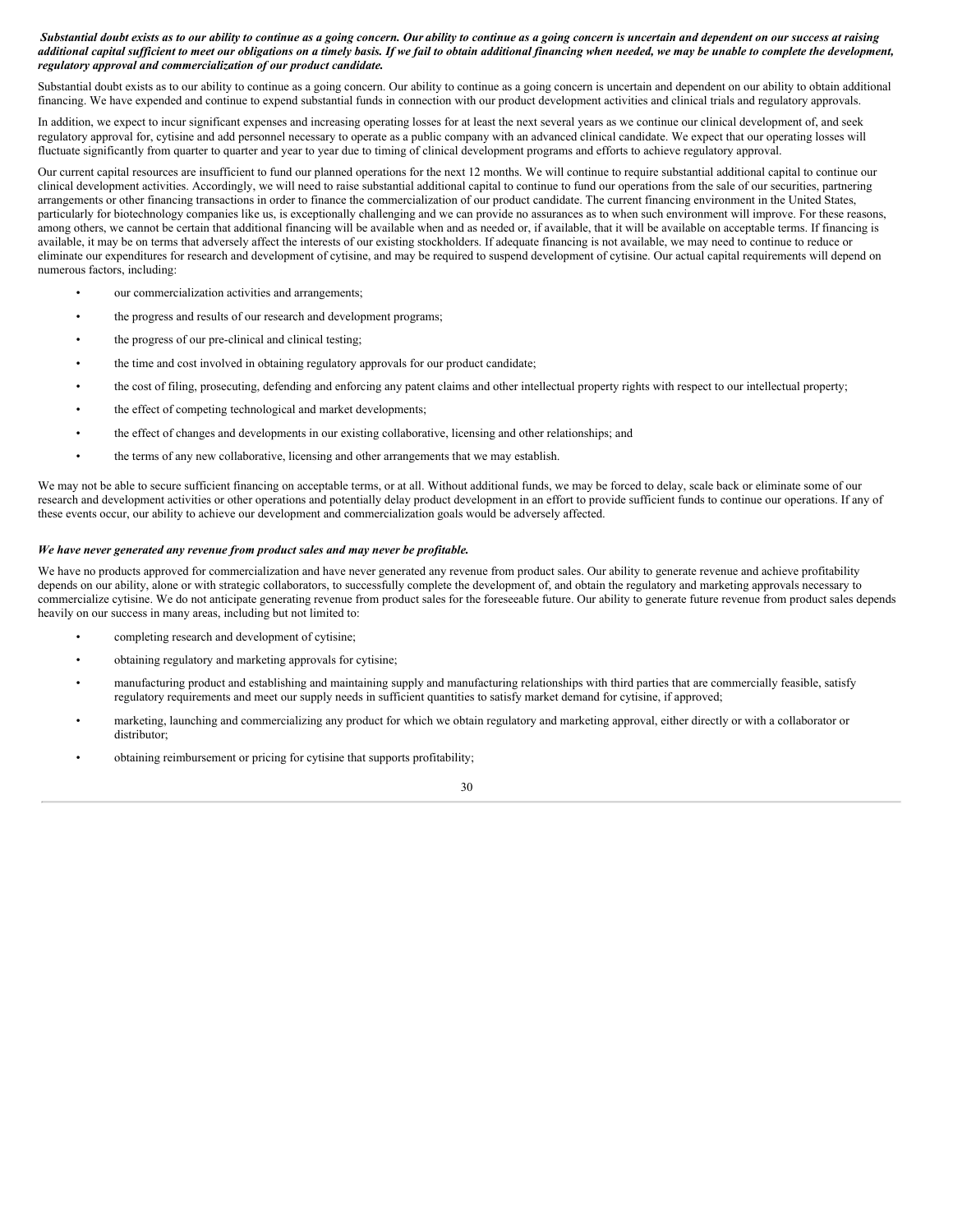- gaining market acceptance of cytisine as a treatment option;
- addressing any competing products including the potential for generic cytisine products;
- protecting and enforcing our intellectual property rights, if any, including patents, trade secrets, and know-how;
- negotiating favorable terms in any collaboration, licensing, or other arrangements into which we may enter; and
- attracting, hiring, and retaining qualified personnel.

Even if a product candidate that we develop is approved for commercial sale, we anticipate incurring significant costs associated with commercializing that candidate. Additionally, if we are not able to generate sufficient revenue from the sale of any approved products to cover our operating costs, we may never become profitable. If we obtain regulatory approval to market a product candidate, our future revenue will depend upon the size of any markets in which our product candidate may receive approval, and our ability to achieve sufficient market acceptance, pricing, reimbursement from third-party payors, and adequate market share for our product candidate in those markets.

#### *We are dependent upon a single company for the manufacture and supply of cytisine.*

Our single product candidate, cytisine, has been in-licensed from a third party. We are required to continue to contract with Sopharma AD, or Sopharma, to continue our development and commercialization, if any, of cytisine pursuant to a supply agreement with Sopharma. If the supply agreement with Sopharma is terminated, we will need to develop or acquire alternative supply and manufacturing capabilities for cytisine, which we may not be able to do on commercially viable terms or at all.

If we are unable to successfully commercialize cytisine due to failure to obtain regulatory approval or due to other risk factors outlined herein, our business, financial condition, and results of operations will be materially harmed as cytisine is currently our sole product candidate.

# We recently completed the merger with OncoGenex Pharmaceuticals, Inc. and the failure to integrate successfully the operations of the combined company could adversely *af ect our future results.*

Our success will depend, in significant part, on our ability to realize the anticipated benefits from combining the operations of the combined Achieve-OncoGenex enterprise. The failure to integrate successfully and to manage successfully the challenges presented by the integration process may result in our failure to achieve some or all of the anticipated benefits of the merger. Potential difficulties that may be encountered in the integration process include the following:

- using our cash and assets efficiently to develop our business;
- appropriately managing our liabilities;
- potential unknown or currently unquantifiable liabilities associated with the merger and our operations;
- operating as a public company under our combined management team, some members of which have limited public company experience; and
- performance shortfalls as a result of the diversion of the management's attention caused by integrating the companies' operations.

# We will incur costs and demands upon management as a result of complying with the laws and regulations affecting public companies.

We incur significant legal, accounting and other expenses associated with public company reporting requirements. We also incur costs associated with corporate governance requirements, including requirements under the Sarbanes-Oxley Act, as well as rules implemented by the SEC and The Nasdaq Capital Market. These rules and regulations impose significant legal and financial compliance costs and make some activities more time-consuming and costly. For example, our management team consists of certain executive officers of Achieve prior to the merger, some of whom have not previously managed and operated a public company. These executive officers and other personnel will need to devote substantial time to gaining expertise regarding operations as a public company and compliance with applicable laws and regulations. In addition, it may be more difficult for us to attract and retain qualified individuals to serve on our board of directors or as executive officers, which may adversely affect investor confidence in our post-merger company and could cause our business or stock price to suffer.

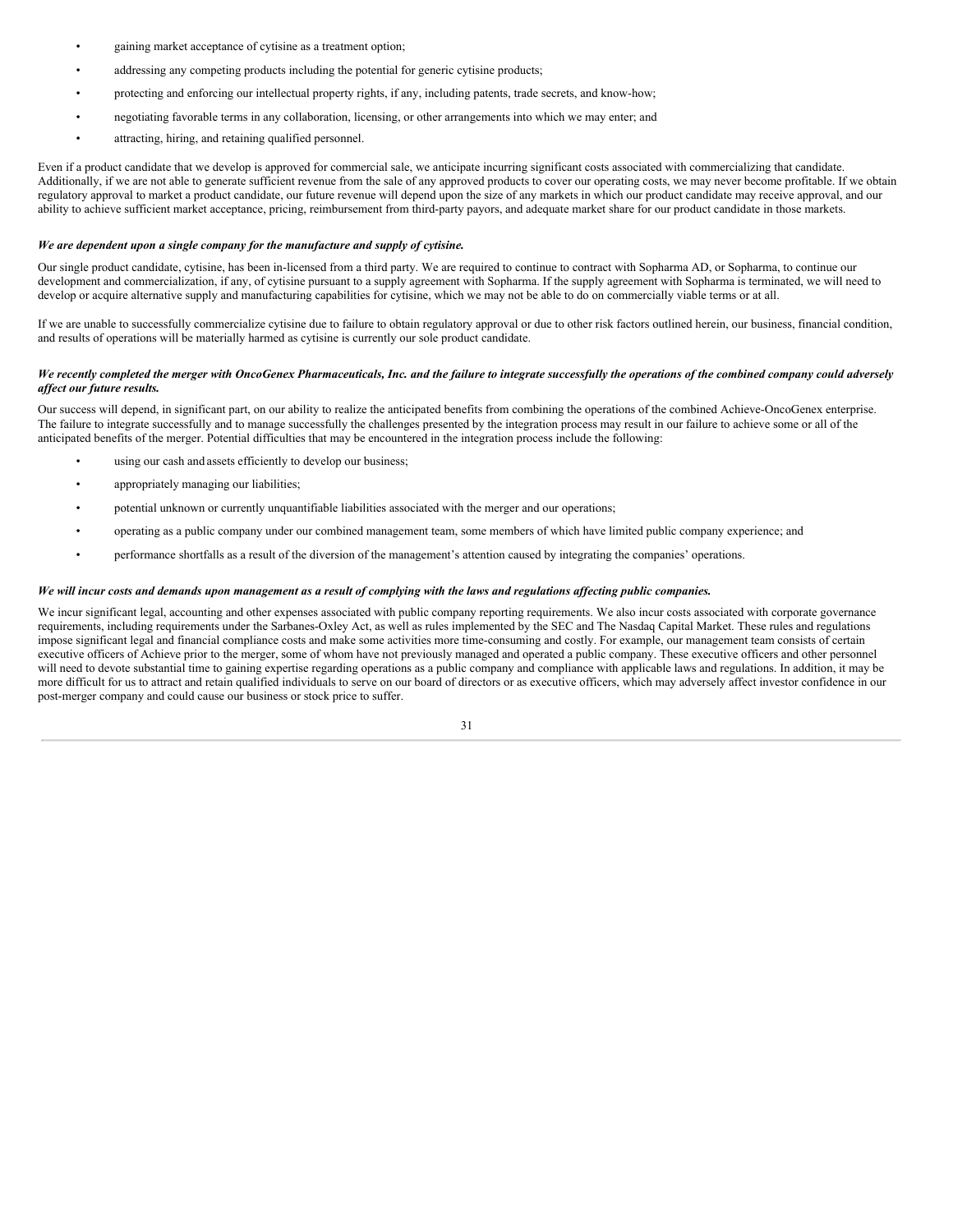#### Recently enacted comprehensive tax reform bills could increase our tax burden and adversely affect our business and financial condition.

The U.S. government has recently enacted comprehensive tax legislation that includes significant changes to the taxation of business entities. These changes include, among others, (i) a permanent reduction to the corporate income tax rate, (ii) a partial limitation on the deductibility of business interest expense, (iii) a shift of the U.S. taxation of multinational corporations from a tax on worldwide income to a territorial system (along with certain rules designed to prevent erosion of the U.S. income tax base) and (iv) a one-time tax on accumulated offshore earnings held in cash and illiquid assets, with the latter taxed at a lower rate.

In addition, beginning in 2022, the newly enacted tax legislation will require research and experimental expenditures to be capitalized and amortized ratably over a five-year period. Any such expenditures attributable to research conducted outside the U.S. must be capitalized and amortized over a 15-year period.

Notwithstanding the reduction in the corporate income tax rate, the overall impact of this tax reform is uncertain, and our business and financial condition could be adversely affected. In addition, it is uncertain if and to what extent various states will conform to the newly enacted federal tax law.

#### **Risks Related to the Development of Our Product Candidate Cytisine**

#### Cytisine is currently our sole product candidate and there is no guarantee that we will be able to successfully develop and commercialize cytisine.

We are currently dependent on the potential development of a single product candidate, cytisine. We are still developing our sole product candidate, and cytisine cannot be marketed or sold in the United States or in foreign markets until regulatory approval has been obtained from the U.S. Food and Drug Administration, or the FDA, or applicable foreign regulatory agencies. The process of obtaining regulatory approval is expensive and time consuming. The FDA and foreign regulatory authorities may never approve cytisine for sale and marketing, and even if cytisine is ultimately approved, regulatory approval may be delayed or limited in the United States or in other jurisdictions. Even if we are authorized to sell and market cytisine in one or more markets, there is no assurance that we will be able to successfully market cytisine or that cytisine will achieve market acceptance sufficient to generate profits. Failure to develop cytisine, to obtain regulatory approval for cytisine, to successfully market cytisine, or to generate profits from the sale of cytisine would have material adverse effects on our business, financial condition, and results of operations.

#### Results of earlier clinical trials of cytisine are not necessarily predictive of future results, and any advances of cytisine into clinical trials may not have favorable results or *receive regulatory approval.*

Even if our clinical trials are completed as planned, we cannot be certain that their results will be consistent with the results of the earlier clinical trials of cytisine. Positive results in pre-clinical testing and past clinical trials with respect to the safety and efficacy of cytisine do not ensure that results from subsequent clinical trials will also be positive, and we cannot be sure that the results of subsequent clinical trials will replicate the results of prior clinical trials and pre-clinical testing. This failure may cause us to abandon cytisine, which would negatively affect our ability to generate any product revenues.

#### Clinical trials are costly, time consuming and inherently risky, and we may fail to demonstrate safety and efficacy to the satisfaction of applicable regulatory authorities.

Clinical development is expensive, time consuming and involves significant risk. We cannot guarantee that any clinical trial will be conducted as planned or completed on schedule, if at all. A failure of one or more clinical trials can occur at any stage of development. Events that may prevent successful or timely completion of clinical development include, but are not limited to:

- delays in reaching agreement on acceptable terms with clinical research organizations, or CROs, and clinical trial sites, the terms of which can be subject to extensive negotiation and may vary significantly among different CROs and clinical trial sites;
- delays in obtaining required institutional review board, or IRB, approval at each clinical trial site;
- failure to permit the conduct of a clinical trial by regulatory authorities, after review of an investigational new drug or equivalent foreign application or amendment;
- delays in recruiting qualified patients in its clinical trials;
- failure by clinical sites, CROs or other third parties to adhere to clinical trial requirements;
- failure by clinical sites, CROs or other third parties to perform in accordance with the good clinical practices requirements of the FDA or applicable foreign regulatory guidelines;

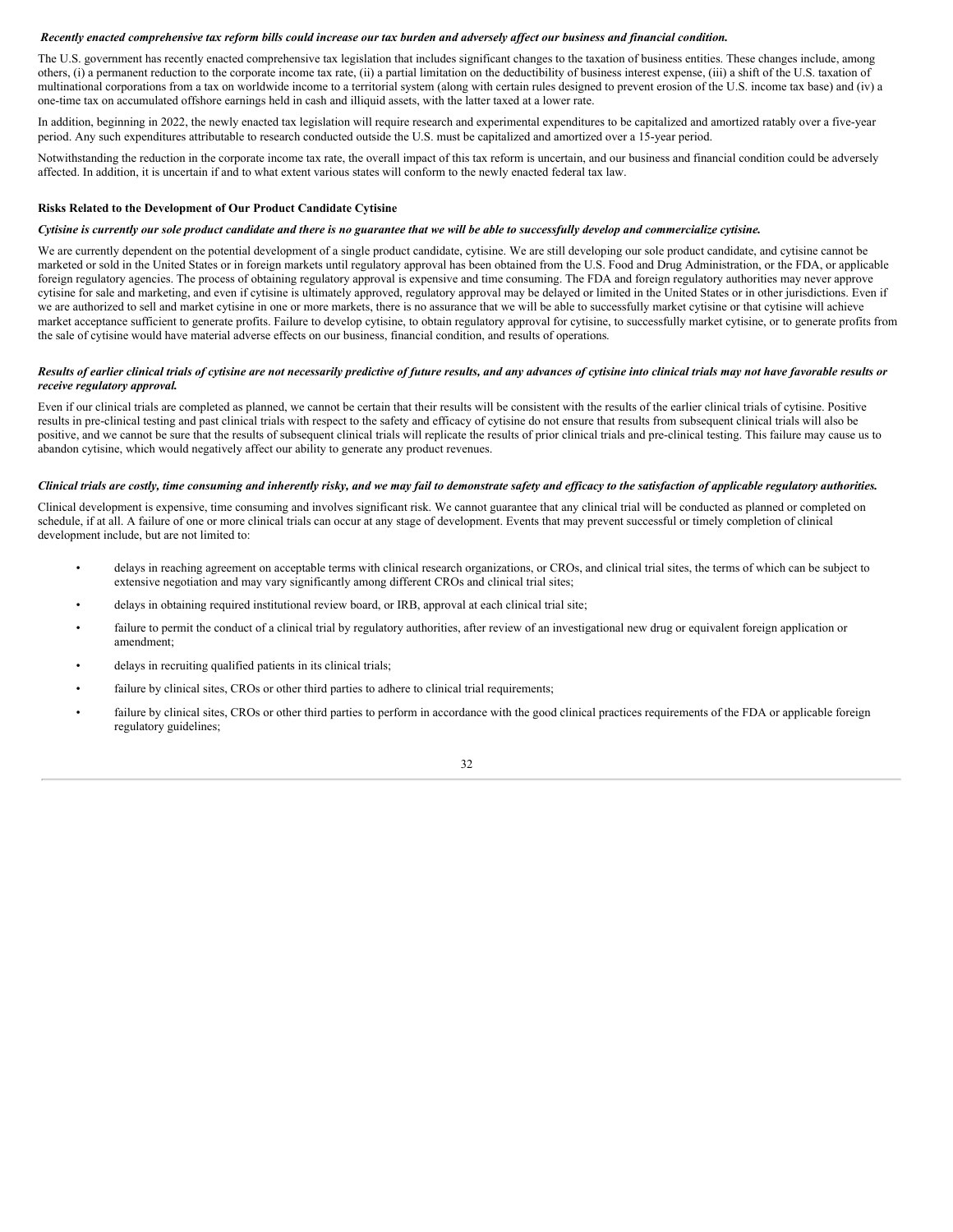- patients terminating enrollment in our clinical trials;
- adverse events or tolerability issues significant enough for the FDA or other regulatory agencies to put any or all clinical trials on hold;
- inability to generate satisfactory pre-clinical, toxicology, or other in vivo or in vitro data or diagnostics to support the initiation or continuation of clinical trials;
- animal toxicology issues significant enough for the FDA or other regulatory agencies to disallow investigation in humans;
- occurrence of adverse events associated with our product candidate;
- changes in regulatory requirements and guidance that require amending or submitting new clinical protocols;
- the cost of clinical trials of cytisine;
- negative or inconclusive results from our clinical trials which may result in us deciding, or regulators requiring us, to conduct additional clinical trials or abandon development programs in other ongoing or planned indications for cytisine; and
- delays in the time for manufacture of sufficient quantities of cytisine for use in clinical trials.

Any inability to successfully complete clinical development and obtain regulatory approval for cytisine could result in additional costs to us or impair our ability to generate revenue. In addition, if we make manufacturing or formulation changes to cytisine, we may need to conduct additional pre-clinical trials or the results obtained from such new formulation may not be consistent with previous results obtained. Clinical trial delays could also shorten any periods during which our products have patent protection and may allow competitors to develop and bring products to market before we do, which could impair our ability to successfully commercialize cytisine and may harm our business and results of operations.

# Cytisine may cause undesirable side effects or have other properties that could delay or prevent their regulatory approval, limit the commercial viability of an approved *label, or result in significant negative consequences following marketing approval, if any.*

Undesirable side effects caused by cytisine could cause us or regulatory authorities to interrupt, delay, or terminate clinical trials or even if approved, result in a restrictive label or delay regulatory approval by the FDA or comparable foreign authorities.

Additionally, even if cytisine receives marketing approval, and we or others later identify undesirable side effects caused by cytisine, potentially significant negative consequences could result, including but not limited to:

- regulatory authorities may withdraw approvals of cytisine;
- regulatory authorities may require additional warnings on the cytisine label;
- we may be required to create a Risk Evaluation and Mitigation Strategy, or REMS, plan, which could include a medication guide outlining the risks of such side effects for distribution to patients, a communication plan for healthcare providers, and/or other elements to assure safe use;
- we could be sued and held liable for harm caused to patients; and
- our reputation may suffer.

Any of these events could prevent us from achieving or maintaining market acceptance of cytisine, even if approved, and could significantly harm our business, results of operations, and prospects.

Our product development program may not uncover all possible adverse events that patients who take cytisine or our other product candidates may experience. The number of subjects exposed to cytisine or our other product candidates and the average exposure time in the clinical development program may be inadequate to detect rare adverse events, or chance findings, that may only be detected once the product is administered to more patients and for greater periods of time.

Clinical trials by their nature utilize a sample of the potential patient population. However, we cannot be fully assured that rare and severe side effects of cytisine will be uncovered. Such rare and severe side effects may only be uncovered with a significantly larger number of patients exposed to cytisine. If such safety problems occur or are identified after cytisine reaches the market in the United States, or if such safety problems occur or are identified in foreign markets where cytisine is currently marketed, the FDA may require that we amend the labeling of cytisine or recall it, or may even withdraw approval for cytisine.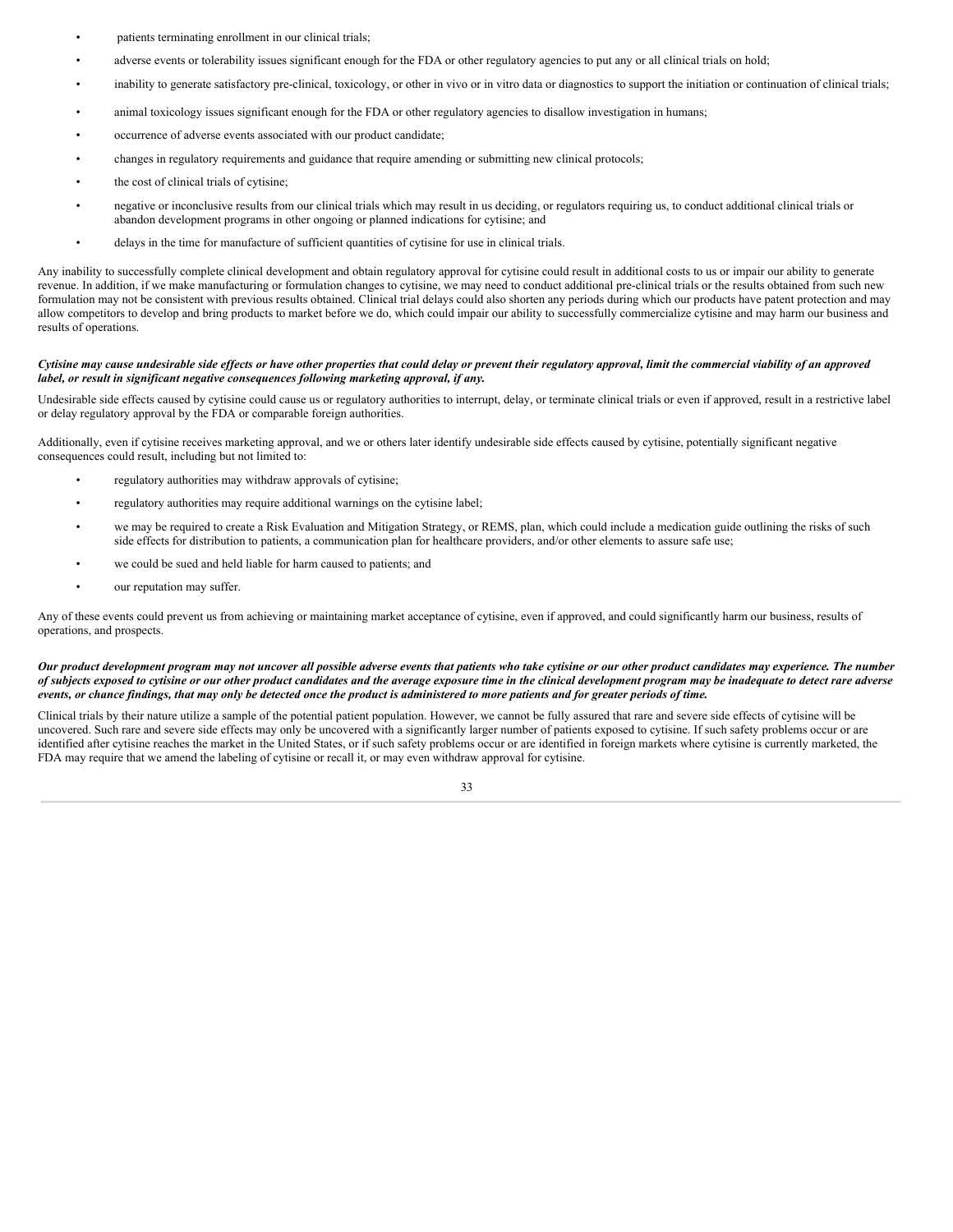# If the use or misuse of cytisine harms patients, or is perceived to harm patients even when suchharm is unrelated to cytisine, our regulatory approvals, if any, could be revoked or otherwise negatively impacted and we could be subject to costly and damaging product liability claims. If we are unable to obtain adequate insurance or are required to pay for liabilities resulting from a claim excluded from, or beyond the limits of, our insurance coverage, a material liability claim could adversely affect our *financial condition.*

The use or misuse of cytisine in clinical trials and the sale of cytisine if marketing approval is obtained, exposes us to the risk of potential product liability claims. Product liability claims might be brought against us by consumers, healthcare providers, pharmaceutical companies or others selling or otherwise coming into contact with our product. There is a risk that cytisine may induce adverse events. If we cannot successfully defend against product liability claims, we could incur substantial liability and costs. During the course of treatment, patients may suffer adverse events for reasons that may be related to cytisine. Such events could subject us to costly litigation, require us to pay substantial amounts of money to injured patients, delay, negatively impact or end our opportunity to receive or maintain regulatory approval to market cytisine, if any, or require us to suspend or abandon our commercialization efforts. Even in a circumstance in which an adverse event is unrelated to cytisine, the investigation into the circumstance may be time-consuming or inconclusive. These investigations may delay our regulatory approval process or impact and limit the type of regulatory approvals cytisine receives or maintains. As a result of these factors, a product liability claim, even if successfully defended, could have a material adverse effect on our business, financial condition or results of operations.

If we obtain marketing approval for cytisine, we will need to expand our insurance coverage to include the sale of commercial products. There is no way to know if we will be able to continue to obtain product liability coverage and obtain expanded coverage if we require it, in sufficient amounts to protect us against losses due to liability, on acceptable terms, or at all. We may not have sufficient resources to pay for any liabilities resulting from a claim excluded from, or beyond the limits of, our insurance coverage. Where we have provided indemnities in favor of third parties under our agreements with them, there is also a risk that these third parties could incur liability and bring a claim under such indemnities. An individual may bring a product liability claim against us alleging that cytisine causes, or is claimed to have caused, an injury or is found to be unsuitable for consumer use. Any such product liability claims may include allegations of defects in manufacturing, defects in design, a failure to warn of dangers inherent in the product, negligence, strict liability, and a breach of warranties. Claims could also be asserted under state consumer protection acts. Any product liability claim brought against us, with or without merit, could result in:

- withdrawal of clinical trial volunteers, investigators, patients or trial sites or limitations on approved indications;
- the inability to commercialize, or if commercialized, decreased demand for, cytisine;
- if commercialized, product recalls, withdrawals of labeling, marketing or promotional restrictions or the need for product modification;
- initiation of investigations by regulators;
- loss of revenues:
- substantial costs of litigation, including monetary awards to patients or other claimants;
- liabilities that substantially exceed our product liability insurance, which we would then be required to pay ourselves;
- an increase in our product liability insurance rates or the inability to maintain insurance coverage in the future on acceptable terms, if at all;
- the diversion of management's attention from our business; and
- damage to our reputation and the reputation of our products and our technology.

Product liability claims may subject us to the foregoing and other risks, which could have a material adverse effect on our business, financial condition or results of operations.

# The development of our product candidate is dependent upon securing sufficient quantities of cytisine from the Laburnum anagyroides plant, which plant grows in a *limited number of locations outside of the United States.*

The therapeutic component of our product candidate, cytisine, is derived from the seeds of the*Laburnum anagyroides* plant, which grows in the mountains of Southern Europe. We currently secure cytisine exclusively from Sopharma, a Bulgarian third-party supplier. Our current supply agreement with Sopharma expires on July 28, 2037, unless extended by mutual agreement of us and Sopharma. There can be no assurances that *Laburnum anagyroides* will continue to grow in sufficient quantities to meet commercial supply requirements or that the countries from which we can secure *Laburnum anagyroides* will continue to allow the exportation of cytisine. Sopharma currently has planted approximately 225 acres of *Laburnum* trees, saplings and seedlings in multiple locations in Central and Eastern Bulgaria and is in the process of planting another 150 acres. Sopharma plans to plant additional trees to manage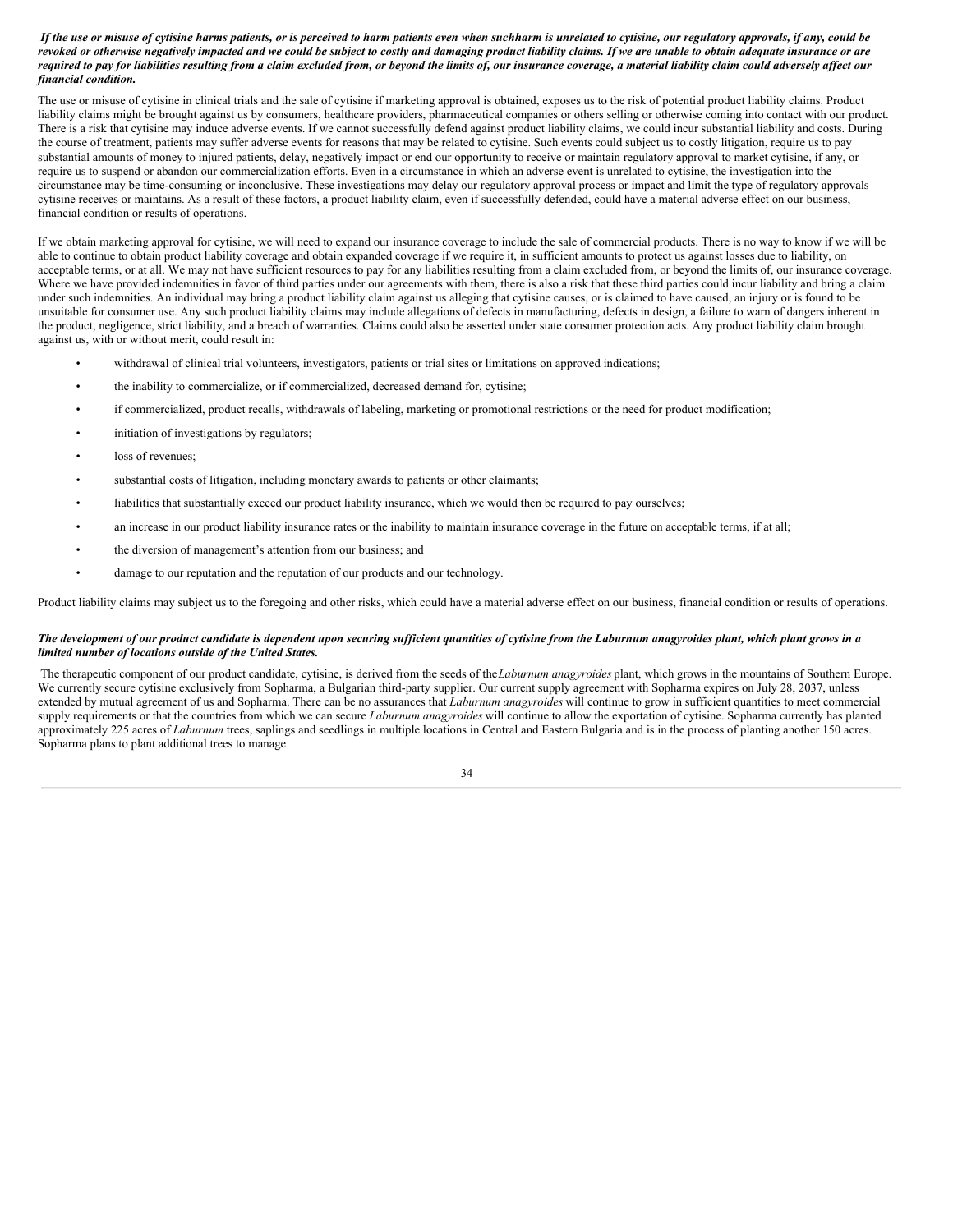supply for major markets. Each tree takes approximately four to five years to reach maturity for harvesting and has a productive life expectancy of 20 to 25 years. Although Sopharma has plans to plant significant numbers of additional trees, there is no guarantee that they will do so or that the trees will produce the anticipated yield of cytisine. In the event we are no longer able to obtain cytisine from Sopharma, or in sufficient quantities, we may not be able to produce our proposed products and our business will be adversely affected.

#### Our business may be negatively affected by weather conditions and the availability of natural resources, as well as by climate change.

In recent years, extreme weather events and changing weather patterns such as storms, flooding, drought, and temperature changes, appear to have become more common. The production of cytisine from the *Laburnum anagyroides* plant depends on the availability of natural resources, including sufficient rainfall. Our exclusive supplier of cytisine, Sopharma, could be adversely affected if it experiences a shortage of fresh water due to droughts or other weather conditions. As a result of such events, we could experience cytisine shortages from Sopharma, all of which could have a material adverse effect on our business, financial condition and results of operations.

In addition, the manufacturing and other operations of Sopharma are located near earthquake fault lines in Sofia, Bulgaria. In the event of a major earthquake, we could experience business interruptions from the disruption of our cytisine supplies, which could have a material adverse effect on our business, financial condition and results of operations.

#### *We may conduct clinical trials internationally, which may trigger additional risks.*

If we decide to conduct clinical trials in Europe or other countries outside of the United States, we will have additional regulatory requirements that we will have to meet in connection with our manufacturing, distribution, use of data and other matters. The failure of us to meet such regulatory requirements could delay our clinical trials, the approval, if any, of cytisine by the FDA, or the commercialization of cytisine, or result in higher costs or deprive us of potential product revenues.

## We may use our financial and human resources to pursue a particular research program or product candidate and fail to capitalize on programs or product candidates that *may be more profitable or for which there is a greater likelihood of success.*

Because we have limited financial and human resources, we may forego or delay pursuit of opportunities with some programs or product candidates or for other indications that later prove to have greater commercial potential. Our resource allocation decisions may cause us to fail to capitalize on viable commercial products or more profitable market opportunities. Our spending on current and future research and development programs and future product candidates for specific indications may not yield any commercially viable products. We may also enter into additional strategic collaboration agreements to develop and commercialize some of our programs and potential product candidates in indications with potentially large commercial markets. If we do not accurately evaluate the commercial potential or target market for a particular product candidate, we may relinquish valuable rights to that product candidate through strategic collaborations, licensing or other royalty arrangements in cases in which it would have been more advantageous for us to retain sole development and commercialization rights to such product candidate, or we may allocate internal resources to a product candidate in a therapeutic area in which it would have been more advantageous to enter into a partnering arrangement.

# **Risks Related to Regulatory Approval of Cytisine and Other Legal Compliance Matters**

## If we do not obtain the necessary regulatory approvals in the United States and/or other countries, we will not be able to sell cytisine.

We will need approval from the FDA, to commercialize cytisine in the United States and approvals from similar regulatory authorities in foreign jurisdictions to commercialize cytisine in those jurisdictions. In order to obtain FDA approval of cytisine, we must submit an NDA to the FDA, demonstrating that cytisine is safe, pure and potent, and effective for its intended use. This demonstration requires significant research including completion of clinical trials. Satisfaction of the FDA's regulatory requirements typically takes many years, depending upon the type, complexity and novelty of the product candidate and requires substantial resources for research, development and testing. We cannot predict whether our clinical trials will demonstrate the safety and efficacy of cytisine or if the results of any clinical trials will be sufficient to advance to the next phase of development or for approval from the FDA. We also cannot predict whether our research and clinical approaches will result in data that the FDA considers safe and effective for the proposed indications of cytisine. The FDA has substantial discretion in the product approval process. The approval process may be delayed by changes in government regulation, future legislation or administrative action or changes in FDA policy that occur prior to or during our regulatory review. Even if we comply with all FDA requests, the FDA may ultimately reject one or more of our applications. We may never obtain regulatory approval for cytisine. Failure to obtain approval from the FDA or comparable regulatory authorities in foreign jurisdictions to commercialize cytisine will leave us without saleable products and therefore without any source

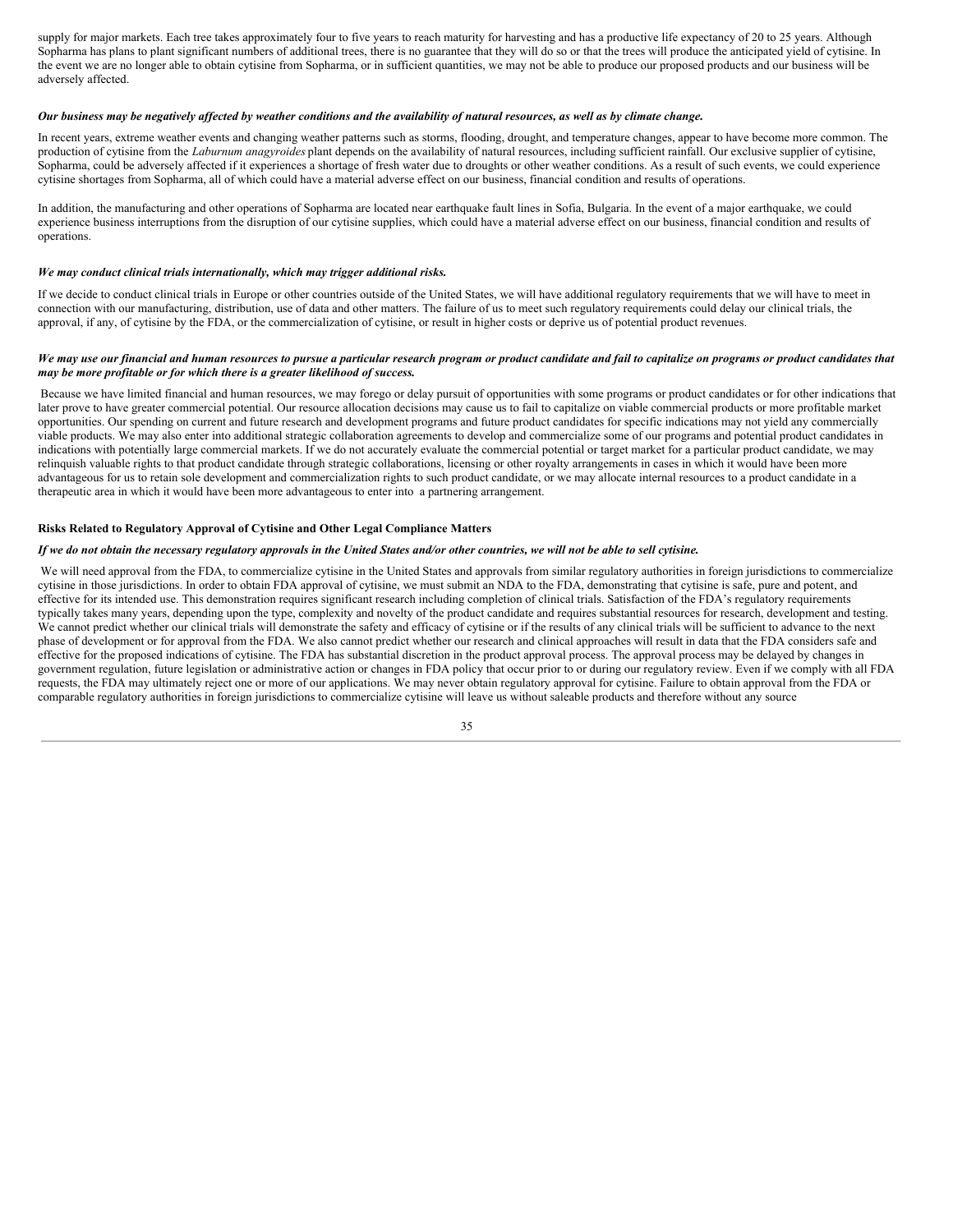of revenues. In addition, the FDA may require us to conduct additional clinical testing or to perform post-marketing studies, as a condition to granting marketing approval of a product or permit continued marketing, if previously approved. If conditional marketing approval is obtained, the results generated after approval could result in loss of marketing approval, changes in product labeling, and/or new or increased concerns about the side effects or efficacy of a product. The FDA has significant post-market authority, including the explicit authority to require post-market studies and clinical trials, labeling changes based on new safety information and compliance with FDAapproved risk evaluation and mitigation strategies. The FDA's exercise of its authority has in some cases resulted, and in the future could result, in delays or increased costs during product development, clinical trials and regulatory review, increased costs to comply with additional post-approval regulatory requirements and potential restrictions on sales of approved products. In foreign jurisdictions, the regulatory approval processes generally include the same or similar risks as those associated with the FDA approval procedures described above. We cannot be certain that we will receive the approvals necessary to commercialize cytisine for sale either within or outside the United States.

# Even if we obtain regulatory approval for cytisine, we will remain subject to ongoing regulatory requirements in connection with the sale and distribution of cytisine.

Even if cytisine is approved by the FDA or comparable foreign regulatory authorities, we will be subject to ongoing regulatory requirements with respect to manufacturing, labeling, packaging, storage, advertising, promotion, sampling, record-keeping, conduct of post-marketing clinical trials, and submission of safety, efficacy and other postapproval information, including both federal and state requirements in the United States and the requirements of comparable foreign regulatory authorities. Compliance with such regulatory requirements will likely be costly and the failure to comply would likely result in penalties, up to and including, the loss of such approvals from the FDA or comparable foreign regulatory authorities.

Manufacturers and manufacturers' facilities are required to continuously comply with FDA and comparable foreign regulatory authority requirements, including ensuring that quality control and manufacturing procedures conform to current Good Manufacturing Practices, or cGMP, regulations and corresponding foreign regulatory manufacturing requirements. As such, we, Sopharma and other contract manufacturers, if any, will be subject to continual review and inspections to assess compliance with cGMP and adherence to commitments made in any NDA or marketing authorization application.

# Ongoing post-approval monitoring and clinical trial obligations may be costly to us and the failure to meet such obligations may result in the withdrawal of such approvals.

Any regulatory approvals that we receive for cytisine, if any, may be subject to limitations on the approved indicated uses for which cytisine may be marketed or to the conditions of approval, or contain requirements for potentially costly post-marketing testing, including Phase 4 clinical trials, and surveillance to monitor the safety and efficacy of cytisine. We will be required to report adverse reactions and production problems, if any, to the FDA and comparable foreign regulatory authorities. Any new legislation addressing product safety issues could result in delays in product development or commercialization, or increased costs to assure compliance. If our original marketing approval for cytisine was obtained through an accelerated approval pathway, we could be required to conduct a successful post-marketing clinical trial in order to confirm the clinical benefit for our products. An unsuccessful post-marketing clinical trial or failure to complete such a trial could result in the withdrawal of marketing approval.

If a regulatory agency discovers previously unknown problems with a product, such as adverse events of unanticipated severity or frequency, or problems with the facility where the product is manufactured, or disagrees with the promotion, marketing or labeling of a product, the regulatory agency may impose restrictions on that product or us, including requiring withdrawal of the product from the market. If we fail to comply with applicable regulatory requirements, a regulatory agency or enforcement authority may, among other things:

- issue warning letters;
- impose civil or criminal penalties;
- suspend or withdraw regulatory approval;
- suspend any of our ongoing clinical trials;
- refuse to approve pending applications or supplements to approved applications submitted by us;
- impose restrictions on our operations, including closing our contract manufacturers' facilities; or
- require a product recall.

Any government investigation of alleged violations of law would be expected to require us to expend significant time and resources in response and could generate adverse publicity. Any failure to comply with ongoing regulatory requirements may significantly and

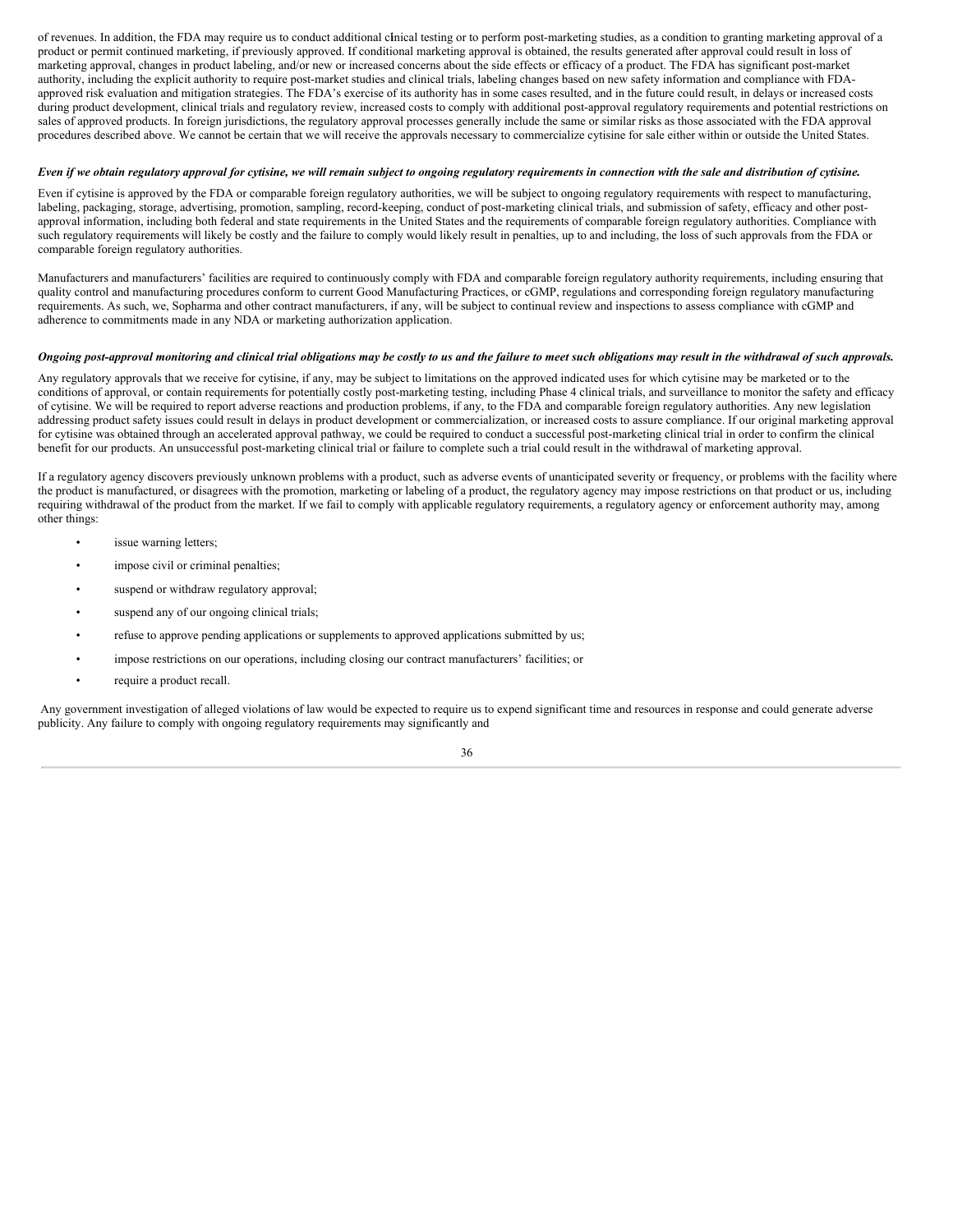adversely affect our ability to develop and commercialize our products and the value of us and our operating results would be adversely affected.

## We may be subject, directly or indirectly, to federal and state healthcare fraud and abuse laws, false claims laws, and health information privacy and security laws. If we *are unable to comply, or have not fully complied, with such laws, we could face substantial penalties.*

If we obtain FDA approval for cytisine and begin commercializing it in the United States, our operations may be subject to various federal and state fraud and abuse laws, including, without limitation, the federal Anti-Kickback Statute, the federal False Claims Act, and physician sunshine laws and regulations. These laws may impact, among other things, our proposed sales, marketing, and education programs. In addition, we may be subject to patient privacy regulation by both the federal government and the states in which we conduct our business. The laws that may affect our ability to operate include:

- the federal Anti-Kickback Statute, which prohibits, among other things, persons from knowingly and willfully soliciting, receiving, offering or paying remuneration, directly or indirectly, to induce, or in return for, the purchase or recommendation of an item or service reimbursable under a federal healthcare program, such as the Medicare and Medicaid programs;
- federal civil and criminal false claims laws and civil monetary penalty laws, which prohibit, among other things, individuals or entities from knowingly presenting, or causing to be presented, claims for payment from Medicare, Medicaid, or other third-party payors that are false or fraudulent;
- the federal Health Insurance Portability and Accountability Act of 1996, or HIPAA, which created new federal criminal statutes that prohibit executing a scheme to defraud any healthcare benefit program and making false statements relating to healthcare matters;
- HIPAA, as amended by the Health Information Technology and Clinical Health Act, and its implementing regulations, which imposes specified requirements relating to the privacy, security, and transmission of individually identifiable health information;
- HIPAA, as amended by the Health Information Technology and Clinical Health Act, and its implementing regulations, which imposes specified requirements relating to the privacy, security, and transmission of individually identifiable health information;
- the federal physician sunshine requirements under the Patient Protection and Affordable Care Act, as amended by the Health Care and Education Reconciliation Act, or the Health Care Reform Law, requires manufacturers of products, devices, biologics, and medical supplies to report annually to the U.S. Department of Health and Human Services information related to payments and other transfers of value to physicians, other healthcare providers, and teaching hospitals, and ownership and investment interests held by physicians and other healthcare providers and their immediate family members and applicable group purchasing organizations; and
- state law equivalents of each of the above federal laws, such as anti-kickback and false claims laws that may apply to items or services reimbursed by any third-party payor, including governmental and private payors, to comply with the pharmaceutical industry's voluntary compliance guidelines and the relevant compliance guidance promulgated by the federal government, or otherwise restrict payments that may be made to healthcare providers and other potential referral sources; state laws that require product manufacturers to report information related to payments and other transfers of value to physicians and other healthcare providers or marketing expenditures, and state laws governing the privacy and security of health information in specified circumstances, many of which differ from each other in significant ways and may not have the same effect, thus complicating compliance efforts.

Because of the breadth of these laws and the narrowness of the statutory exceptions and safe harbors available, it is possible that some of our business activities could be subject to challenge under one or more of such laws. In addition, recent health care reform legislation has strengthened these laws. For example, the Health Care Reform Law, among other things, amends the intent requirement of the federal anti-kickback and criminal healthcare fraud statutes. A person or entity no longer needs to have actual knowledge of this statute or specific intent to violate it. Moreover, the Health Care Reform Law provides that the government may assert that a claim including items or services resulting from a violation of the federal anti-kickback statute constitutes a false or fraudulent claim for purposes of the False Claims Act.

If our operations are found to be in violation of any of the laws described above or any other governmental regulations that apply to us, we may be subject to penalties, including civil and criminal penalties, damages, fines, exclusion from participation in government health care programs, such as Medicare and Medicaid, imprisonment, and the curtailment or restructuring of our operations, any of which could adversely affect our ability to operate our business and its results of operations.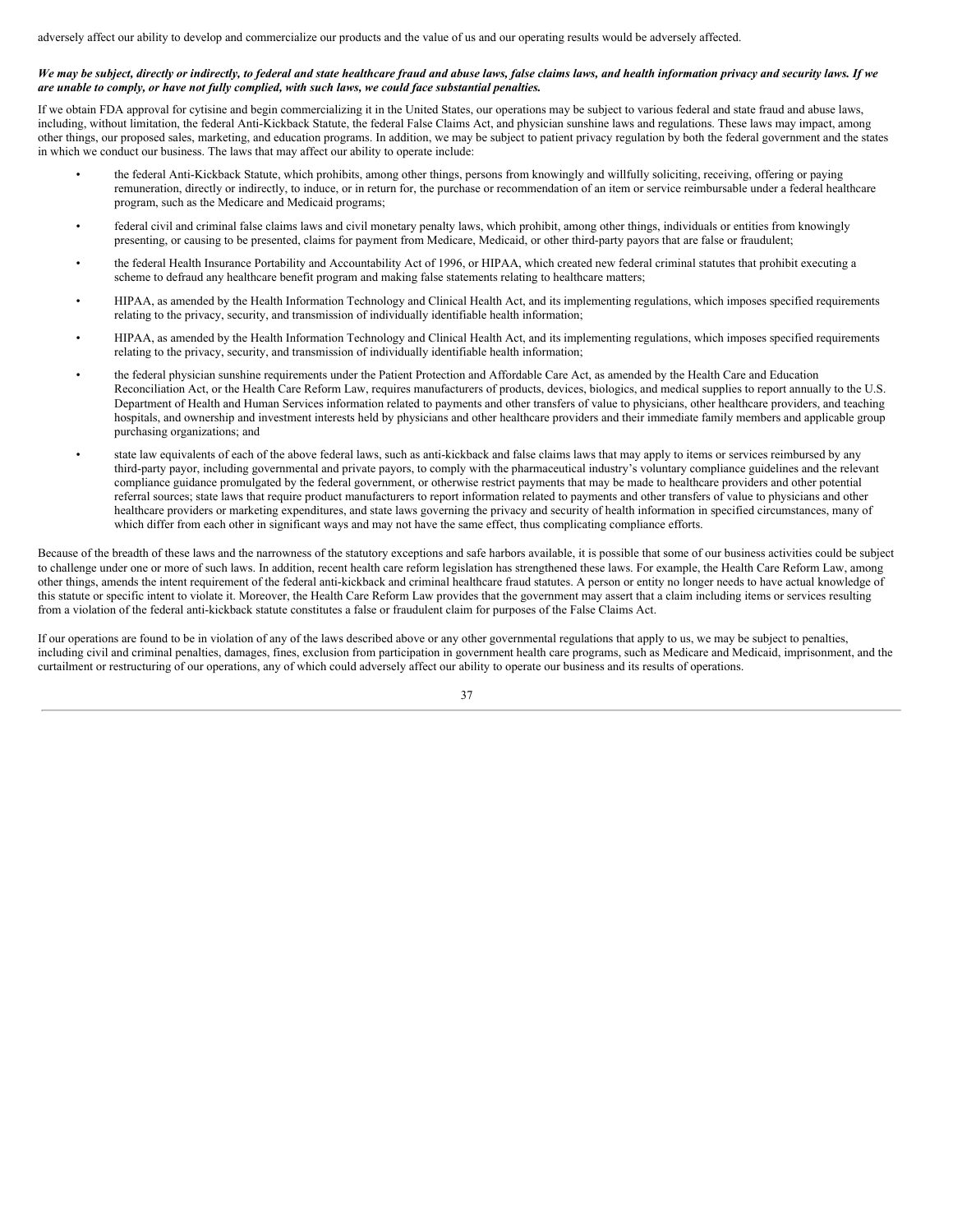#### Healthcare legislative and executive reform measures may have a material adverse effect on our business, financial condition or results of operations.

In the United States, there have been and continue to be a number of legislative initiatives to contain healthcare costs. For example, in March 2010, the Health Care Reform Law was passed, which substantially changes the way health care is financed by both governmental and private insurers, and significantly impacts the U.S. pharmaceutical industry. The Health Care Reform Law, among other things, addresses a new methodology by which rebates owed by manufacturers under the Medicaid Drug Rebate Program are calculated for products that are inhaled, infused, instilled, implanted, or injected, increases the minimum Medicaid rebates owed by manufacturers under the Medicaid Drug Rebate Program and extends the rebate program to individuals enrolled in Medicaid managed care organizations, establishes annual fees and taxes on manufacturers of specified branded prescription products, and promotes a new Medicare Part D coverage gap discount program.

On January 20, 2017, President Donald Trump issued an Executive Order to initiate the repeal of the Health Care Reform Law and we expect that additional state and federal healthcare measures under the Trump administration will be adopted in the future, any of which could limit the amounts that federal and state governments will pay for healthcare products and services, which could result in reduced demand or lower pricing for cytisine, or additional pricing pressures. Currently, the Health Care Reform Law provides coverage for smoking cessation-related activities, including two counseling attempts for smoking cessation per year and prescription drugs for smoking cessation, but not over-the-counter treatments. If these provisions are repealed, in whole or in part, our business, financial condition, or results of operations could be negatively affected.

The United Kingdom is currently a member state of the European Union. However, the United Kingdom has signaled its intention to withdraw from the European Union (commonly known as Brexit). If Brexit, which is likely to occur in 2019, does occur, the United Kingdom will no longer be a member state within the European Union. Since a significant portion of the regulatory framework in the United Kingdom is derived from the regulations of the European Union, Brexit could materially change the regulatory framework applicable to the approval of cytisine, which could have a material adverse effect on us and our operations. Brexit may also result in other significant regulatory and legislative changes in the United Kingdom, which could, for example, affect the pricing of pharmaceutical products in the United Kingdom, which could in turn result in diminished performance for us. Even if the substance of regulatory changes resulting from Brexit does not have a significant impact on our operations, it is reasonable to expect that we would incur potentially significant costs in connection with complying with any new regulations. Further, the European Medicines Agency is currently located in the United Kingdom. It is possible that Brexit would result in the relocation of the European Medicines Agency or disruption to the European Medicines Agency's review process, either of which could have an adverse effect on our operations in the United Kingdom and the European Union.

Brexit may also have adverse effects on potential customers and collaborators of ours, which could indirectly have an adverse effect on us.

#### **Risks Related to our Business Operations**

# It is difficult to evaluate our current business, predict our future prospects and forecast our financial performance and growth.

To date our business activities have been focused primarily on the development and regulatory approval of cytisine and its various alternative forms. Although we have not generated revenue to date, we expect that, after any regulatory approval, any receipt of revenue will be attributable to sales of cytisine, primarily in the United States, the European Union (including the United Kingdom) and Japan. Because we devote substantially all of our resources to the development of cytisine and rely on cytisine as our sole source of potential revenue for the foreseeable future, any factors that negatively impact this product, or result in decreasing product sales, would materially and adversely affect our business, financial condition and results of operations.

# Our future success depends in part on our ability to attract, retain, and motivate other qualified personnel.

We will need to expand and effectively manage our managerial, operational, financial, development and other resources in order to successfully pursue our development and commercialization efforts for our existing and future product candidates. We expect to need additional scientific, technical, operational, financial and other personnel.Our success depends on our continued ability to attract, retain and motivate highly qualified personnel, such as management, clinical and preclinical personnel, including our executive officers Richard Stewart, John Bencich, Cindy Jacobs, Anthony Clarke and Jaime Welch. In addition, although we have entered into employment agreements with each of Mr. Stewart, Mr. Bencich, Dr. Jacobs, Dr. Clarke and Ms. Welch, such agreements permit those executives to terminate their employment with us at any time, subject to providing us with advance written notice

We may not be able to attract and retain personnel on acceptable terms, if at all, given the competition among numerous pharmaceutical and biotechnology companies for individuals with similar skill sets. In addition, failure to succeed in development and commercialization of cytisine may make it more challenging to recruit and retain qualified personnel. The inability to recruit and retain qualified personnel, or the loss of the services of our current personnel may impede the progress of our research, development, and commercialization objectives and would negatively impact our ability to succeed in our product development strategy.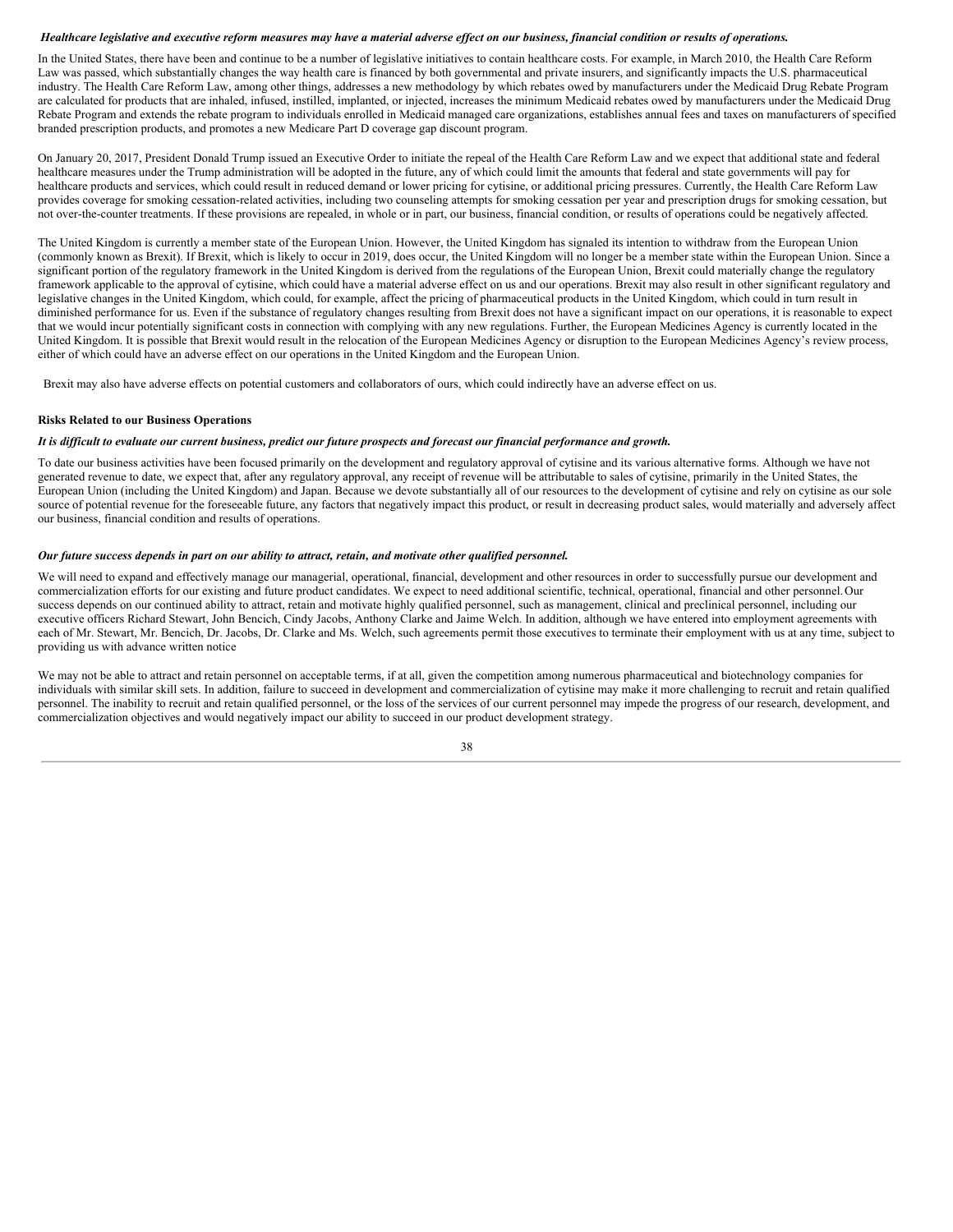#### We will need to expand our organization and we may experience difficulties in managing this growth, which could disrupt our operations.

We may need to divert a disproportionate amount of our attention away from our day-to-day activities and devote a substantial amount of time to managing these growth activities. We may not be able to effectively manage the expansion of our operations, which may result in weaknesses in its infrastructure, operational mistakes, loss of business opportunities, loss of employees, and reduced productivity among remaining employees. Our expected growth could require significant capital expenditures and may divert financial resources from other projects, such as the development of additional product candidates. If we are unable to effectively manage our growth, our expenses may increase more than expected, our ability to generate and/or grow revenue could be reduced and we may not be able to implement our business strategy. Our future financial performance and our a bility to commercialize product candidates and compete effectively will depend, in part, on our ability to effectively manage any future growth.

#### **Risks Related to Our Reliance on Third Parties**

#### We expect to continue to rely on third parties to manufacture cytisine for use in clinical trials, and we intend to exclusively rely on Sopharma to produce and process cytisine, if approved. Our commercialization of cytisine could be stopped, delayed or made less profitable if Sopharma fails to obtain approval of government regulators, fails to provide us with sufficient quantities of product, or fails to do so at acceptable quality levels or prices.

We do not currently have nor do we currently plan to develop the infrastructure or capability internally to manufacture our clinical supplies for use in the conduct of our clinical trials, and we lack the resources and the capability to manufacture cytisine on a clinical or commercial scale. We currently exclusively rely on Sopharma to manufacture cytisine for use in clinical trials and plan to continue relying on Sopharma to manufacture cytisine on a commercial scale, if approved.

Our reliance on Sopharma exposes us to the following additional risks:

- Sopharma might be unable to timely manufacture cytisine or produce the quantity and quality required to meet our clinical and commercial needs, if any;
- we may be unable to identify manufacturers other than Sopharma on acceptable terms or at all;
- Sopharma may not be able to execute our manufacturing procedures appropriately;
- Sopharma may not perform as agreed or may not remain in the contract manufacturing business for the time required to supply our clinical trials or to successfully produce, store and distribute our products;
- Sopharma is or will be subject to ongoing periodic unannounced inspection by the FDA and corresponding state agencies to ensure strict compliance with cGMPs and other government regulations and corresponding foreign standards. We do not have control over Sopharma's compliance with these regulations and standards;
- we may not own, or may have to share, the intellectual property rights to any improvements made by Sopharma in the manufacturing process for cytisine;
- we do not own the intellectual property rights to cytisine, and Sopharma could license such rights to third parties or begin supplying other third parties with cytisine; and
- Sopharma could breach or terminate their agreement with us.

Each of these risks could delay our clinical trials, the approval, if any of cytisine by the FDA or the commercialization of cytisine or result in higher costs or deprive us of potential product revenue.

The manufacture of medical products is complex and requires significant expertise and capital investment, including the development of advanced manufacturing techniques and process controls. Manufacturers of medical products often encounter difficulties in production, particularly in scaling up and validating initial production and absence of contamination. These problems include difficulties with production costs and yields, quality control, including stability of the product, quality assurance testing, operator error, shortages of qualified personnel, as well as compliance with strictly enforced federal, state and foreign regulations. Furthermore, if contaminants are discovered in the supply of cytisine or in the Sopharma manufacturing facilities, such manufacturing facilities may need to be closed for an extended period of time to investigate and remedy the contamination. We cannot be assured that any stability or other issues relating to the manufacture of cytisine will not occur in the future. Additionally, Sopharma may experience manufacturing difficulties due to resource constraints or as a result of labor disputes or political instability in the countries in which Sopharma conducts its operations. If Sopharma were to encounter any of these difficulties, or otherwise fail to comply with its contractual obligations, our ability to provide our product candidate to patients in clinical trials could be delayed or suspended. Any delay or interruption in the supply of clinical trial supplies could delay the completion of clinical trials, increase the costs associated with maintaining clinical trial programs and, depending upon the period of delay, require us to commence new clinical trials at additional expense or terminate clinical trials completely. Similar political instability could also harm the commercial production and supply of cytisine in the event that cytisine is ultimately approved for commercial sale.

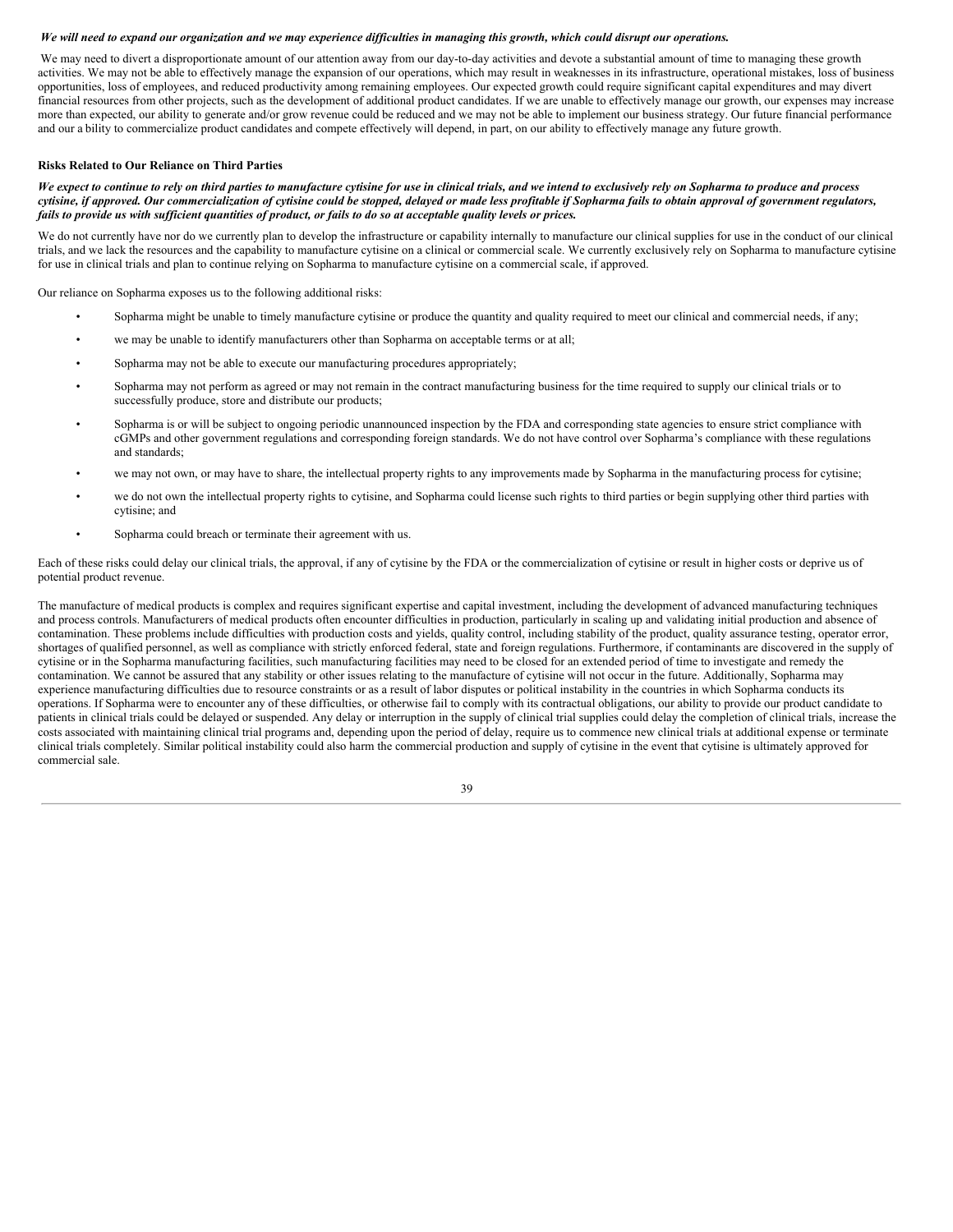# We rely on third parties to conduct our clinical trials and perform other services. If these third parties do not successfully perform and comply with regulatory requirements, we may not be able to successfully complete clinical development, obtain regulatory approval or commercialize cytisine and our business could be *substantially harmed.*

We plan to rely upon third-party CROs to conduct, monitor and manage our ongoing clinical programs. We rely on these parties for execution of clinical trials and manage and control only some aspects of their activities. We remain responsible for ensuring that each of our trials is conducted in accordance with the applicable protocol, legal, regulatory, and scientific standards and our reliance on the CROs does not relieve us of our regulatory responsibilities. We and our CROs and other vendors are required to comply with all applicable laws, regulations and guidelines, including those required by the FDA and comparable foreign regulatory authorities for all of our product candidates in clinical development. If we or any of our CROs or vendors fail to comply with applicable laws, regulations and guidelines, the results generated in our clinical trials may be deemed unreliable and the FDA or comparable foreign regulatory authorities may require us to perform additional clinical trials before approving our marketing applications. We cannot be assured that our CROs and other vendors will meet these requirements, or that upon inspection by any regulatory authority, such regulatory authority will determine that efforts, including any of our clinical trials, comply with applicable requirements. Our failure to comply with these laws, regulations and guidelines may require us to repeat clinical trials, which would be costly and delay the regulatory approval process.

If any of our relationships with these third-party CROs terminate, we may not be able to enter into arrangements with alternative CROs in a timely manner or do so on commercially reasonable terms. In addition, our CROs may not prioritize our clinical trials relative to those of other customers and any turnover in personnel or delays in the allocation of CRO employees by the CRO may negatively affect our clinical trials. If CROs do not successfully carry out their contractual duties or obligations or meet expected deadlines, continued development of cytisine may be delayed or terminated and we may not be able to meet our current plans with respect to cytisine. CROs may also involve higher costs than anticipated, which could negatively affect our financial condition and operations.

# We may not be able to establish or maintain the third-party relationships that are necessary to develop or potentially commercialize cytisine.

Our business plan relies heavily on third party collaborators, partners, licensees, clinical research organizations, clinical investigators, vendors or other third parties to support our research and development efforts and to conduct clinical trials for cytisine. We cannot guarantee that we will be able to successfully negotiate agreements for, or maintain relationships with, these third parties on a commercially reasonable basis, if at all. If we fail to establish or maintain such third-party relationships as anticipated, our business could be adversely affected.

#### We may be unable to realize the potential benefits of any collaborations which we may enter into with other companies for the development and commercialization of *cytisine.*

We may enter into a collaboration with third parties concerning the development and/or commercialization of cytisine; however, there is no guarantee that any such collaboration will be successful. Collaborations may pose a number of risks, including:

- collaborators often have significant discretion in determining the efforts and resources that they will apply to the collaboration, and may not commit sufficient resources to the development, marketing or commercialization of cytisine;
- collaborators may not perform their obligations as expected;
- any such collaboration may significantly limit our share of potential future profits from the associated program, and may require us to relinquish potentially valuable rights to cytisine, or other potential products or proprietary technologies or grant licenses on terms that are not favorable to us;
- collaborators may cease to devote resources to the development or commercialization of cytisine if the collaborators view cytisine as competitive with their own products or product candidates;
- disagreements with collaborators, including disagreements over proprietary rights, contract interpretation or the course of development, might cause delays or termination of the development or commercialization of cytisine, and might result in legal proceedings, which would be time consuming, distracting and expensive;
- collaborators may be impacted by changes in their strategic focus or available funding, or business combinations involving them, which could cause them to divert resources away from the collaboration;
- collaborators may infringe the intellectual property rights of third parties, which may expose us to litigation and potential liability;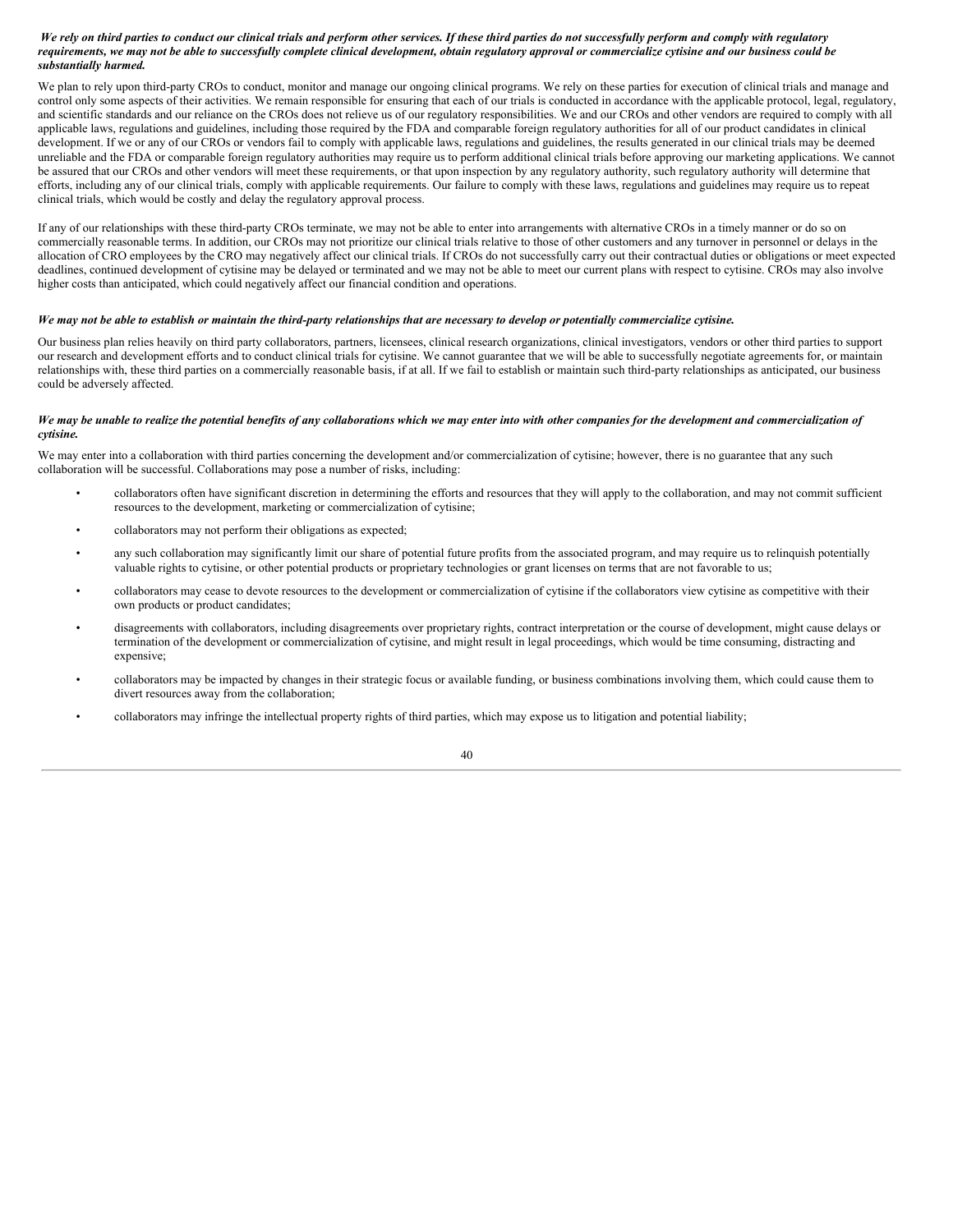- the collaborations may not result in us achieving revenues to justify such transactions; and
- collaborations may be terminated and, if terminated, may result in a need for us to raise additional capital to pursue further development or commercialization of cytisine.

As a result, a collaboration may not result in the successful development or commercialization of cytisine.

#### We enter into various contracts in the normal course of our business in which we indemnify the other party to the contract. In the event we have to perform under these indemnification provisions, it could have a material adverse effect on our business, financial condition and results of operations.

In the normal course of business, we enter into academic, commercial, service, collaboration, licensing, consulting and other agreements that contain indemnification provisions. With respect to our academic and other research agreements, we typically indemnify the institution and related parties from losses arising from claims relating to the products, processes or services made, used, sold or performed pursuant to the agreements for which we have secured licenses, and from claims arising from our or our sublicensees' exercise of rights under the agreement. With respect to our collaboration agreements, we indemnify our collaborators from any third-party product liability claims that could result from the production, use or consumption of the product, as well as for alleged infringements of any patent or other intellectual property right by a third party. With respect to consultants, we indemnify them from claims arising from the good faith performance of their services.

Should our obligation under an indemnification provision exceed applicable insurance coverage or if we were denied insurance coverage, our business, financial condition and results of operations could be adversely affected. Similarly, if we are relying on a collaborator to indemnify us and the collaborator is denied insurance coverage or the indemnification obligation exceeds the applicable insurance coverage, and if the collaborator does not have other assets available to indemnify us, our b usiness, financial condition and results of operations could be adversely affected.

# **Risks Related to Commercialization of Cytisine**

### We face substantial competition and our competitors may discover, develop or commercialize products faster or more successfully than us.

The development and commercialization of new products is highly competitive. We face competition from major pharmaceutical companies, specialty pharmaceutical companies, biotechnology companies, universities and other research institutions worldwide with respect to cytisine and the other product candidates that we may seek to develop or commercialize in the future. We are aware that many companies have therapeutics marketed or in development for smoking cessation, including, Pfizer Inc., GlaxoSmithKline Plc, Merck & Co., Novartis, Pharmacia Polanica, Invion, Embera Neurotherapeutics, Redwood Scientific Technologies, Inc., 22nd Century Group, Inc., Quit4Good, zpharm, Chrono Therapeutics, NAL Pharmaceuticals, Selecta Biosciences, Aradigm, Aflofarm and others.

Many of our competitors have substantially greater financial, name recognition, manufacturing, marketing, research, technical and other resources than us. Additional mergers and acquisitions in the biotechnology and pharmaceutical industries may result in even more resources being concentrated in our competitors. Further, our competitors may develop new products that are safer, more effective or more cost-efficient than cytisine. Large pharmaceutical companies in particular have extensive expertise in pre-clinical and clinical testing and in obtaining regulatory approvals for products. In addition, academic institutions, government agencies, and other public and private organizations conducting research may seek patent protection with respect to potentially competitive products or technologies. These organizations may also establish exclusive collaborative or licensing relationships with our competitors. Failure of cytisine to effectively compete against established treatment options or in the future with new products currently in development would harm our business, financial condition, results of operations and prospects.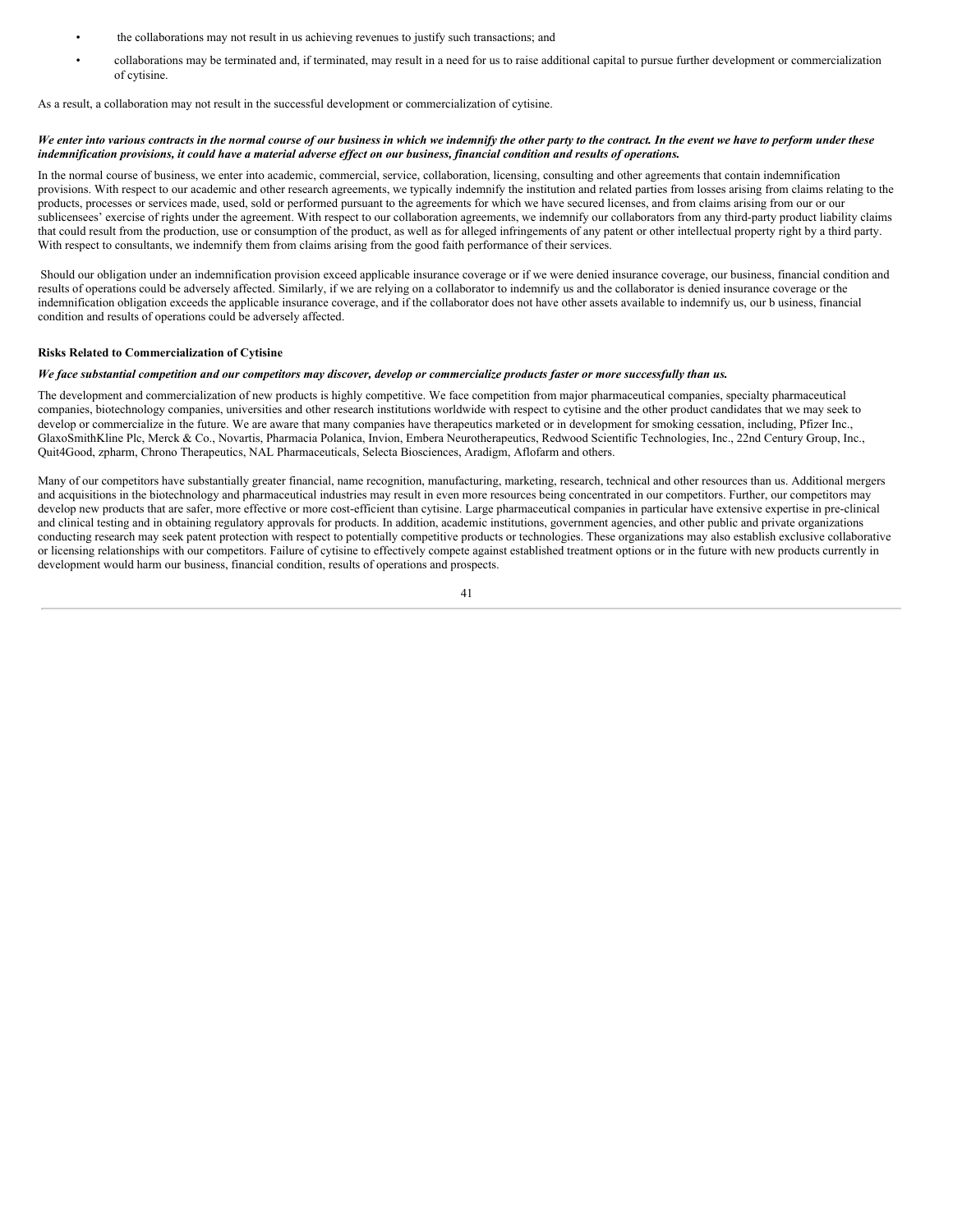# The commercial success of cytisine will depend upon the degree of market acceptance by physicians, patients, third-party payors, and others in the medical community. Failure to obtain or maintain adequate reimbursement or insurance coverage for products, if any, could limit our ability to market cytisine and decrease our ability to *generate revenue.*

Even with the approvals from the FDA and comparable foreign regulatory authorities, the commercial success of cytisine will depend in part on the health care providers, patients, and third-party payors accepting cytisine as medically useful, cost-effective, and safe. Cytisine may not gain market acceptance by physicians, patients and third-party payors. The degree of market acceptance of cytisine will depend on a number of factors, including but not limited to:

- the efficacy, if any, of cytisine as demonstrated in clinical trials and potential advantages over competing treatments, if any;
- the clinical indications for which approval is granted, if any, including any limitations or warnings contained in cytisine's approved labeling;
- the cost of treatment;
- the perceived ratio of risk and benefit of these therapies by physicians and the willingness of physicians to recommend the product to patients based on such risks and benefits;
- the marketing, sales and distribution support for cytisine;
- the publicity concerning cytisine or competing products and treatments;
- the pricing and availability of third-party insurance coverage and reimbursement; and
- negative perceptions or experiences with our competitor's products may be ascribed to cytisine; and
- availability of cytisine from other suppliers and/or distributors.

Even if cytisine displays a favorable efficacy and safety profile upon approval, market acceptance of cytisine remains uncertain. Efforts to educate the medical community and third-party payors on the benefits of cytisine, if any, may require significant investment and resources and may never be successful. Additionally, third-party payors, including governmental and private insurers, may also encourage the use of generic products instead of cytisine, or a generic version of cytisine, which require a prescription. If our products fail to achieve an adequate level of acceptance by physicians, patients, third-party payors, and other health care providers, we will not be able to generate sufficient revenue to become or remain profitable.

The pricing, coverage, and reimbursement of cytisine, if any, must be sufficient to support our commercial efforts and other development programs and the availability and adequacy of coverage and reimbursement by third-party payors, including governmental and private insurers, are essential for most patients to be able to afford treatments. Sales of cytisine, if any, will depend substantially, both domestically and abroad, on the extent to which the costs of cytisine will be paid for or reimbursed by health maintenance, managed care, pharmacy benefit and similar healthcare management organizations, or government payors and private payors. If coverage and reimbursement are not available, or are available only in limited amounts, we may have to subsidize or provide cytisine for free or we may not be able to successfully commercialize cytisine.

In addition, there is significant uncertainty related to the insurance coverage and reimbursement for newly approved products. In the United States, the principal decisions about coverage and reimbursement for new products are typically made by the Centers for Medicare and Medicaid Services, or CMS, an agency within the U.S. Department of Health and Human Services, as CMS decides whether and to what extent a new product will be covered and reimbursed under Medicare. Private payors tend to follow the coverage reimbursement policies established by CMS to a substantial degree. It is difficult to predict what CMS will decide with respect to reimbursement for novel product candidates such as cytisine and what reimbursement codes cytisine may receive if approved.

Outside the United States, selling operations are generally subject to extensive governmental price controls and other price-restrictive regulations, and we believe the increasing emphasis on cost-containment initiatives in Europe, Canada, and other countries has and will continue to put pressure on the pricing and usage of products. In many countries, the prices of products are subject to varying price control mechanisms as part of national health systems. Price controls or other changes in pricing regulation could restrict the amount that we are able to charge for our products, if any. Accordingly, in markets outside the United States, the potential revenue may be insufficient to generate commercially reasonable revenue and profits.

Moreover, increasing efforts by governmental and private payors in the United States and abroad to limit or reduce healthcare costs may result in restrictions on coverage and the level of reimbursement for new products and, as a result, they may not cover or provide adequate payment for our products. We expect to experience pricing pressures in connection with products due to the increasing trend toward managed healthcare, including the increasing influence of health maintenance organizations and additional legislative changes.

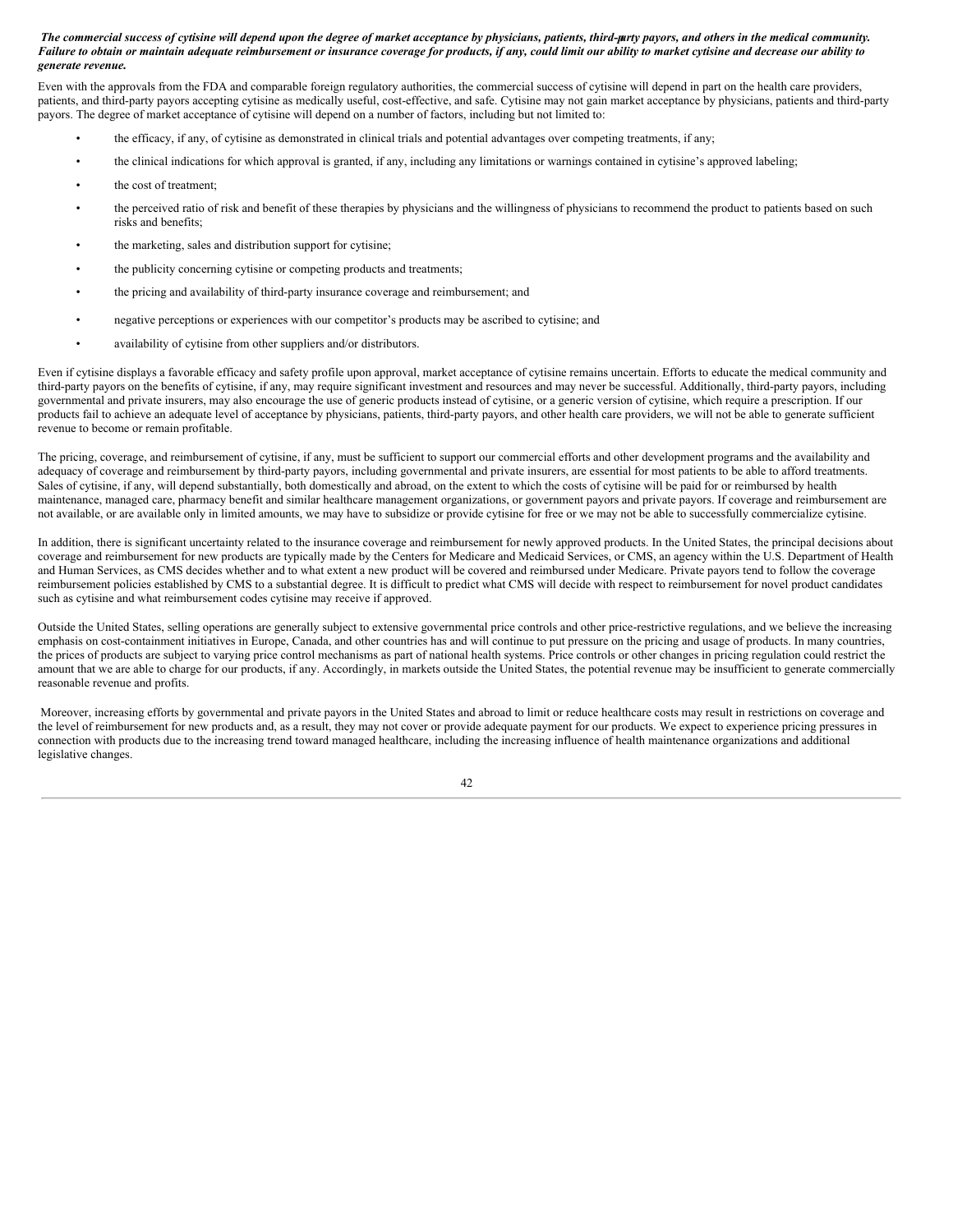The downward pressure on healthcare costs in general, particularly prescription products has and is expected to continue to incerase in the future. As a result, profitability of cytisine, if any, may be more difficult to achieve even if regulatory approval is received.

# Sopharma may breach its supply agreement with us and sell cytisine into our territories or permit third parties to export cytisine into our territories and negatively affect *our commercialization ef orts of our products in our territories.*

We are currently dependent on the exclusivity provisions of our supply agreement with Sopharma to conduct our business and to prevent Sopharma from competing, directly and indirectly, with us in the United States and Western Europe. If Sopharma were to breach the exclusivity provisions of the supply agreement with us and sell or distribute cytisine directly into our territories or permit third parties to export cytisine into our territories, among other things, the increase in competition within our anticipated markets could have a material adverse effect on our business, results of operations and financial condition.

# The illegal distribution and sale by third parties of counterfeit versions of cytisine, stolen products, or alternative third party distribution and sale of cytisine could have a *negative impact on our financial performance or reputation.*

Cytisine is not patentable in the United States as it is a naturally occurring substance. As such, third parties are able to manufacture, sell or distribute cytisine without royalties or other payments to us and compete with our products in the United States and potentially worldwide and negatively impact our commercialization efforts of our products. We are aware of additional cytisine products approved in several European countries and we may not be able to block other third parties from launching generic versions of cytisine. Third parties may also sell or distribute cytisine as a herbal or homeopathic product. Other than regulatory exclusivity or other limitations, there may be little to nothing to stop these third parties from manufacturing, selling or distributing cytisine. Because we have no ability to set rigorous safety standards or control processes over third party manufacturers, sellers or distributors of cytisine, excluding Sopharma, these formulations of cytisine may be unsafe or cause adverse effects to patients and negatively impact the reputation of cytisine as a safe and effective smoking cessation aid.

Third parties could illegally distribute and sell counterfeit versions of cytisine, especially on online marketplaces, which do not meet the rigorous manufacturing and testing standards under cGMP. Counterfeit products are frequently unsafe or ineffective, and may even be life-threatening. Counterfeit medicines may contain harmful substances, the wrong dose of the active pharmaceutical ingredient or no active pharmaceutical ingredients at all. However, to distributors and users, counterfeit products may be visually indistinguishable from the authentic version.

Reports of adverse reactions to counterfeit products, increased levels of counterfeiting, or unsafe cytisine products could materially affect patient confidence in our cytisine product. It is possible that adverse events caused by unsafe counterfeit or other non-Achieve cytisine products will mistakenly be attributed to our cytisine product. In addition, thefts of inventory at warehouses, plants or while in-transit, which are not properly stored and which are sold through unauthorized channels could adversely impact patient safety, our reputation, and our business. Public loss of confidence in the integrity in cytisine as a result of counterfeiting, theft, or improper manufacturing processes could have a material adverse effect on our business, results of operations, and financial condition.

It is illegal to sell unapproved prescription medicines in the United States. Sopharma's cytisine brand, Tabex, is currently approved for sale in certain Central and Eastern European countries. Cytisine has not yet received a marketing approval from the FDA or the European Medicines Agency, and we intend to conduct the requisite clinical trials to obtain approval for the marketing of cytisine in the United States and in Europe. We are aware that products purporting to be Tabex are available, via third party internet sites, for importation in the United States and European Union. We have no control over the authenticity of products purchased through these sites, which may be counterfeit or sourced from distributors in Central and Eastern Europe without authorization to sell into the United States or European Union.

#### We may attempt to form collaborations in the future with respect to cytisine, but we may not be able to do so, which may cause us to alter our development and *commercialization plans.*

We may attempt to form strategic collaborations, create joint ventures or enter into licensing arrangements with third parties with respect to our programs that we believe will complement or augment our existing business. We may face significant competition in seeking appropriate strategic collaborators, and the negotiation process to secure appropriate terms is time consuming and complex. We may not be successful in our efforts to establish such a strategic collaboration for cytisine on terms that are acceptable to us, or at all. This may be because cytisine may be deemed to be at too early of a stage of development for collaborative effort, our research and development pipeline may be viewed as insufficient, the competitive or intellectual property landscape may be viewed as too intense or risky, or cytisine's patent protection insufficient, and/or third parties may not view cytisine as having sufficient potential for commercialization, including the likelihood of an adequate safety and efficacy profile.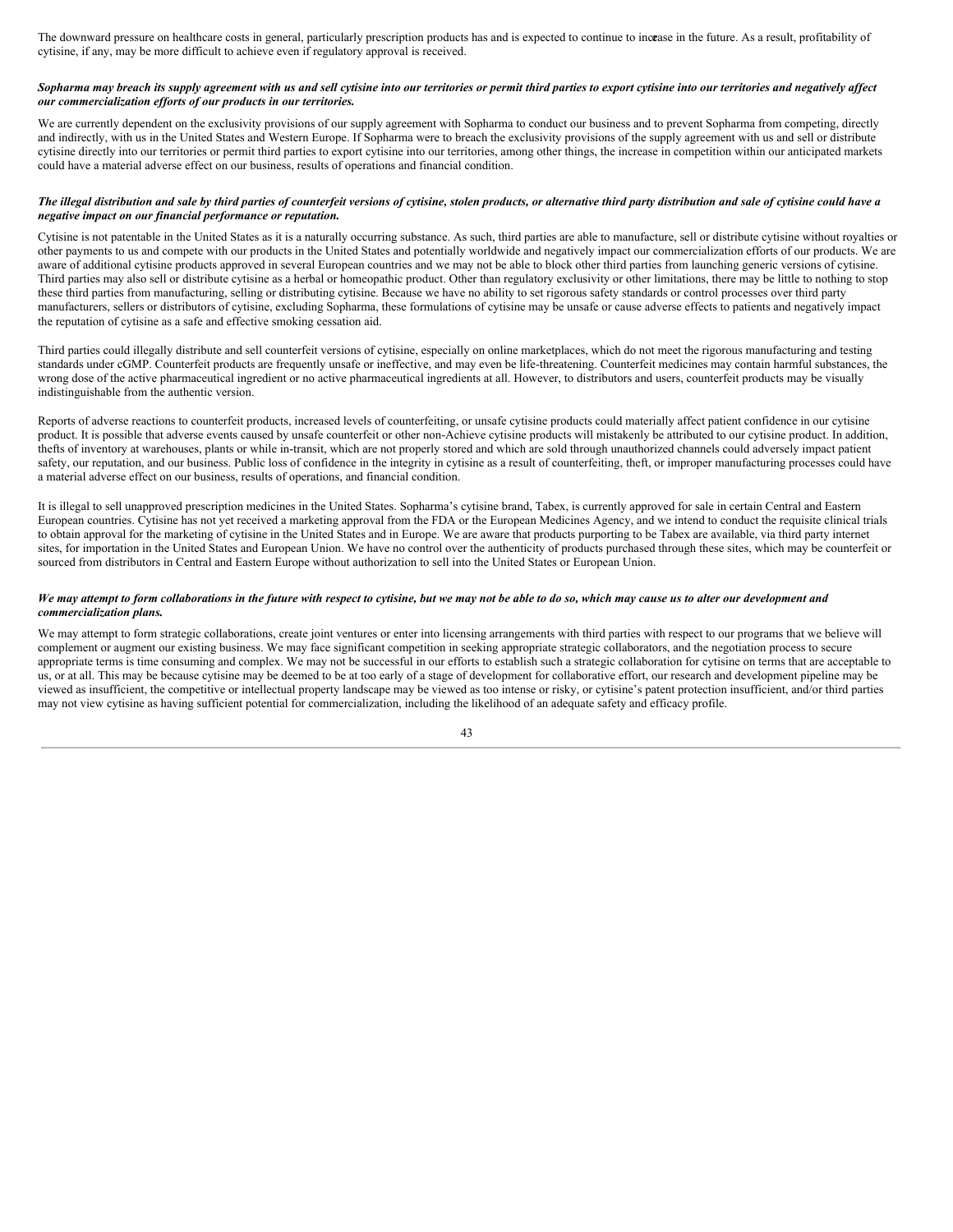Any delays in identifying suitable collaborators and entering into agreements to develop and/or commercialize cytisine could delay the development or commercialization of cytisine, which may reduce our competitiveness even if we reach the market. Absent a strategic collaborator, we would need to undertake development and/or commercialization activities at our own expense. If we elect to fund and undertake development and/or commercialization activities on our own, we may need to obtain additional expertise and additional capital, which may not be available to us on acceptable terms or at all. If we are unable to do so, we may not be able to develop our product candidate cytisine or bring it to market and our business may be materially and adversely affected.

# We may not be successful in any efforts to identify, license, discover, develop, or commercialize additional product candidates.

Although a substantial amount of our effort will focus on clinical testing, approval, and potential commercialization of cytisine, our sole product candidate, the success of our business is also expected to depend in part upon our ability to identify, license, discover, develop, or commercialize additional product candidates. Research programs to identify new product candidates require substantial technical, financial, and human resources. We may focus our efforts and resources on potential programs or product candidates that ultimately prove to be unsuccessful. Our research programs or licensing efforts may fail to yield additional product candidates for clinical development and commercialization for a number of reasons, including but not limited to the following:

- Our research or business development methodology or search criteria and process may be unsuccessful in identifying potential product candidates;
- we may not be able or willing to assemble sufficient resources to acquire or discover additional product candidates;
- our potential product candidates may not succeed in pre-clinical or clinical testing;
- our potential product candidates may be shown to have harmful side effects or may have other characteristics that may make the products unmarketable or unlikely to receive marketing approval;
- competitors may develop alternatives that render our potential product candidates obsolete or less attractive;
- potential product candidates we develop may be covered by third parties' patents or other exclusive rights;
- the market for a potential product candidate may change during our program so that such a product may become unreasonable to continue to develop;
- a potential product candidate may not be capable of being produced in commercial quantities at an acceptable cost, or at all; and
- a potential product candidate may not be accepted as safe and effective by patients, the medical community, or third-party payors.

If any of these events occur, we may be forced to abandon our development efforts for a program or programs, or we may not be able to identify, license, discover, develop, or commercialize additional product candidates, which would have a material adverse effect on our business, financial condition or results of operations and could potentially cause us to cease operations.

# **Risks Related to our Intellectual Property**

#### We may not be successful in obtaining or maintaining necessary rights to cytisine, product compounds and processes for our development pipeline through acquisitions *and in-licenses.*

Presently, we have rights to the intellectual property through trade secrets, licenses from third parties and patent applications that we own. Our product candidate may require specific formulations to work effectively and efficiently and these rights may be held by others. We may be unable to acquire or in-license any compositions, methods of use, processes or other third-party intellectual property rights from third parties that we identify. The licensing and acquisition of third-party intellectual property rights is a competitive area, and a number of more established companies are also pursuing strategies to license or acquire third-party intellectual property rights that we may consider attractive. These established companies may have a competitive advantage over us due to their size, cash resources and greater clinical development and commercialization capabilities. In addition, companies that perceive us to be a competitor may be unwilling to assign or license rights to us. We also may be unable to license or acquire third-party intellectual property rights on terms that would allow us to make an appropriate return on our investment. If we are unable to successfully obtain rights to third-party intellectual property rights, our business, financial condition and prospects for growth could suffer.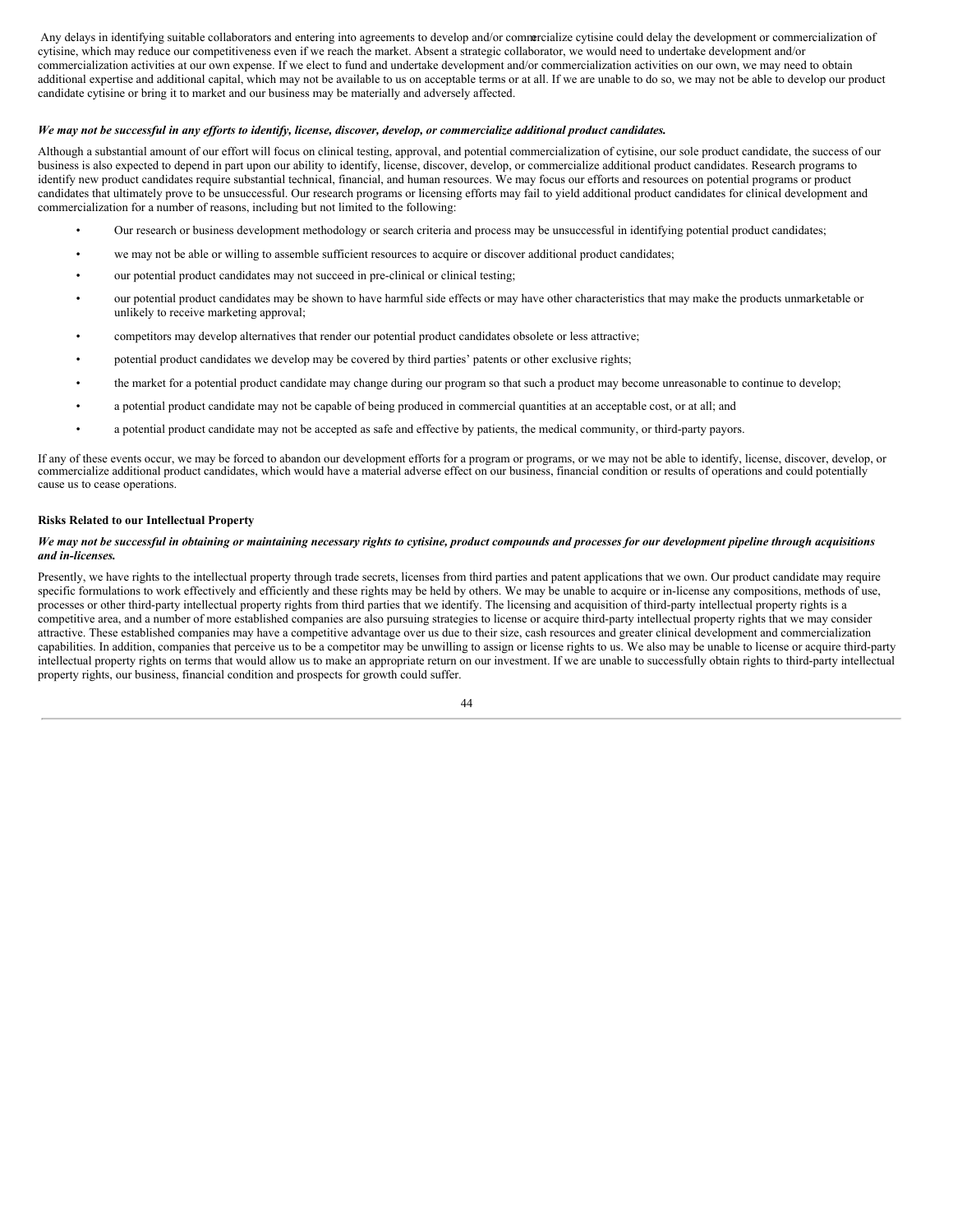# If we are unable to maintain effective proprietary rights for our product candidate or any future product candidates, we may not be able to compete effectivelynour *proposed markets.*

We currently rely primarily on trade secret protection and on confidentiality agreements to protect proprietary know-how that is not patentable or that we elect not to patent, processes for which patents are difficult to enforce and any other elements of our product candidate discovery and development processes that involve proprietary know-how, information or technology that is not covered by patents. Trade secrets can be difficult to protect, however, and even where they are protected they generally provide less intellectual property protection to the holder of the trade secret than to a holder of a patent. We seek to protect our proprietary technology and processes, in part, by entering into confidentiality agreements with our employees, consultants, scientific advisors, and contractors. We also seek to preserve the integrity and confidentiality of our data and trade secrets by maintaining physical security of our premises and physical and electronic security of our information technology systems. While we have confidence in these individuals, organizations and systems, agreements or security measures may be breached, and we may not have adequate remedies for any breach. In addition, our trade secrets may otherwise become known or be independently discovered by competitors.

Although we expect all of our employees and consultants to assign their inventions to us, and all of our employees, consultants, advisors, and any third parties who have access to our proprietary know-how, information, or technology to enter into confidentiality agreements, we cannot provide any assurances that all such agreements have been duly executed or that our trade secrets and other confidential proprietary information will not be disclosed or that competitors will not otherwise gain access to our trade secrets or independently develop substantially equivalent information and techniques. Misappropriation or unauthorized disclosure of our trade secrets could impair our competitive position and may have a material adverse effect on our business, financial condition or results of operations. Additionally, if the steps taken to maintain our trade secrets are deemed inadequate, we may have insufficient recourse against third parties for misappropriating the trade secret.

#### Third-party claims of intellectual property infringement may prevent or delay our development and commercialization efforts.

We are currently developing cytisine for smoking cessation. Our commercial success depends in part on our ability to develop, manufacture, market and sell our product candidates and use our proprietary technology without infringing the patent rights of third parties. We are not aware of any patents or patent applications that would prevent the development, manufacture or marketing of cytisine for smoking cessation.

We are aware of U.S. and foreign patents and pending patent applications owned by third parties that cover certain other therapeutic uses of cytisine. We are currently monitoring these patents and patent applications. We may in the future pursue available proceedings in the U.S. and foreign patent offices to challenge the validity of these patents and patent applications. In addition, or alternatively, we may consider whether to seek to negotiate a license of rights to technology covered by one or more of such patents and patent applications for these certain additional therapeutic uses. If any third party patents or patent applications cover our product candidates or technologies in other therapeutic uses, we may not be free to manufacture or market our product candidates for additional therapeutic uses, absent such a license, which may not be available to us on commercially reasonable terms, or at all.

It is also possible that we have failed to identify relevant third-party patents or applications. For example, applications filed before November 29, 2000 and applications filed after that date that will not be filed outside the United States remain confidential until patents issue. Moreover, it is difficult for industry participants, including us, to identify all third-party patent rights that may be relevant to our product candidates and technologies because patent searching is imperfect due to differences in terminology among patents, incomplete databases and the difficulty in assessing the meaning of patent claims. We may fail to identify relevant patents or patent applications or may identify pending patent applications of potential interest but incorrectly predict the likelihood that such patent applications may issue with claims of relevance to our technology. In addition, we may be unaware of one or more issued patents that would be infringed by the manufacture, sale or use of a current or future product candidate, or we may incorrectly conclude that a third-party patent is invalid, unenforceable or not infringed by our activities. Additionally, pending patent applications that have been published can, subject to specified limitations, be later amended in a manner that could cover our technologies, our product candidates or the use of our product candidates.

There have been many lawsuits and other proceedings involving patent and other intellectual property rights in the pharmaceutical industries, including patent infringement lawsuits, interferences, oppositions, and reexamination proceedings before the USPTO and corresponding foreign patent offices. U.S. and foreign issued patents and pending patent applications, which are owned by third parties, exist in the fields in which we are developing our product candidate. As the biotechnology and pharmaceutical industries expand and more patents are issued, the risk increases that our product candidate may be subject to claims of infringement of the patent rights of third parties.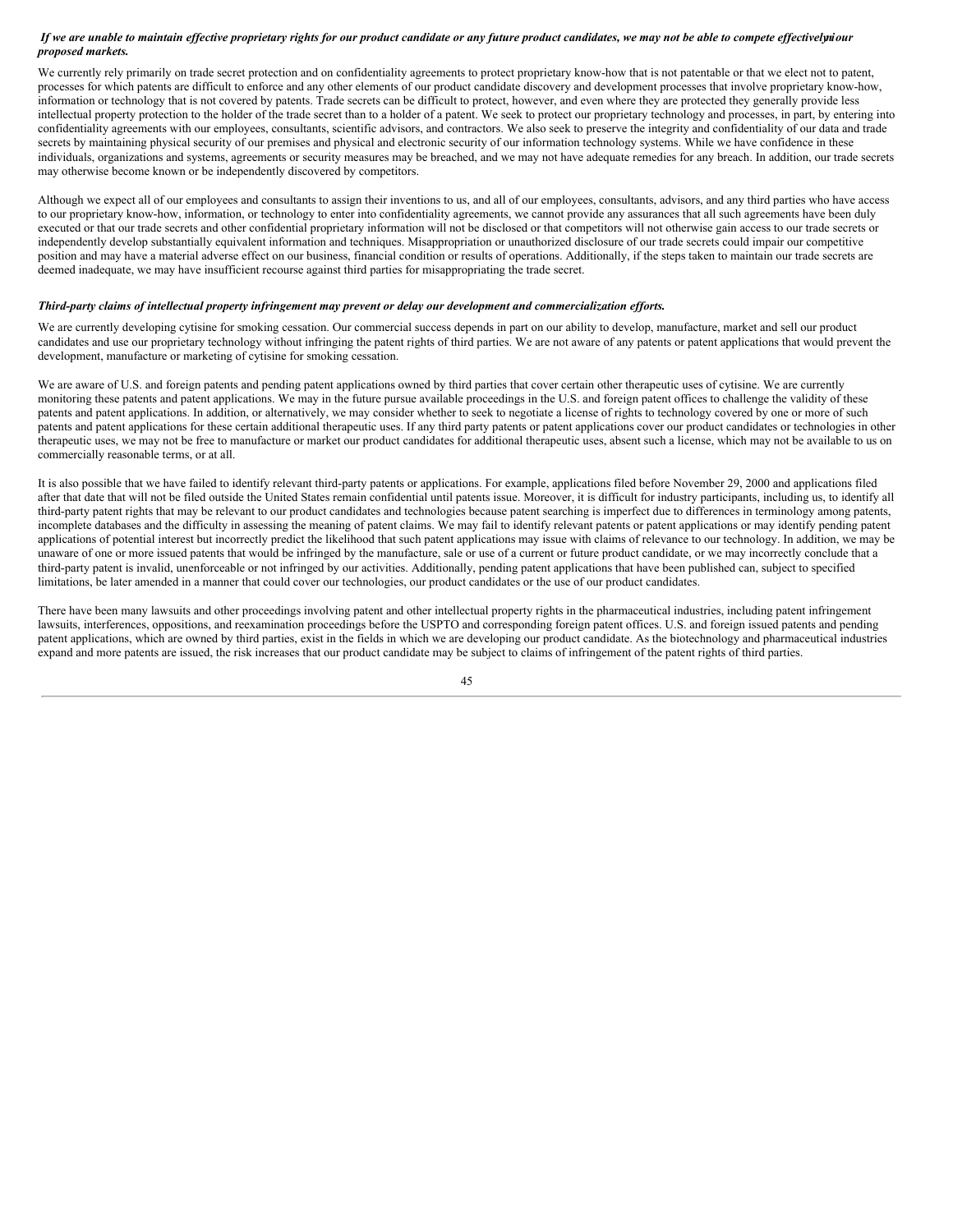Parties making claims against us may obtain injunctive or other equitable relief, which could effectively block our ability to further develop and commercialize one or more of our product candidates. Defense of these claims, regardless of their merit, would involve substantial litigation expense and would be a substantial diversion of employee resources from our business. In the event of a successful claim of infringement against us, we may have to pay substantial damages, including treble damages and attorneys' fees for willful infringement, pay royalties, redesign our infringing products or obtain one or more licenses from third parties, which may be impossible or require substantial time and monetary expenditure.

#### We intend to rely on patent rights for certain aspects of our product candidates and certain future product candidates. If we are unable to obtain or maintain an adequate *proprietary position from this approach, we may not be able to compete ef ectively in our markets.*

Although we rely or will rely primarily on trade secret protection as part of our intellectual property rights strategies, we also intend to rely on patent rights to protect certain aspects of our technologies and upon the patent rights of third parties from which we license certain of our technologies.

We have sought to protect our proprietary position by filing patent applications in the United Kingdom and intend to file patent applications in the United States related to future product candidates. This process is expensive and time consuming, and we may not be able to file and prosecute all necessary or desirable patent applications at a reasonable cost or in a timely manner or at all. It is also possible that we will fail to identify patentable aspects of our research and development output before it is too late to obtain patent protection.

The patent position of pharmaceutical companies generally is highly uncertain and involves complex legal and factual questions for which legal principles remain unsolved. The patent applications that we own may fail to result in issued patents with claims that cover our product candidates in the United States or in other foreign countries. There is no assurance that all potentially relevant prior art relating to our patent applications or our patents (once issued) have been found, which can invalidate a patent or prevent a patent from issuing from a pending patent application. Even if patents do successfully issue, and even if such patents cover our future product candidates, third parties may challenge their validity, enforceability, or scope, which may result in such patents being narrowed, found unenforceable or invalidated. Furthermore, even if they are unchallenged, our patents and patent applications may not adequately protect our intellectual property, provide exclusivity for our future product candidates, or prevent others from designing around our claims. Any of these outcomes could impair our ability to prevent competition from third parties, which may have an adverse impact on our business.

We cannot offer any assurances about which, if any, patents will issue, the breadth of any such patent or whether any issued patents will be found invalid and unenforceable or will be threatened by third parties. Any successful opposition to these patents or any other patents owned by or licensed to us after patent issuance could deprive us of rights necessary for the successful commercialization of any future product candidates that we may develop. Further, if we encounter delays in regulatory approvals, the period of time during which we could market a future product candidate under patent protection could be reduced.

If we cannot obtain and maintain effective protection of exclusivity from our regulatory efforts and intellectual property rights, including patent protection or data exclusivity, for our product candidates, we may not be able to compete effectively and our business and results of operations would be harmed.

# Changes in patent law could diminish the value of patents in general, thereby impairing our ability to protect our product candidates.

Obtaining and enforcing patents in the biopharmaceutical industry involves both technological and legal complexity, and is therefore costly, time-consuming, and inherently uncertain. In addition, the United States has recently enacted and is currently implementing wide-ranging patent reform legislation. Recent U.S. Supreme Court rulings have narrowed the scope of patent protection available in certain circumstances and weakened the rights of patent owners in certain situations. In addition to increasing uncertainty with regard to our ability to obtain patents in the future, this combination of events has created uncertainty with respect to the value of patents once obtained, if any. Depending on decisions by the U.S. Congress, the federal courts and the U.S. Patent and Trademark Office, or the USPTO, the laws and regulations governing patents could change in unpredictable ways that would weaken our ability to obtain new patents or to enforce our existing patents and patents that we might obtain in the future.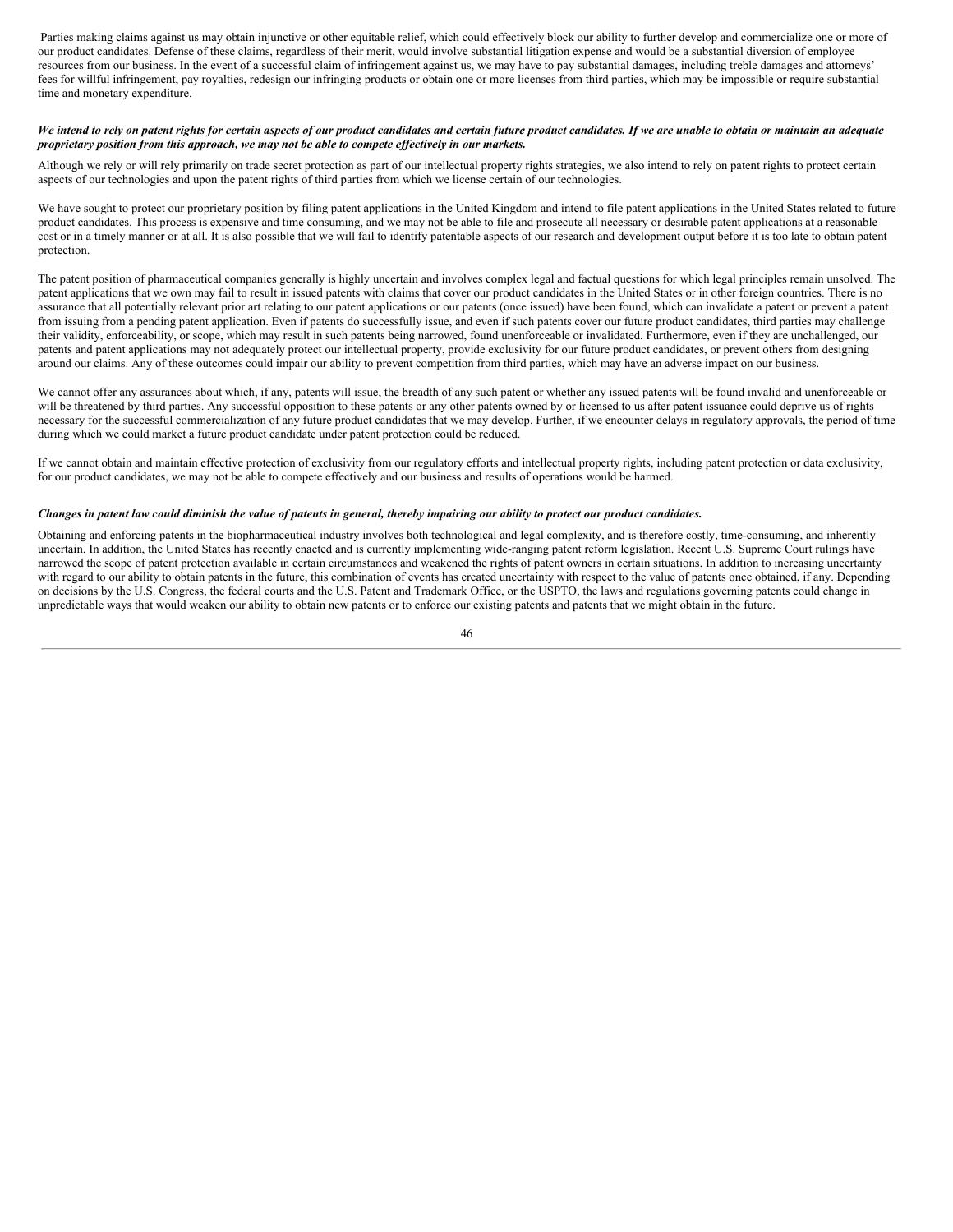In a recent case, Assoc. for Molecular Pathology v. Myriad Genetics, Inc., the U.S. Supreme Court held that certain claims to naturally-occurring substances are not patentable. Cytisine is a naturally-occurring product and is not patentable. Our intellectual property strategy involves novel formulations of cytisine and there is no guarantee that such patents will be issued or if issued, will be broad enough to prevent competitors from developing competing cytisine products. Although we do not believe that any patents that may issue from our pending patent applications directed at our product candidate, if issued in their currently pending forms, as well as patent rights licensed by us, will be found invalid based on this decision, we cannot predict how future decisions by the courts, the U.S. Congress or the USPTO may impact the value of our patent rights. There could be similar changes in the laws of foreign jurisdictions that may impact the value of our patent rights or our other intellectual property rights.

# We may be subject to claims that our employees, consultants, or independent contractors have wrongfully used or disclosed confidential information of third parties or that *our employees have wrongfully used or disclosed alleged trade secrets of their former employers.*

We employ individuals who were previously employed at other biotechnology or pharmaceutical companies. Although we have written agreements and make every effort to ensure that our employees, consultants, and independent contractors do not use the proprietary information or intellectual property rights of others in their work for us, we may in the future be subject to any claims that our employees, consultants, or independent contractors have wrongfully used or disclosed confidential information of third parties. Litigation may be necessary to defend against these claims. If we fail in defending any such claims, in addition to paying monetary damages, we may lose valuable intellectual property rights or personnel, which could adversely impact our business. Even if we are successful in defending against such claims, litigation could result in substantial costs and be a distraction to management and other employees.

# **Risks Related to our Common Stock**

# *The price for our common stock is volatile.*

The market prices for our common stock and thatof early-stage pharmaceutical, biotechnology and other life sciences companies have historically been particularly volatile. Some of the factors that may cause the market price of our common stock to fluctuate include:

- our ability to raise additional capital, the terms of such capital, and our ability to continue as a going concern;
- the ability of us or our partners to develop cytisine and other product candidates and conduct clinical trials that demonstrate such product candidates are safe and effective;
- the ability of us or our partners to obtain regulatory approvals for cytisine or other product candidates, and delays or failures to obtain such approvals;
- failure of any of our product candidates to demonstrate safety and efficacy, receive regulatory approval and achieve commercial success;
- failure to maintain our existing third party license, manufacturing and supply agreements;
- failure by us or our licensors to prosecute, maintain, or enforce our intellectual property rights;
- changes in laws or regulations applicable to our candidates;
- any inability to obtain adequate supply of product candidates or the inability to do so at acceptable prices;
- adverse regulatory authority decisions;
- introduction of new or competing products by our competitors;
- failure to meet or exceed financial and development projections we may provide to the public;
- the perception of the pharmaceutical industry by the public, legislatures, regulators and the investment community;
- announcements of significant acquisitions, strategic partnerships, joint ventures, or capital commitments by us or our competitors;
- disputes or other developments relating to proprietary rights, including patents, litigation matters, and our ability to obtain intellectual property protection for our technologies;
- additions or departures of key personnel;
- significant lawsuits, including intellectual property or stockholder litigation;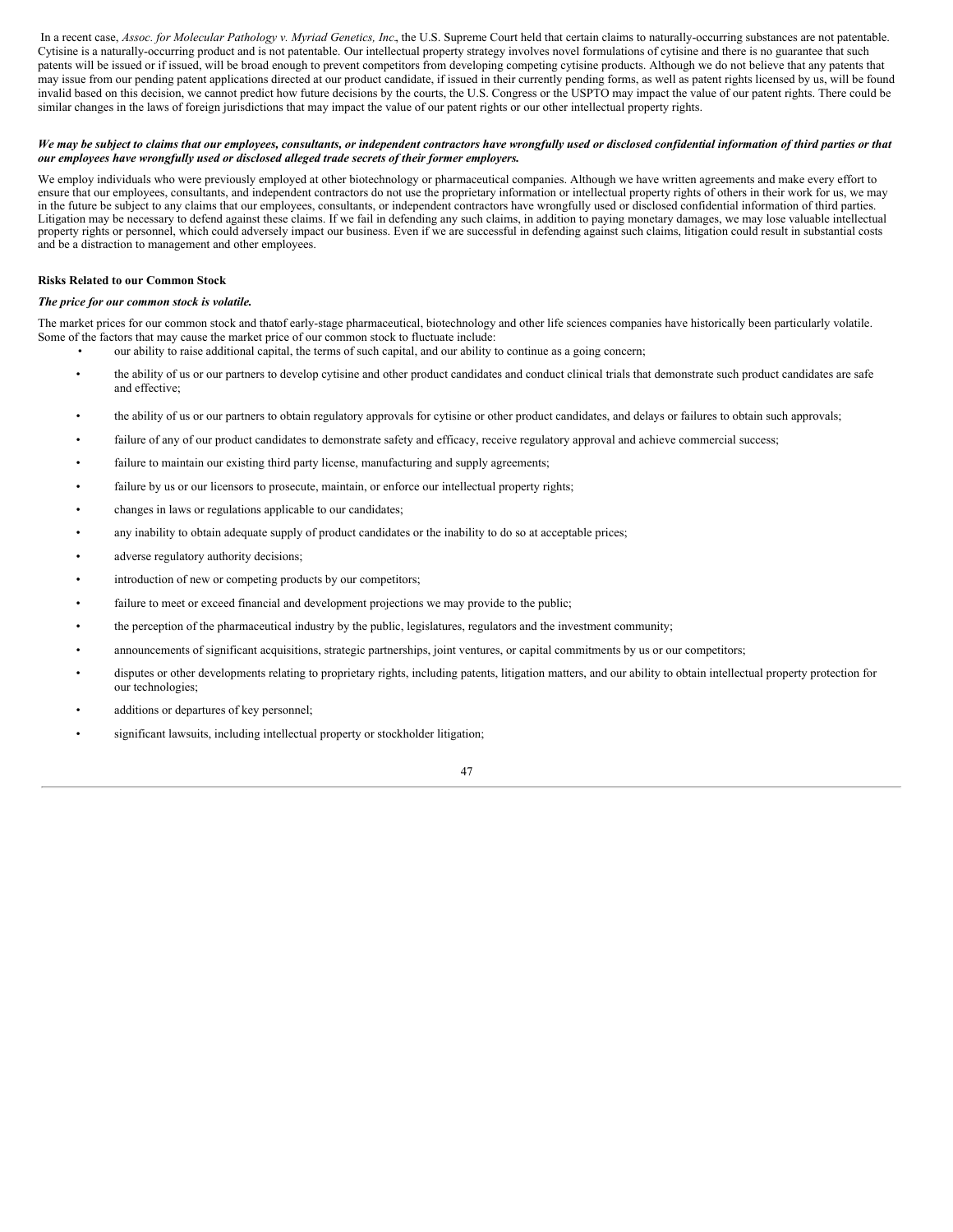- if securities or industry analysts do not publish research or reports about us, or if they issue an adverse or misleading opinions regarding our business and stock;
- changes in the market valuations of similar companies;
- general market or macroeconomic conditions;
- sales of our common stock us or our stockholders in the future;
- trading volume of our common stock;
- adverse publicity relating to our markets generally, including with respect to other products and potential products in such markets;
- changes in the structure of health care payment systems; and
- period-to-period fluctuations in the our financial results.

Moreover, the stock markets in general have experienced substantial volatility that has often been unrelated to the operating performance of individual companies. These broad market fluctuations may also adversely affect the trading price of our common stock. An increase in the market price of our common stock, which is uncertain and unpredictable, may be the sole source of gain from an investment in our common stock. An investment in our common stock may not be appropriate for investors who require dividend income. We have never declared or paid cash dividends on our capital stock and do not anticipate paying any cash dividends on our capital stock in the foreseeable future. We currently intend to retain all available funds and any future earnings to fund the development and growth of our business. As a result, capital appreciation, if any, of our common stock will be the sole source of gain for stockholders for the foreseeable future. Accordingly, an investment in our common stock may not be appropriate for investors who require dividend income or investors who are not prepared to bear a significant risk of losses from such an investment.

# *We are at risk of securities class action litigation.*

In the past, securities class action litigation has often been brought against a company following a decline in the market price of its securities, including in circumstances where such declines occur in close proximity to the announcement of clinical trial results. Additionally, our stock price and those of other biotechnology and biopharmaceutical companies have experienced significant stock price volatility in recent years. If we face such litigation, it could result in substantial costs and a diversion of management's attention and resources, which could harm our business.

# Because our recent merger resulted in an ownership change under Section 382 of the Code for OncoGenex, pre-merger net operating loss carryforwards and certain other *tax attributes are now subject to limitations.*

If a corporation undergoes an "ownership change" within the meaning of Section 382 of the Code, the corporation's net operating loss carryforwards and certain other tax attributes arising from before the ownership change are subject to limitations on use after the ownership change. In general, an ownership change occurs if there is a cumulative change in the corporation's equity ownership by certain stockholders that exceeds fifty percentage points over a rolling three-year period. Similar rules may apply under state tax laws. Our recent merger involving OncoGenex and Achieve Life Sciences, Inc. resulted in an ownership change for OncoGenex and, accordingly, OncoGenex's net operating loss carryforwards and certain other tax attributes will be subject to limitations on their use after the merger. Additional ownership changes in the future could result in additional limitations on the combined organization's net operating loss carryforwards. Consequently, even if we achieve profitability, we may not be able to utilize a material portion of our net operating loss carryforwards and other tax attributes, which could have a material adverse effect on cash flow and results of operations.

#### Anti-takeover provisions under Delaware law could make an acquisition of us more difficult and may prevent attempts by our stockholders to replace or remove our *management.*

Because we are incorporated in Delaware, we are governed by the provisions of Section 203 of the Delaware General Corporate Law, which prohibits stockholders owning in excess of 15% of our outstanding voting stock from merging or combining with us. Although we believe these provisions collectively will provide for an opportunity to receive higher bids by requiring potential acquirors to negotiate with our board of directors, they would apply even if the offer may be considered beneficial by some stockholders. In addition, these provisions may frustrate or prevent any attempts by our stockholders to replace or remove then current management by making it more difficult for stockholders to replace members of the board of directors, which is responsible for appointing the members of management.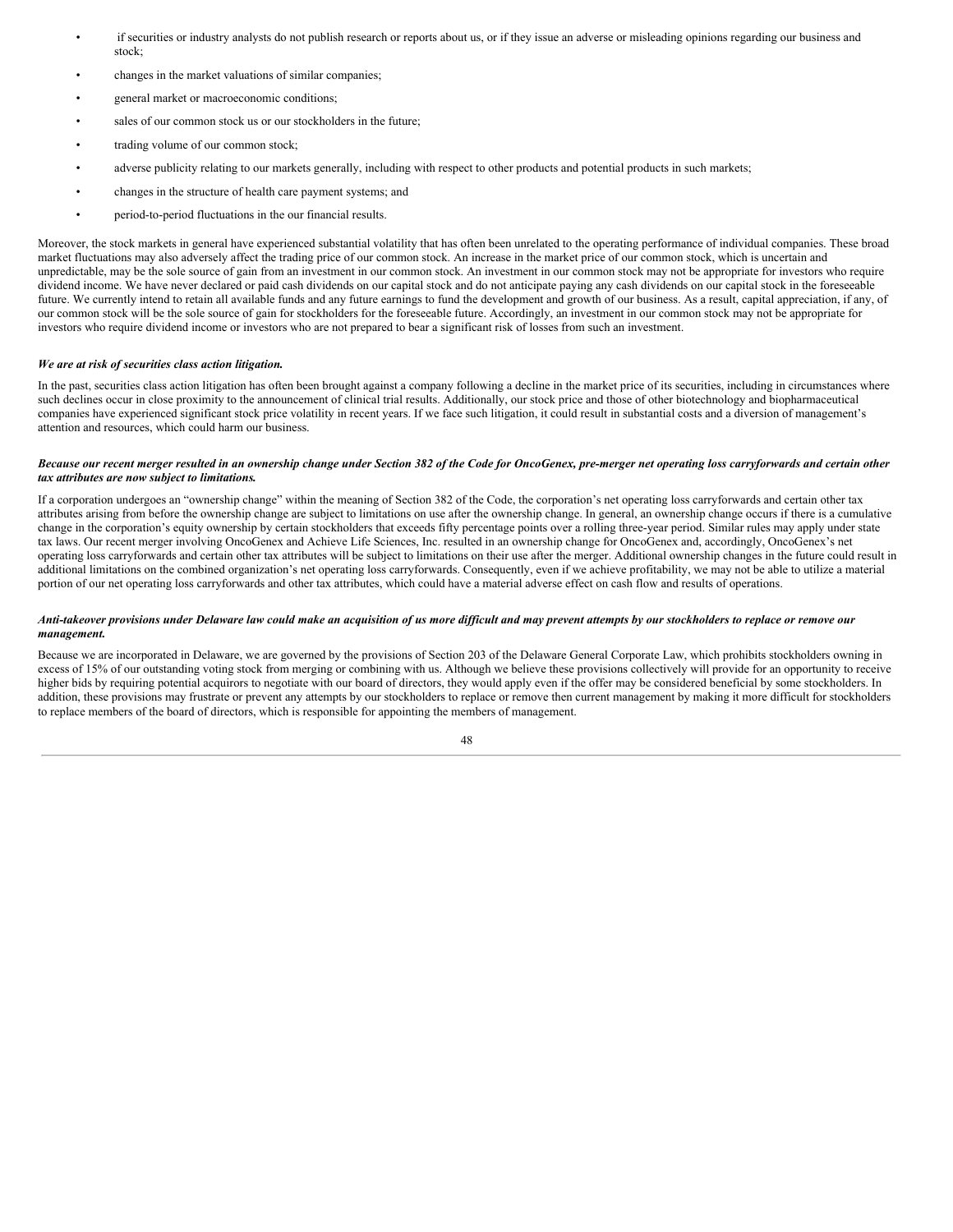## Our bylaws provide that the Court of Chancery of the State of Delaware is the exclusive forum for substantially all disputes between us and our stockholders, which could limit our stockholders' ability to obtain a favorable judicial forum for disputes with us or our directors, officers or other employees.

Our bylaws provide that the Court of Chancery of the State of Delaware is the sole and exclusive forum for any derivative action or proceeding brought on our behalf, any action asserting a breach of fiduciary duty owed by any of our directors, officers or other employees to us or our stockholders, any action asserting a claim against us arising pursuant to any provisions of the Delaware General Corporation Law, our certificate of incorporation or our bylaws, or any action asserting a claim against us that is governed by the internal affairs doctrine. The choice of forum provision may limit a stockholder's ability to bring a claim in a judicial forum that it finds favorable for disputes with us or our directors, officers or other employees, which may discourage such lawsuits against us and our directors, officers and other employees. If a court were to find the choice of forum provision contained in the bylaws to be inapplicable or unenforceable in an action, we may incur additional costs associated with resolving such action in other jurisdictions.

#### The sale of additional shares of common stock to LPC may cause the price of our common stock to decline and result in dilution to our existing stockholders

Pursuant to our purchase agreement with LPC, we have the right, from time to time, in our sole discretion and subject to certain conditions, to direct LPC to purchase additional shares of common stock having an aggregate value of \$10.0 million and we have exercised this right. We have directed LPC to purchase additional shares and may further direct LPC to purchase additional shares as often as every business day over the 30-month term of the Purchase Agreement in increments of up to 8,000 shares of common stock, with such amounts increasing as the closing sale price of our common stock increases. The purchase price of shares of common stock pursuant to the Purchase Agreement have been and will be based on prevailing market prices of common stock at the time of sale without any fixed discount, and we have controlled and will control the timing and amount of any sales of common stock to LPC. In addition, we have directed and we may direct LPC in the future to purchase additional amounts as accelerated purchases if on the date of a regular purchase the closing sale price of the common stock is not below \$20.00 per share. The sale of additional shares of our common stock pursuant to our purchase agreement with LPC has or will have a dilutive impact on our existing stockholders. Sales by us to LPC could cause the market price of our common stock to decline significantly. Sales of our common stock under the purchase agreement, or the perception that such sales will occur, could also encourage short sales by third parties, which could contribute to the further decline of our stock price. Additionally, the sale of a substantial number of shares of our common stock under the purchase agreement, or the perception that such sales will occur, could make it more difficult for us to sell equity or equity-related securities in the future at a time and at a price that we might otherwise wish.

#### If we raise additional capital, the terms of the financing transactions may cause dilution to existing stockholders or contain terms that are not favorable to us.

In the future, we may seek to raise additional financing through private placements or public offerings of our equity or debt securities. We cannot be certain that additional funding will be available on acceptable terms, if at all. To the extent that we raise additional financing by issuing equity securities, we may do so at a price per share that represents a discount to the then-current per share trading price of our common stock and our stockholders may experience significant dilution. Any debt financing, if available, may involve restrictive covenants, such as limitations on our ability to incur additional indebtedness, limitations on our ability to acquire or license intellectual property rights and other operating restrictions that could adversely affect our ability to conduct our business.

#### We are a smaller reporting company and we cannot be certain if the reduced disclosure requirements applicable to smaller reporting companies will make our common *stock less attractive to investors.*

We are currently a "smaller reporting company" as defined in the Securities Exchange Act of 1934, and are thus allowed to provide simplified executive compensation disclosures in our filings, are exempt from the provisions of Section 404(b) of the Sarbanes-Oxley Act requiring that an independent registered public accounting firm provide an attestation report on the effectiveness of internal control over financial reporting and have certain other decreased disclosure obligations in our SEC filings. We cannot predict whether investors will find our common stock less attractive because of our reliance on any of these exemptions. If some investors find our common stock less attractive as a result, there may be a less active trading market for our common stock and our stock price may be more volatile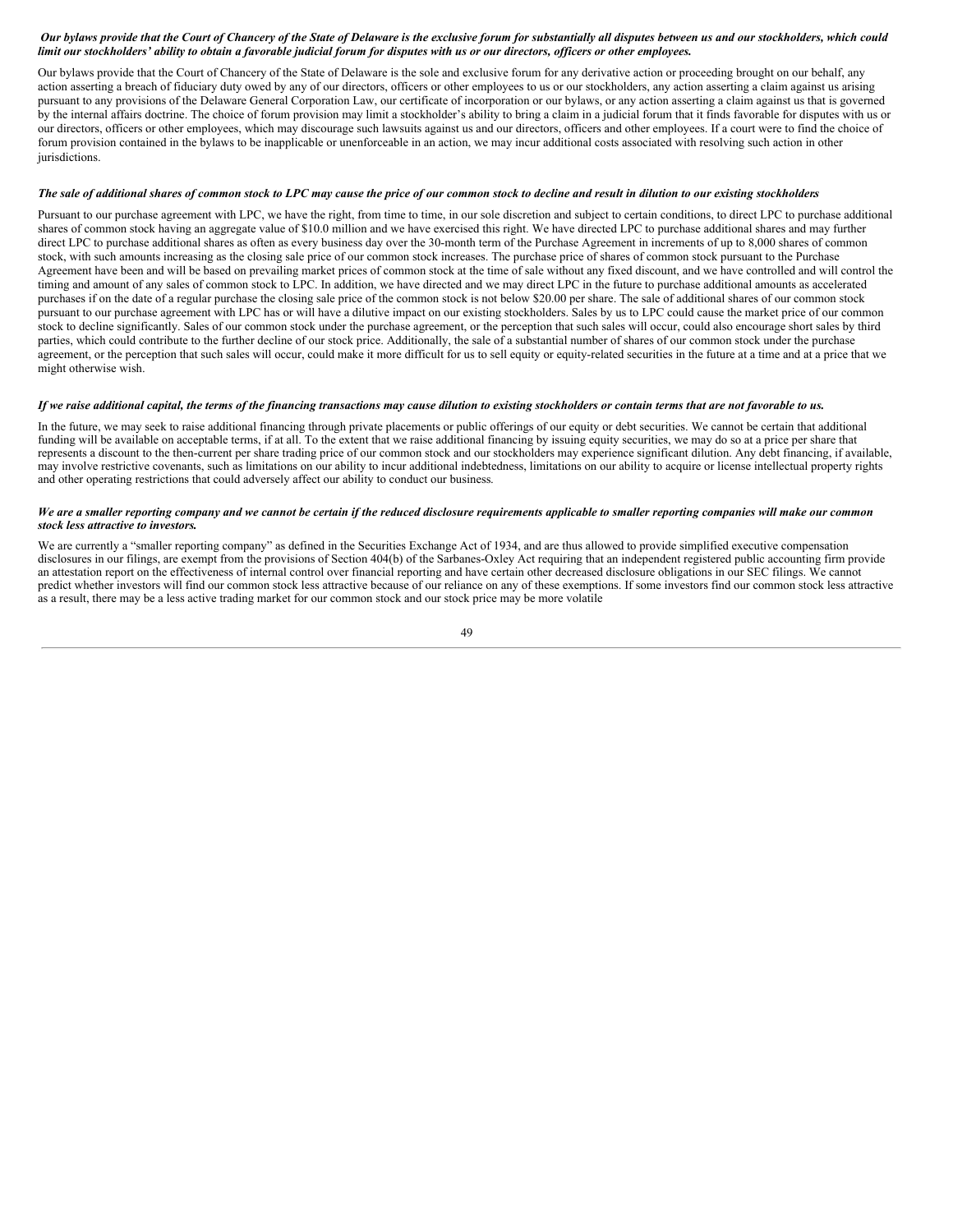<span id="page-49-0"></span>

| Item 6.           | <b>Exhibits</b>                                                                                                                                                                                                                                                                                               |
|-------------------|---------------------------------------------------------------------------------------------------------------------------------------------------------------------------------------------------------------------------------------------------------------------------------------------------------------|
| Exhibit<br>Number | <b>Description</b>                                                                                                                                                                                                                                                                                            |
| 3.1               | Certificate of Amendment (Reverse Stock Split) to the Second Amended and Restated Certificate of Incorporation filed on May 22, 2018 (Incorporated by<br>reference to Exhibit 3.1 to our Current Report on Form 8-K filed with the SEC on May 23, 2018.)                                                      |
| 3.2               | Certificate of Amendment (Increase in Authorized Shares) to the Second Amended and Restated Certificate of Incorporation filed on May 22, 2018<br>(Incorporated by reference to Exhibit 3.2 to our Current Report on Form 8-K filed with the SEC on May 23, 2018.)                                            |
| 3.3               | Certificate of Designation of Preferences, Rights and Limitations, filed with the Delaware Secretary of State on June 18, 2018, with respect to the Series A<br>Convertible Preferred Stock (Incorporated by reference to Exhibit 3.1 to our Current Report on Form 8-K filed with the SEC on June 20, 2018.) |
| 4.1               | Form of Common Stock Purchase Warrant (Incorporated by reference to Exhibit 4.1 to our Current Report on Form 8-K filed with the SEC on June 20, 2018.)                                                                                                                                                       |
| 4.2               | Form of Preferred Stock Certificate (Incorporated by reference to Exhibit 4.2 to our Current Report on Form 8-K filed with the SEC on June 20, 2018.)                                                                                                                                                         |
| 10.1              | Employment Agreement between the Company and Richard Stewart, executed May 22, 2018 (Incorporated by reference to Exhibit 10.1 to our Current Report<br>on Form 8-K filed with the SEC on May 23, 2018.)                                                                                                      |
| 10.2              | Employment Agreement between the Company and Anthony Clarke, executed May 22, 2018 (Incorporated by reference to Exhibit 10.2 to our Current Report<br>on Form 8-K filed with the SEC on May 23, 2018.)                                                                                                       |
| 31.1              | Certification of Chief Executive Officer pursuant to Rule 13a-14(a) or 15d-14(a) of the Securities Exchange Act of 1934, as adopted pursuant to Section 302 of<br>the Sarbanes-Oxley Act of 2002                                                                                                              |
| 31.2              | Certification of Chief Financial Officer pursuant to Rule 13a-14(a) or 15d-14(a) of the Securities Exchange Act of 1934, as adopted pursuant to Section 302 of<br>the Sarbanes-Oxley Act of 2002                                                                                                              |
| 32.1#             | Certification of Chief Executive Officer pursuant to 18 U.S.C. Section 1350, as adopted pursuant to Section 906 of the Sarbanes-Oxley Act of 2002                                                                                                                                                             |
| 32.2#             | Certification of Chief Financial Officer pursuant to 18 U.S.C. Section 1350, as adopted pursuant to Section 906 of the Sarbanes-Oxley Act of 2002                                                                                                                                                             |
| 101.INS           | <b>XBRL</b> Instance Document                                                                                                                                                                                                                                                                                 |
| 101.SCH           | XBRL Taxonomy Extension Schema Document                                                                                                                                                                                                                                                                       |
| 101.CAL           | XBRL Taxonomy Extension Calculation Linkbase Document                                                                                                                                                                                                                                                         |
| 101.DEF           | XBRL Taxonomy Extension Definition Linkbase Document                                                                                                                                                                                                                                                          |
| 101.LAB           | XBRL Taxonomy Extension Label Linkbase Document                                                                                                                                                                                                                                                               |
| 101.PRE           | XBRL Taxonomy Extension Presentation Linkbase Document                                                                                                                                                                                                                                                        |

# The certifications attached as Exhibits 32.1 and 32.2 accompany this Quarterly Report on Form 10-Q pursuant to 18 U.S.C. Section 1350, as adopted pursuant to Section 906 of the Sarbanes-Oxley Act of 2002, and shall not be deemed filed for purposes of Section 18 of the Securities Exchange Act of 1934, as amended.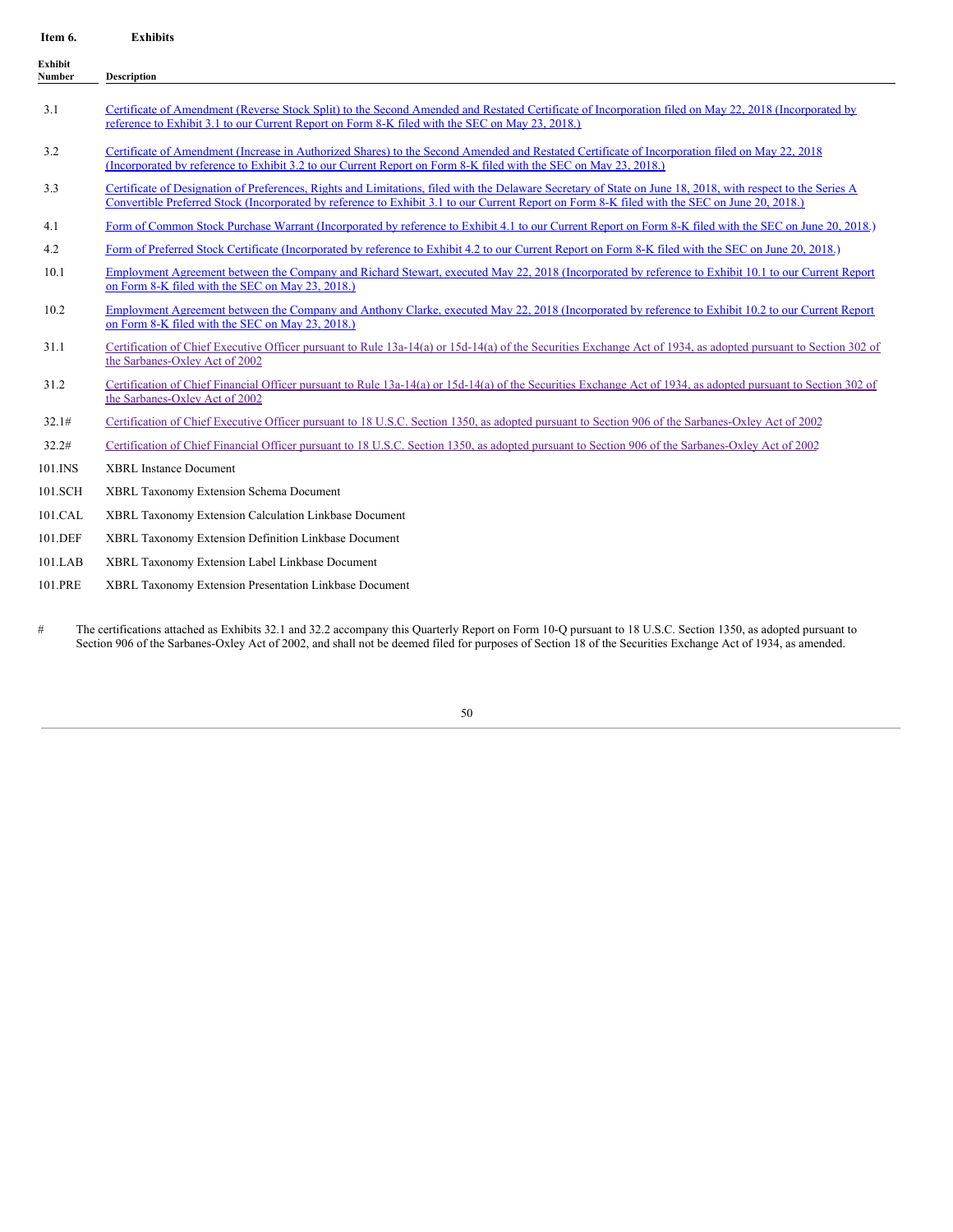# <span id="page-50-0"></span>**SIGNATURES**

Pursuant to the requirements of the Securities Exchange Act of 1934, the registrant has duly caused this report to be signed on its behalf by the undersigned, thereunto duly authorized.

# ACHIEVE LIFE SCIENCES, INC.

# Date: August 8, 2018 By: /s/ Richard Stewart

Richard Stewart Chairman and Chief Executive Officer

Date: August 8, 2018 By: /s/ John Bencich

John Bencich Executive Vice President, Chief Financial Officer and Chief Operating Officer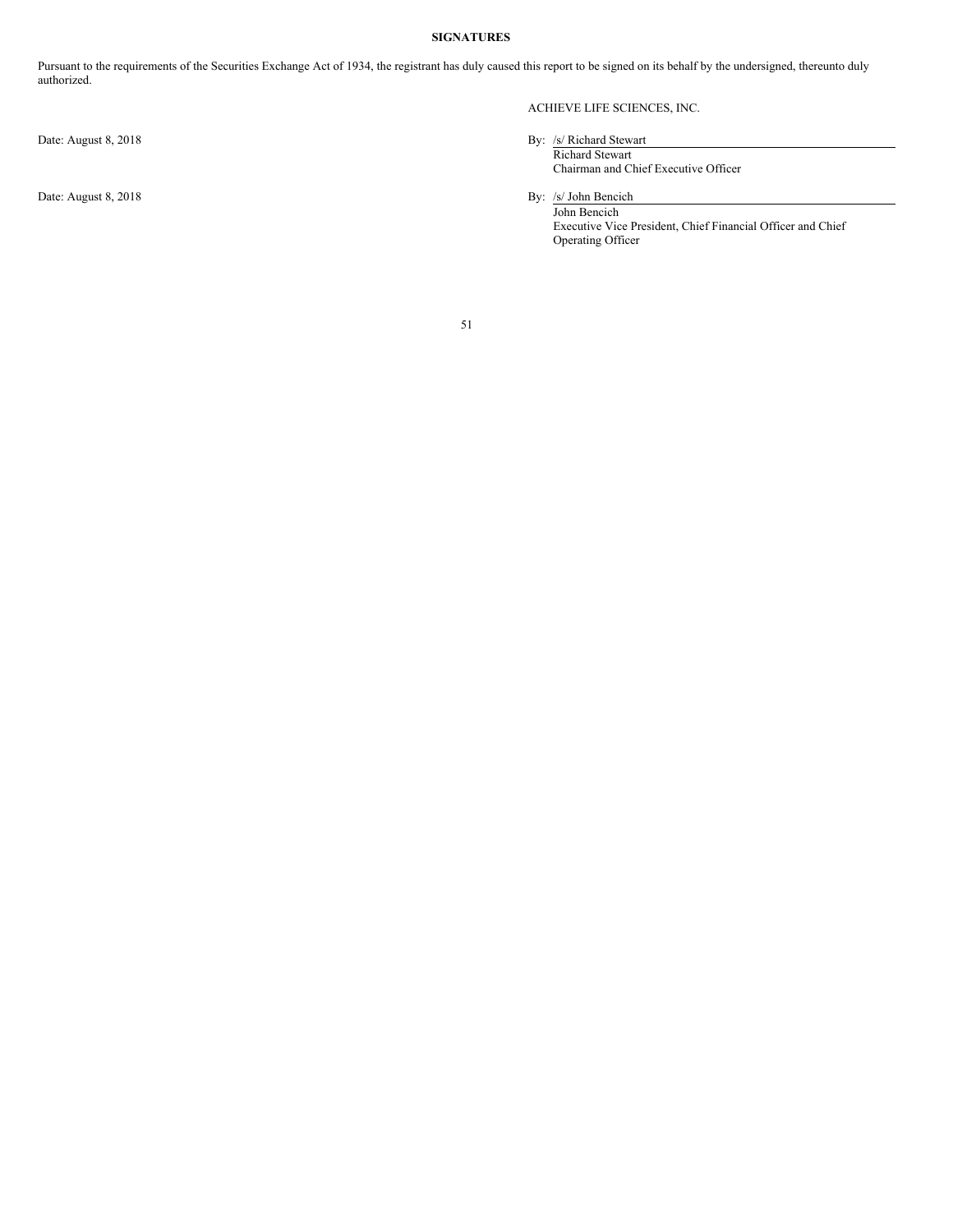### <span id="page-51-0"></span>**Certification Pursuant to Rule 13a-14(a) or Rule 15d-14(a) of the Securities Exchange Act of 1934**

I, Richard Stewart, certify that:

1. I have reviewed this quarterly report on Form 10-Q of Achieve Life Sciences, Inc.;

2. Based on my knowledge, this report does not contain any untrue statement of a material fact or omit to state a material fact necessary to make the statements made, in light of the circumstances under which such statements were made, not misleading with respect to the period covered by this report;

3. Based on my knowledge, the financial statements, and other financial information included in this report, fairly present in all material respects the financial condition, results of operations and cash flows of the registrant as of, and for, the periods presented in this report;

4. The registrant's other certifying officer and I responsible for establishing and maintaining disclosure controls and procedures (as defined in Exchange Act Rules 13a-15(e) and 15d-15(e)) and internal control over financial reporting (as defined in Exchange Act Rules 13a-15(f) and 15d-15(f)) for the registrant and have:

(a) Designed such disclosure controls and procedures, or caused such disclosure controls and procedures to be designed under our supervision, to ensure that material information relating to the registrant, including its consolidated subsidiaries, is made known to us by others within those entities, particularly during the period in which this report is being prepared;

(b) Designed such internal control over financial reporting, or caused such internal control over financial reporting to be designed under our supervision, to provide reasonable assurance regarding the reliability of financial reporting and the preparation of financial statements for external purposes in accordance with generally accepted accounting principles;

(c) Evaluated the effectiveness of the registrant's disclosure controls and procedures and presented in this report our conclusions about the effectiveness of the disclosure controls and procedures, as of the end of the period covered by this report based on such evaluation; and

(d) Disclosed in this report any change in the registrant's internal control over financial reporting that occurred during the registrant's most recent fiscal quarter (the registrant's fourth fiscal quarter in the case of an annual report) that has materially affected, or is reasonably likely to materially affect, the registrant's internal control over financial reporting; and

5. The registrant's other certifying officer and I have disclosed, based on our most recent evaluation of internal control over financial reporting, to the registrant's auditors and the audit committee of the registrant's board of directors (or persons performing the equivalent functions):

(a) all significant deficiencies and material weaknesses in the design or operation of internal control over financial reporting which are reasonably likely to adversely affect the registrant's ability to record, process, summarize and report financial information; and

(b) any fraud, whether or not material, that involves management or other employees who have a significant role in the registrant's internal control over financial reporting.

Date: August 8, 2018

/s/ Richard Stewart

Richard Stewart Chairman and Chief Executive Officer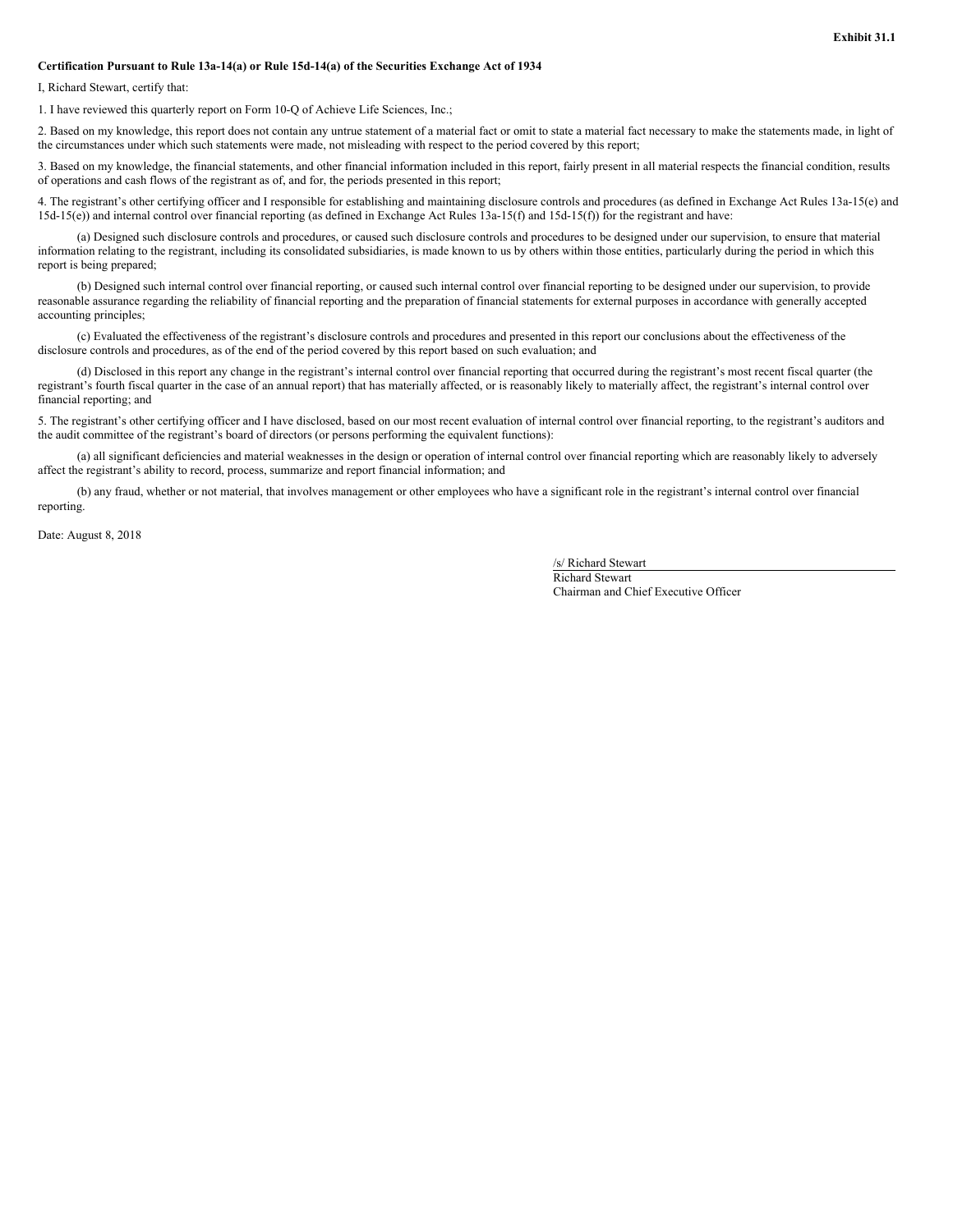#### <span id="page-52-0"></span>**Certification Pursuant to Rule 13a-14(a) or Rule 15d-14(a) of the Securities Exchange Act of 1934**

I, John Bencich, certify that:

1. I have reviewed this quarterly report on Form 10-Q of Achieve Life Sciences, Inc.;

2. Based on my knowledge, this report does not contain any untrue statement of a material fact or omit to state a material fact necessary to make the statements made, in light of the circumstances under which such statements were made, not misleading with respect to the period covered by this report;

3. Based on my knowledge, the financial statements, and other financial information included in this report, fairly present in all material respects the financial condition, results of operations and cash flows of the registrant as of, and for, the periods presented in this report;

4. The registrant's other certifying officer and I are responsible for establishing and maintaining disclosure controls and procedures (as defined in Exchange Act Rules 13a-15(e) and  $15d-15(e)$ ) and internal control over financial reporting (as defined in Exchange Act Rules  $13a-15(f)$  and  $15d-15(f)$ ) for the registrant and have:

(a) Designed such disclosure controls and procedures, or caused such disclosure controls and procedures to be designed under our supervision, to ensure that material information relating to the registrant, including its consolidated subsidiaries, is made known to us by others within those entities, particularly during the period in which this report is being prepared;

(b) Designed such internal control over financial reporting, or caused such internal control over financial reporting to be designed under our supervision, to provide reasonable assurance regarding the reliability of financial reporting and the preparation of financial statements for external purposes in accordance with generally accepted accounting principles;

(c) Evaluated the effectiveness of the registrant's disclosure controls and procedures and presented in this report our conclusions about the effectiveness of the disclosure controls and procedures, as of the end of the period covered by this report based on such evaluation; and

(d) Disclosed in this report any change in the registrant's internal control over financial reporting that occurred during the registrant's most recent fiscal quarter (the registrant's fourth fiscal quarter in the case of an annual report) that has materially affected, or is reasonably likely to materially affect, the registrant's internal control over financial reporting; and

5. The registrant's other certifying officer and I have disclosed, based on our most recent evaluation of internal control over financial reporting, to the registrant's auditors and the audit committee of the registrant's board of directors (or persons performing the equivalent functions):

(a) all significant deficiencies and material weaknesses in the design or operation of internal control over financial reporting which are reasonably likely to adversely affect the registrant's ability to record, process, summarize and report financial information; and

(b) any fraud, whether or not material, that involves management or other employees who have a significant role in the registrant's internal control over financial reporting.

Date: August 8, 2018

/s/ John Bencich

John Bencich Executive Vice President, Chief Financial Officer and Chief Operating Officer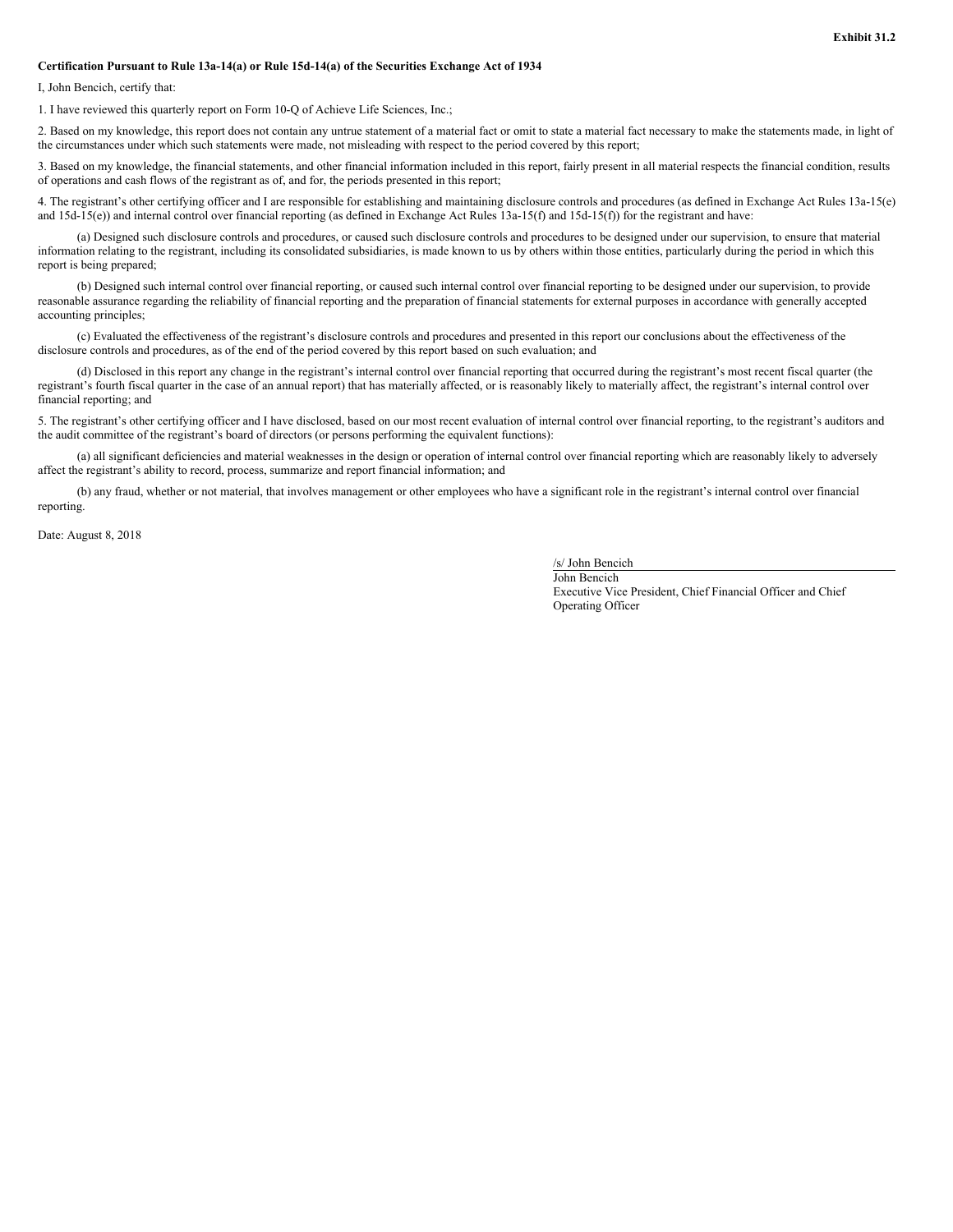# <span id="page-53-0"></span>Certification pursuant to 18 U.S.C. Section 1350, as adopted pursuant to Section 906 of the Sarbanes-Oxley Act of 2002

I, Richard Stewart, Chairman and Chief Executive Officer of Achieve Life Sciences, Inc. (the "Company"), certify, pursuant to Rule 13a-14(b) or Rule 15d-14(b) of the Securities Exchange Act of 1934 and 18 U.S.C. Section 1350, that:

(1) the Quarterly Report on Form 10-Q of the Company for the three and six months ended June 30, 2018 (the "Report") fully complies with the requirements of Section 13(a) or 15(d) of the Securities Exchange Act of 1934 (15 U.S.C. 78m or 780(d)); and

(2) the information contained in the Report fairly presents, in all material respects, the financial condition and results of operations of the Company.

Dated: August 8, 2018

/s/ Richard Stewart

Richard Stewart Chairman and Chief Executive Officer